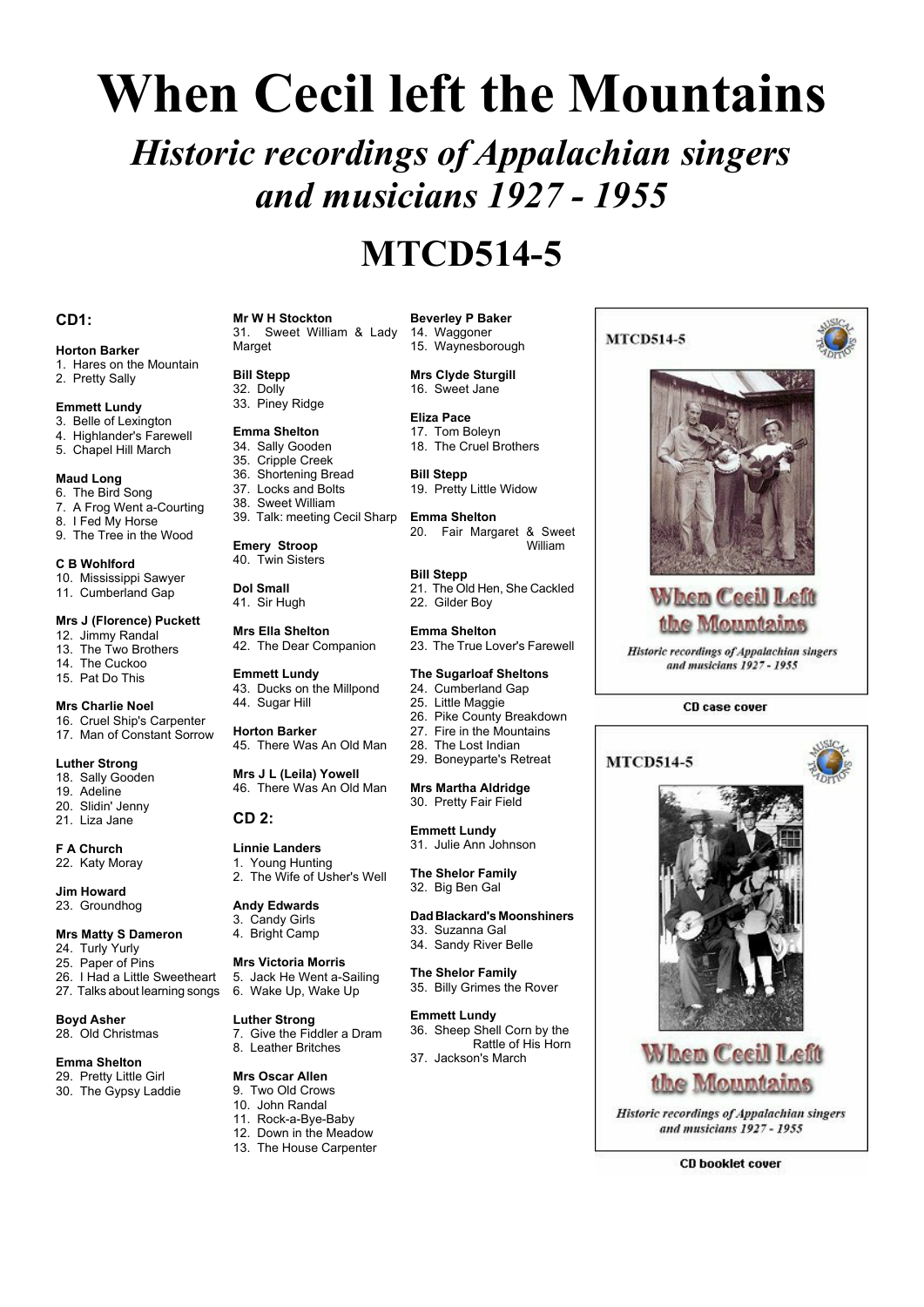# **When Cecil Left the Mountains**

# **Historic recordings of Appalachian singers and musicians 1927 - 1955**

# **Introduction:**

In June 2000 Musical Traditions Internet Magazine published an article that I had written about the English folksong collector Cecil Sharp, who had spent a total of 52 weeks in the Appalachian Mountains of North America, where he collected some 1,600 songs, ballads and tunes during the period 1916-18. The article was titled *Cecil Sharp in America*. Sharp, like many of his contemporaries, believed that the tradition of singing folksongs would disappear within a generation. In 1918, having come to the end of his American collecting, he wrote the following, while staying in Asheville NC:

What I want more than anything else is quiet, no children, no Victrolas, nor strumming of rag-time and the singing of sentimental songs - all of which we have suffered from incessantly during the last 12 weeks. am sorry to have said goodbye to the mountain people but I suspect that I might have seen the last of them.

I find it interesting that he mentions 'Victrolas', the name given by Americans to the newly invented gramophone. Why? Because when Sharp left America he was unaware that within a few years American record companies would be sending scouts into the Appalachian Mountains (and other rural places) looking for singers and musicians who could be recorded. I later wrote two follow-up articles for Musical Traditions (*When Cecil Left the Mountains* (2010) and *When Cecil Left the Mountains Part 2* (2014)) in which I described some of the traditional songs and ballads which had been recorded by these record companies. Many of the singers recorded versions of the songs and ballads that Cecil Sharp had been seeking. Some, however, recorded not only traditional songs, but also songs of a more recent composition. One such person was the singer Joe Blackard who gave songs to Cecil Sharp in 1918. Sharp mistakenly called him Blackett. In 1927 Joe took some of his family to Bristol, TN, where they recorded four sides for the Victor Record Company. It would be wrong not to include these recordings on this CD set.

One thing that I did not mention in my articles was the fact that other song collectors followed Cecil Sharp into the mountains, this time carrying early forms of recording machines, rather than the notebooks that Sharp used to preserve his collected versions of the songs. Nor did I mention an early annual Music Festival, held on Whitetop Mountain, VA, which sought to preserve the songs and music that had so delighted Cecil Sharp.

We now have the chance to remedy these omissions, not only in print, but also by listening to some of the performers who were recorded in the 1920s, '30s and '50s. Interestingly, all of these performers were alive when Sharp visited Appalachia; indeed some of the performers heard here actually sang songs to Sharp.

It is often said that Sharp was not interested in fiddle and banjo tunes, but this is incorrect. This is what he had to say in 1916 about the Hensley family - whose daughters Emma and Ella were later recorded singing by Sharp's assistant Maud Karpeles in 1950 and '55:

This last week I spent three whole days, from 10 A.M. to 5.30 P.M., with a family in the mountains consisting of parents and daughter, by name Hensley. All three sang and the father played the fiddle. Maud and I dined with them each day, and the rest of the time sat on the veranda while the three sang and played and talked, mainly about the songs. I must have taken down thirty tunes from them and have not yet exhausted them. Reuben, the father, played versions of *The Cuckoo's Nest*, *Johnson Boys* and *Sourwood Mountain*, the latter being a Kentucky tune, according to Mr Hensley, who told Sharp, "They always tune their fiddles in this faked way when they played Kentucky tunes." And, in April, 1917, Sharp visited a fiddler's convention in Knoxville, TNessee, which he found "most entertaining", and later took down two tunes from a Mr Julian. These were *The Cuckoo's Nest* and a version of *Turkey in the Straw*, which Mr Julian called *Matches Under the Hill*. Sharp felt that the fiddler was or Irish stock, 'He said he was an Irishman and he undoubtedly was', wrote Sharp in his diary that evening. 'I questioned him about his name, which he said used to be Julan'. No doubt it was originally Doolan.

Later that year Sharp heard two boys playing duets on the banjo and fiddle. 'These (tunes) were played by two youths, the one playing the air on the fiddle (*con-sordini* i.e. by hanging his clasp knife with partially opened blade on the bridge) accompanied by the other with arpeggios on the banjo. The thing was very skilfully played, plumb in tune, and its constant repetition had a very hypnotic effect on me and apparently on the players ... the tunes look little enough when committed to paper, but

the way they were played produced a very curious and not un-beautiful effect.'

But, Cecil Sharp's main interest was in looking for Old-World material, ballads, songs and tunes that had been taken to the New World by early settlers from England, Scotland and Ireland. He was aware that there were also Afro-Americans living in the mountains and that some settlers had come from other European countries, such as France. With hindsight, we may say that he was somewhat blinkered when it came to the mountaineers, clearly not realising that there were other musical influences at work. Nevertheless, the work that Cecil Sharp and Maud Karpeles, his assistant, carried out in the Appalachian Mountains was quite remarkable and we all owe a debt of gratitude to these two pioneering collectors.

One of the first collectors to follow Sharp into the mountains with a recording machine was Alan Lomax, then an employee of the Library of Congress in Washington. In 1937, carrying a copy of Professor Francis James Child's *English and Scottish Ballads* and Cecil Sharp's *English Folk Songs from the Southern Appalachians*, Lomax set off by car for Kentucky.

There were government forms and vouchers to fill out and mail, weekly shipments of the records he'd made and his cheques for expenses were not arriving on time. He'd been dragging equipment up hills and into creek beds. Recordings had been made in hotel lobbies, on front porches, and out of the trunk of the car. He's fended off noisy bullies threatening the sessions and a jealous sixty-year-old husband with a knife. The rutted country roads were breaking the blank glass discs and shaking the car apart. And local manners demanded that "one has to make friends of the people everywhere one goes and that takes time." They simply won't sing for you until they feel that you are friendly or that you are friends of friends of theirs.

Lomax headed off to Hyden in Leslie County, a place that had only recently had its roads paved. He later described the area thus:

The young men were so shy that it was hard to find out what their names were, but the oldsters, as soon as they had been made to understand several times that my name was such and such and my station thus and so were very willing to help. From them I learned the names of singers up and down the road - Betsy Napper, a seventy year old banjo picker and buck dancer; Singin' John Caldwell, ballad singer; Old Jim Bolan, the oldest Baptist preacher in the region; Farmer Collett, who lives on Jacks Creek near Roark's store and whose multifarious musical activity extends through harmonica blowing to fiddling; old Granny Space (sic), 87, from whom Sharpe (sic) collected thirty five of his best Kentucky ballads and who in years gone by was at the same time the county's best ballad singer and its gay lady.

'Old Granny Space' was Eliza Pace, who did give Sharp a number of songs and ballads twenty years earlier. Lomax called her Ella Pace, and noted that she told him that she would sing, "the good songs I forgot to sing for that English feller that came over the mountains years ago".

Lomax was assisted in Kentucky by Harvey H Fuson, a lawyer and local collector who had produced the book *Ballads of the Kentucky Highlands* in 1931. On 7th September, 1937 Fuson introduced Lomax to a blind one-time farmer called James 'Jim' Howard, who sang local songs such as *The Old Fish Song*, *Little Carpenter* and *The Pedlar and His Wife*, accompanying himself on the fiddle. Fuson had previously recorded Howard in 1933 for the Library of Congress, but Howard was initially reluctant to sing into Lomax's microphone. '(Howard is) a professional blind beggar who wanted more money than Fuson and I could pay together for singing a group of songs he did not know very well.' In the end Howard relented and Lomax got his recordings. Lomax also met several fiddlers. On October 13<sup>th</sup> 1937 he was in Hyden, KY, where he recorded tunes from Boyd Asher and Jimmy Hammick. Also that month (actual date unknown) he was in Salyersville, KY, where he met and recorded tunes from the outstanding fiddler William Hamilton 'Bill' Stepp. In October, 1937, Lomax visited Hazard, KY, where, among others, he recorded the fiddlers Luther Strong and Jim Howard.

Lomax, unlike Cecil Sharp, had a far better knowledge of just what constituted American folk music. A couple of years after his eastern Kentucky trip he was in Mississippi, where he recorded blues and work songs from Afro-Americans. He recorded Cajun singers and musicians and, unlike some others, did not limit himself to the Anglo-American traditions.

Some people, perhaps influenced by Cecil Sharp's published collections of 'English' folk songs, did, however, try to justify a romantic version of Appalachia by way of its folk music. In Kentucky Jean Thomas founded The American Folksong Festival, an event where the participants dressed themselves in the costumes of Queen Elizabeth 1st. It almost seems comical today, but there was a darker side to such events, one which became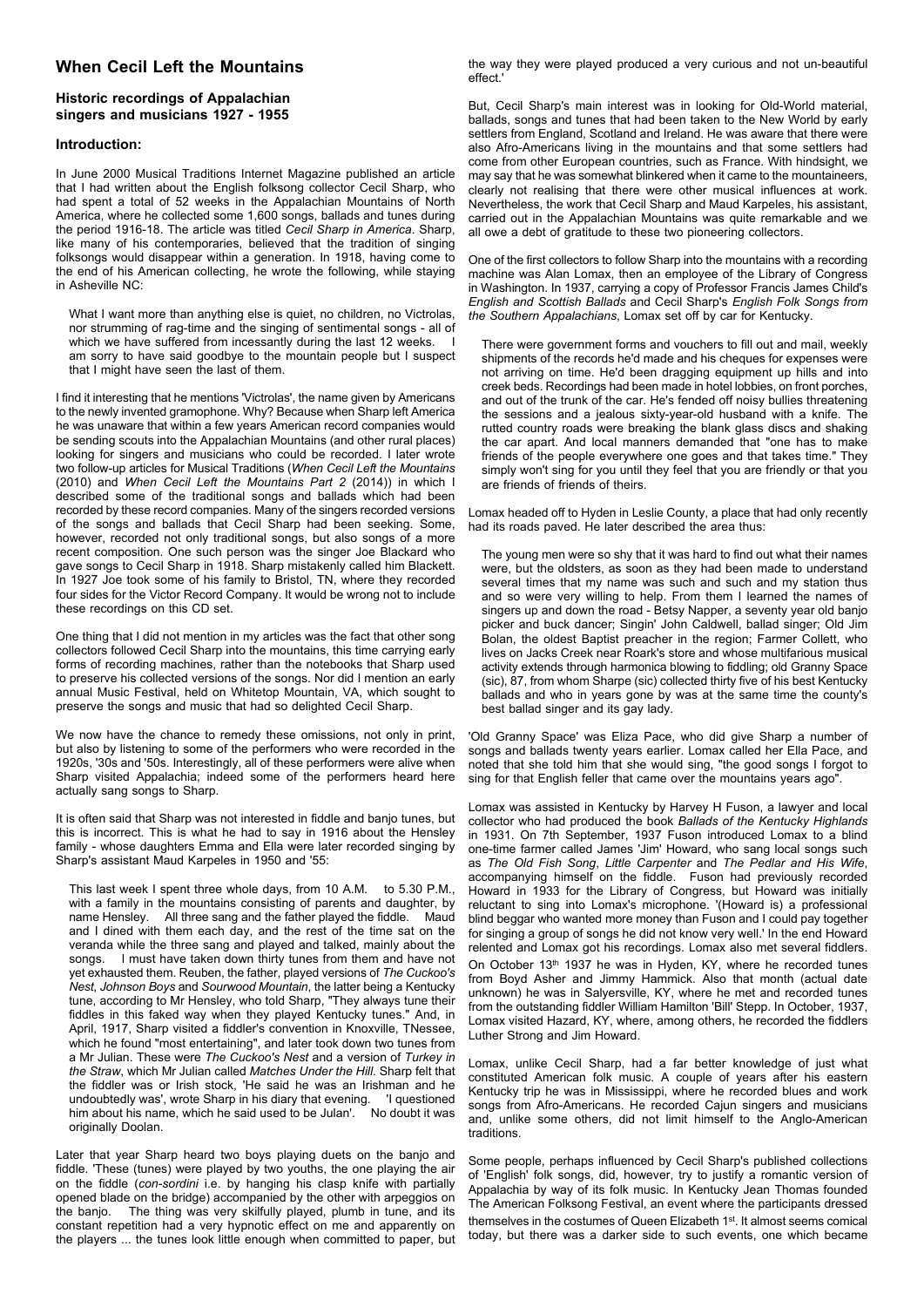most apparent in the annual festival, held at Whitetop Mountain, VA in the 1930's.

Founded in 1931 by Annabel Morris Buchanan, John Blakemore and the composer John Powell, the festival ran until 1939. It grew in popularity and, in 1933, attracted the attention of Eleanor Roosevelt, who paid a visit. It is estimated that some 12,000 people attended that year's festival. Buchanan, Blakemore and Powell decided that the festival would only showcase 'old time' songs and music, and they decreed that performers could not perform anything of a modern nature. Songs and tunes were, in fact, vetted before they were allowed to be performed. In 1932 Annabel Morris Buchanan began to query John Blakemore's private financial exploitation of the festival and she left the festival in 1937. Many poor local people were unable to afford the entrance price and they were refused entry to the shaded performance pavilion. Instead they had to stand outside in the summer heat. But, perhaps the most upsetting aspect of the festival was the fact that John Powell, a right-wing white supremacist, refused to allow black people to attend or perform at the festival. Again, I wonder if Powell had seen Cecil Sharp's printed Appalachian song collection and whether or not he was misusing Sharp's work to try to justify his own racist views. Sharp, I feel certain, would not have shared Powell's views.

In 1938 radio station WRVA visited the Whitetop Festival and recorded a number of performers, including F A Church, Mrs Clyde Sturgill, Emery Stroop and Horton Barker, who can now be heard on this CD set. Horton Barker, and many other singers, was recorded again in 1950 when Maud Karpeles returned to the Appalachians. Karpeles travelled with Mrs Sidney Robertson Cowell and the pair managed to locate and record some of the singers, and their relatives, who had sung to Cecil Sharp during the period 1916 - 18. Further singers were discovered and recorded in a follow-up trip that Karpeles made in 1955. Again, many of these recordings can now be heard on these CDs.

In 1951, Maud Karpeles wrote, 'The fact is that life in the mountains has been completely revolutionized during the last twenty to twenty-five years and it is no longer the folksong collector's paradise that it once was ... Roads and electricity have brought 'civilisation' to the mountains… Whereas, formerly, there was little inducement for the people to grow more than they needed for their own requirements - and that was indeed little - markets have now been made accessible. Formerly there was leisure and time for the enjoyment of living; now everyone is so busy making money in order to acquire labour-saving devices and other amenities, that there is little leisure left and many of the social graces of life have had to be sacrificed. Judged from a material point of view the standard of life is certainly higher, but there seems to be a corresponding loss on the artistic and cultural plane."

Maud Karpeles acknowledged that primary education had almost eradicated illiteracy among the young, but she clearly felt that something special had gone from the mountaineer's lives.

In common with a practise used by Cecil Sharp, Miss Karpeles ignored titles given to some songs and ballads by the singers themselves, and instead used the titles which had previously been given to these pieces by Professor Francis Child. I have given what were probably the singer's titles, but, where relevant, have added Ms Karpeles' titles in brackets.

Maud Karpeles also took many photographs during her two 1950's trips, but these are untitled. I suspect that one photograph shows Linnie Landers standing beside her sister in Jonesboro, TN, while other pictures may include shots of Dol Small and Mattie Dameron. These pictures, together with photographs taken during the period 1917 - 18 by Cecil Sharp are now housed in the Vaughan Williams Memorial Library at Cecil Sharp House in London.

Maud Karpeles once said that she had returned to the Mountains in the 1950's to compare versions of the songs and ballads which Cecil Sharp had heard thirty years earlier with versions that were being sung in the 50's. It seems that she was unable to make such a study, but we can say, for example, that Dol Small's recorded version of *Sir Hugh* is almost word for word the same as the version which he sang to Sharp in 1918. And that the two songs sung here by Eliza Pace, *Tom Boleyn* and *The Cruel Brothers*, recorded in 1937, are also almost identical to the versions that she gave to Sharp in 1917.

#### **Additional Reading:**

**Fox Strangways, A H** - *Cecil Sharp,* Oxford University Press, London. 1933. Reprinted 1980.

**Karpeles, Maud** *- A Return Visit to the Appalachian Mountains* in Journal of the English Folk Dance and Song Society (vol. 6, no. 3, 1951).

**Packenham, Simona** - *Singing and Dancing Wherever She Goes. A Life of Maud Karpeles* English Folk Dance and Song Society, London. 2011.

**Piazza, Tom** - *Southern Journey of Alan Lomax*. The Library of Congress, in association with W W Norton & Company, New York & London. 2013.

**Sharp, Cecil** - *English Folk Songs from the Southern Appalachians* (2 volumes) First printed in 1917. There are various reprints of this essential set.

**Szwed, John** - *The Man Who Recorded the World. A Biography of Alan Lomax.* William Heinemann, London. 2010. (Reprinted by Arrow Books, London. 2011.)

**Whisnant, David E** - *The White Top Folk Festival: What We (Have Not) Learned* a 1998 lecture, transcribed on http://www.unc.edu/~whisnant/whitetop.htm"whisnant/whitetop.htm (Accessed 6.4.2017)

**Yates, Michael** - *Cecil Sharp in America* in Musical Traditions on-line magazine (mustard.org.uk) Article 47. 30<sup>th</sup> June, 2000.

*A Nest of Singing Birds* in Musical Traditions on-line magazine (mustard.org.uk) Article 92. 15rd March, 2002. (With Kris Sands)

*A Nest of Singing Birds - Annex* in Musical Traditions on-line magazine. Enthusiasms 3. 3rd July, 2002.

*Dear Companion. Appalachian Traditional Songs and Singers from the Cecil Sharp Collection* English Folk Dance and Song Society, London. 2004. (With Elaine Bradtke & Malcolm Taylor)

*Elizabeth & Gabriel Coates* in Musical Traditions on-line magazine (mustard.org.uk) Article154. 3rd March, 2005.

*When Cecil Left the Mountains* in Musical Traditions on-line magazine (mustard.org.uk) Article 255. 2nd September, 2010.

*Uncle Dave Macon: A Study In Repertoire* in Musical Traditions on-line Magazine (mustard-org-uk) Article 257. 29th September, 2010.

*Come in, come in - Jeff Stockton and the Flag Pond Singers* in Musical Traditions on-line magazine (mustard.org.uk) Article 271. 14th March, 2012.

*When Cecil Left the Mountains - Part 2* in Musical Traditions on-line magazine (mustard.org.uk) Article 297. 27th December, 2014.

*The Ballad of George Collins* in Musical Traditions on-line magazine (mustard.org.uk) Article 307. 20th March, 2017.

#### **Recordings:**

There are numerous recordings available of traditional Appalachian singers, in fact, too many to mention here. I would, however, like to mention the following two albums, the work of revival singers, which are devoted to songs collected by Cecil Sharp & Maud Karpeles in 1916 -18. They are:

**Brian Peters & Jeff Davis** *- Sharp's Appalachian Harvest* (A selection of traditional songs and music from the collection made by Cecil Sharp in the Appalachian Mountains between 1916 and 1918) *-* PUGCD 009.

**Joe Penland** - *The Mary Sands Project - Volume 1* (Eleven songs collected in 1916 by Cecil Sharp from Mary Sands of North Carolina.)

# **The Performers:**

**Mrs Martha Wiseman Aldridge.** Three Mile, Avery County, NC. 18/8/55 I am unable to find any reference to this singer.

#### **Mrs Oscar Allen**

Cecil Sharp and Maud Karpeles visited Mrs Allen, then Ada Maddox, on 3 rd May, 1918. '… we found Mrs M[addox] in and she sang several very beautiful tunes to us - she has not given us one bad tune. Today, amongst others, she gave us the first good and complete version of the 2 Crows and also (the song) Green Bushes.' When Maud Karpeles returned in 1950 she found that Mrs Allen was 'a member of the church choir and no longer practices the 'love songs', as they are called'. Accordingly, Miss Karpeles had to 'tease out' the songs that she later recorded from Mrs Allen.

# **Boyd Asher**

Boyd Asher was born in 1882 in Clay County, Kentucky. He lived in Leslie County, KY, but was recorded in Hyden County, KY. (According to Cecil Sharp, the town of Hyden was 'a dirty, noisy, vulgar mining town' which he disliked intensely.)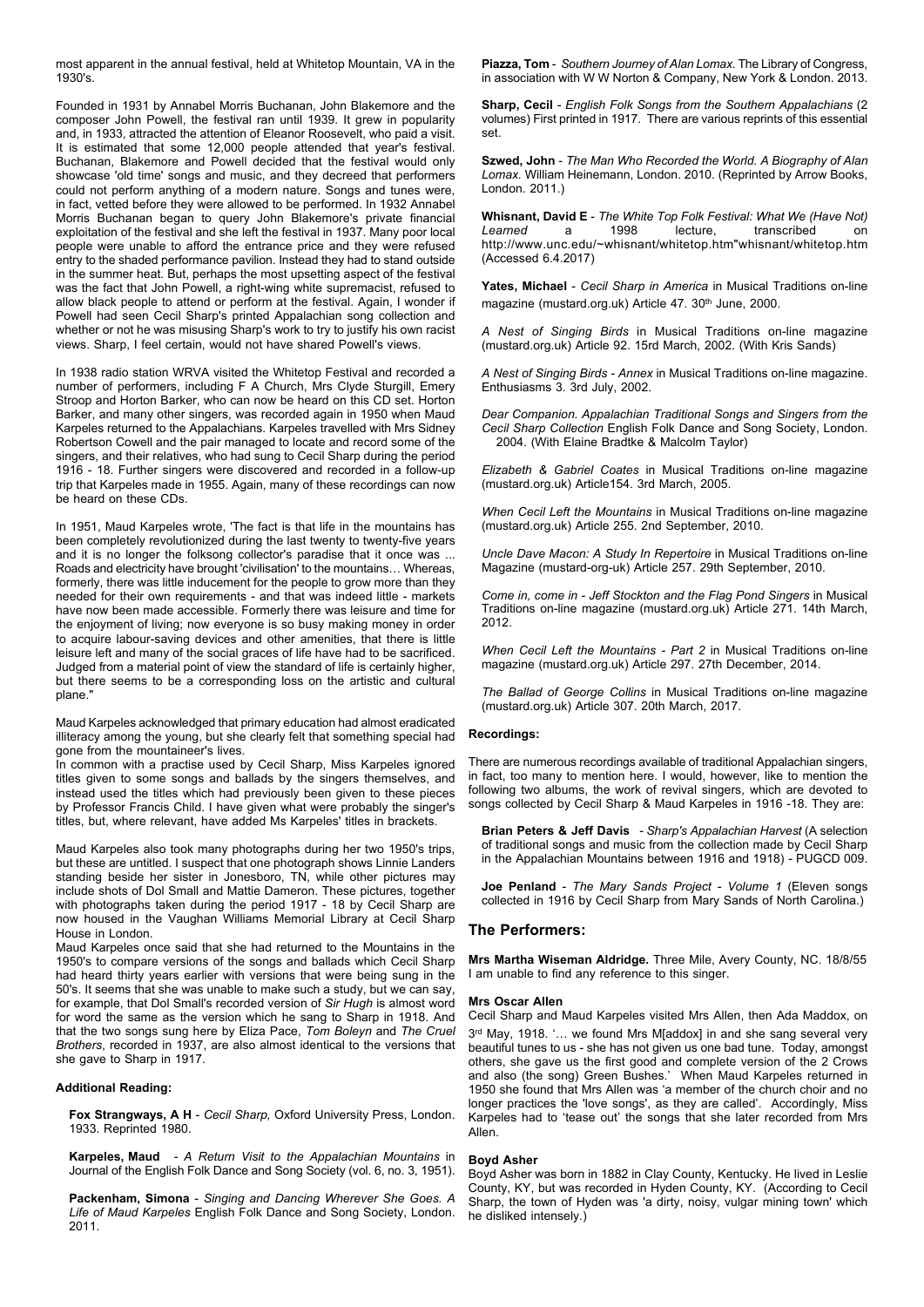# **Beverley P Baker**

Born c.1877 in Leslie County, Kentucky. He was Luther Strong's father-in-law and was recorded at the same time as Strong.

# **Horton Barker** (1889 - 1973)

Blind from birth, Horton Barker became well-known as a ballad singer. Originally from Laurel Bloomery, TN, Horton picked up many of his songs when he attended the School for the Blind in Staunton, VA. He also picked up a number of spirituals while accompanying a travelling preacher. Following his 1930's appearances at the Whitetop Festival, he was recorded in 1939 by Herbert Halpert, on behalf of the Library of Congress. In the 1960's Folkways Records issued an LP of Horton. He was also known for his keen sense of humour and knew many humorous songs, such as this short piece:

I feel like hell… I feel like hell… I feel like helping some poor soul, To find a man… To find a man… To find a Mansion in the sky.

#### **Joe 'Dad' Blackard** Meadows of Dan, Patrick County, VA. 1927.

On 28<sup>th</sup> August, 1918, Cecil Sharp and Maud Karpeles walked up a steep mountainside at Meadows of Dan to visit Joe Blackard (Sharp called him Blackett). According to Joe's daughter Clarice, who was with her father that day, it had been raining heavily and both Sharp and Karpeles were soaked. Clarice's mother produced some blankets and the song collectors were wrapped in these as their clothes were dried out in front of the fire. Sharp noted eight songs from Joe, *Lord Bateman, The Rebel Soldier, The Opossum and the Toad, The Holly Twig, The Rich Old Lady, The Two Sisters, The Irish Girl* and *The Brown Girl*. Joe Blackard was well-known locally as a banjo player, though Sharp failed to note any of Joe's banjo tunes.

Nine years later Joe Blackard travelled to Bristol, TN, and recorded four sides for Victor Records. These were *Big Ben Gal* (incorrectly titled 'Big Bend Gal') and *Billy Grimes the Rover* (issued on Victor 21865) and *Suzanna Gal* and *Sandy River Belle* (issued on Victor 21130). Joe was accompanied on these sides by fiddlers Jesse T Shelor and Pyrus D Shelor and his daughter Clarice, then married to Jessie Shelor, on piano. To the best of my knowledge Joe Blackard was the only one of Cecil Sharp's Appalachian singers to have later been recorded commercially. Victor 21865 was issued as by The Shelor Family, while Victor 21330 was issued as by Dad Blackard's Moonshiners.

#### **F A Church** Whitetop Mountain Folk Festival, 1938.

F A Church was from Konnarock, Washington County, VA. Local searches suggest that he may have been Finley A Church (1884 - 1940) who is buried in Konarock Cemetery.

**Dad Blackard's Moonshiners** please see entry for Joe 'Dad' Blackard.

#### **Mrs Mattie S Dameron**. Stuart's Draft, VA. 19/8/55

Mattie Shepherd Dameron, née Truslow, was born on 4th May, 1874 in Nelson County VA. She died on 15th January, 1966, aged 91 years.

#### **Andy J Edwards**. Coffee Ridge, TN. September, 1950.

The fiddle player Andy Edwards was a friend (relative?) of Emma Shelton, nee Hensley, who may have directed Maud Karpeles to him in 1950. In a letter to Maud Karpeles, dated 8<sup>th</sup> January, 1953, Emma Shelton says that she visited 'Uncle' Andy Edwards, who had celebrated his 89<sup>th</sup> birthday on 13<sup>th</sup> September, 1952. This suggests that Andy must have been about 87 years old when Karpeles recorded his fiddle playing.

# **Miss Linnie Landers**. Jonesboro, TN. September, 1950.

*'At Devil's Fork called on Mister Carter who told me to look up a blind girl, Linnie Landers, between there and Carmen, in the forest. This we did &* got five good songs from her.' Cecil Sharp diary, 5<sup>th</sup> September, 2916.

Linnie Landers was only 20 years old when she sang to Sharp. When Maud Karpers found her again in 1950 Linnie was then living with her sister in Jonesboro, TN.

#### **Mrs Maud Long** (1893 - 1984). Hot Springs, NC. September, 1950.

Mrs Long was one of nine children of Mrs Jane Hicks Gentry, also of Hot Springs, NC, the person who gave more songs to Cecil Sharp than any other Appalachian singer. Maud Long became a teacher in public schools and at the Dorland Institute, a Presbyterian mission school in Hot Springs, and was also one of the first women to be ordained an elder in the **Presbyterian Church.** Over the years she gave songs and Jack Tales to several American collectors, including Annabel Morris Buchanan, Richard Chase, Artus Moser, and Duncan Emrich.

In the book Dear Companion - *Appalachian Traditional Songs and Singers from the Cecil Sharp Collection* (EFDSS, London. 2004) I print a letter, dated 16<sup>th</sup> June, 1917, from Mrs Gentry to Sharp, in which she says that she has remembers some other songs, including 'the crow song', which Mrs Long called *The Bird Song*. The letter was typed, which is of interest, because I was once told by people in Hot Springs that Mrs Gentry was actually illiterate and could not read or write. Sharp had previously visited Mrs Gentry and I find her opening words, 'As I have been looking for you several days and you haven't come', an indication of just how much Sharp's visits were appreciated by the Appalachian singers.

# **Emmett W Lundy** (1864 - 1953)

Emmett Lundy came from Grayson County, Virginia. He ancestors arrived in America from England in the 17th century, settling first in Pennsylvania, before moving to Grayson County sometime around 1790. They acquired land near Dalhart, about five miles to the south of Galax, where they worked as farmers. Emmett Lundy's chief musical influence was the fiddler Green (actually Greenberry) Leonard, who lived in Old Town. Leonard's date of birth is unknown to me, though he was married in 1833, and he was aged about '65 to 80' when Lundy knew him, possibly in the 1880s and '90s and it is possible that most of the tunes heard here came, originally, from Leonard. In May, 1925, Emmett Lundy accompanied fellow Galax musician Ernest Stoneman to New York where they recorded a single 78rpm record together. This was *Piney Woods Gal* and *The Long Eared Mule*, two harmonica-fiddle duets (Okey 40405).

**Mrs Victoria Morris**. Mt. Fair, Albermarle County, VA. September, 1950. I am unable to find out anything about this singer.

#### **Mrs Charlie Noel**. Hot Springs, NC. September, 1950.

Maud Karpeles' notes suggest that Mrs Noel's maiden name was Leakey Ellen Roberts. She was, according to Miss Karpeles, aged 67 years in 1950, so must have been born c.1877. Mrs Noel was also recorded singing *Villikins and Dinah, Fair Margaret* and a version of *The True Lover's Farewell* at the same recording session.

#### **Eliza Pace.** Hyden, Leslie County, KY. 1937.

Cecil Sharp met Eliza Pace on at least four occasions in October, 1917. He described her as, 'An old lady of 67 who we hear has been a great offender in retailing moonshine and has been sentenced several times. But she has good songs.' This means that Eliza would have been born c.1850. Sharp noted a total of 25 songs from Eliza: *Eliza Jane, Lord Bateman, Tom Boleyn, The Mermaid, The Wife Wrapt in Wether's Skin, Awake, Awake, The False Lover's Farewell, Polly Oliver, Locks and Bolts, The Wife of Usher's Well, Sweet William and Lady Margaret, Sugar Babe, The Poor Stranger, The Shooting of His Dear, Lady Barnard and Little Musgrave, Pretty Peggy O, Riddle Song, Lord Saw I Know the Reason, In Seaport Town, Green Grow the Laurels, Erin's Green Shore, The Bailiff's Daughter, The Farmer's Curst Wife, William and Nancy* and *Edwin in the Lowlands Low.*

In 1937 Alan Lomax recorded a total of 39 songs from Eliza Pace, their titles being: *The Cuckoo, Courting is a Pleasure, The Drunkard's Dream, The Mermaid, Tom Boleyn, Joe Bowers, The Hanging of Ed Helkins, Lord Bateman, The Lily of the West, My Dearest Dear, Erin's Green Shore, The Girl I Left Behind, My Friends Have been the Cause of a Great Separation, Seven Long Years, I am a Wild and Wicked Youth, Once I courted a Fair Beauty Bright, Locks and Bolts, I Am a Man of Pleasure, The Driver Boy, The False True Love, Glory, Glory, Glory, Pretty Polly, John Reilly, Old Rosin the Beau, The Cruel Brothers, The Clear Waters, Loving Nancy, Green Grow the Laurels, Only Flirting, Lady Margaret and Sweet William, I Loved You in the Days of Joy, Sweet Island's Hill, Johnny's on the Sea, The Brown Girl, Get Out of the way You Whiskey Seller, I've Rambled this Country both Early and Late, The Wife Wrapped in Wether's Skin, I Wonder Where my True Love is?* and *Garfield is not a Dandy Man.*

(All of Alan Lomax's recordings of Eliza Pace, together with other Kentucky performers, may be heard at: http://lomaxky.omeka.net)

According to Lomax, 'Aunt 'Lize Pace, eighty years old, is the wittiest and gayest lady in Leslie County, Kentucky. She lives with her daughter in an old log cabin on the bank of the Clear Fork and, when Lize is not inching along over her cane to the post office or entertaining some neighbour's child at her front door, she has her face in a book, her old eyes following a story of adventure in the Klondike or on the sea.' Mrs Pace told Lomax:

*"Years ago when that funny old Englishman come over the mountains and wrote down these old love songs I know, I could sing like a mockingbird, and wasn' t no step I couldn't put my foot to in a dance. I didn' t keer for nothing and I was happy as a lark all day. But now I'm a-gittin' deef and erbout lame, and I can' t stir around for my livin' like I used to. The government sends me my old-age money, but it's shore hard to support a family on three dollars a month, now, ain' t it? That's what makes it so I can' t remember that last verse to this here pretty song. Anyhow, I do*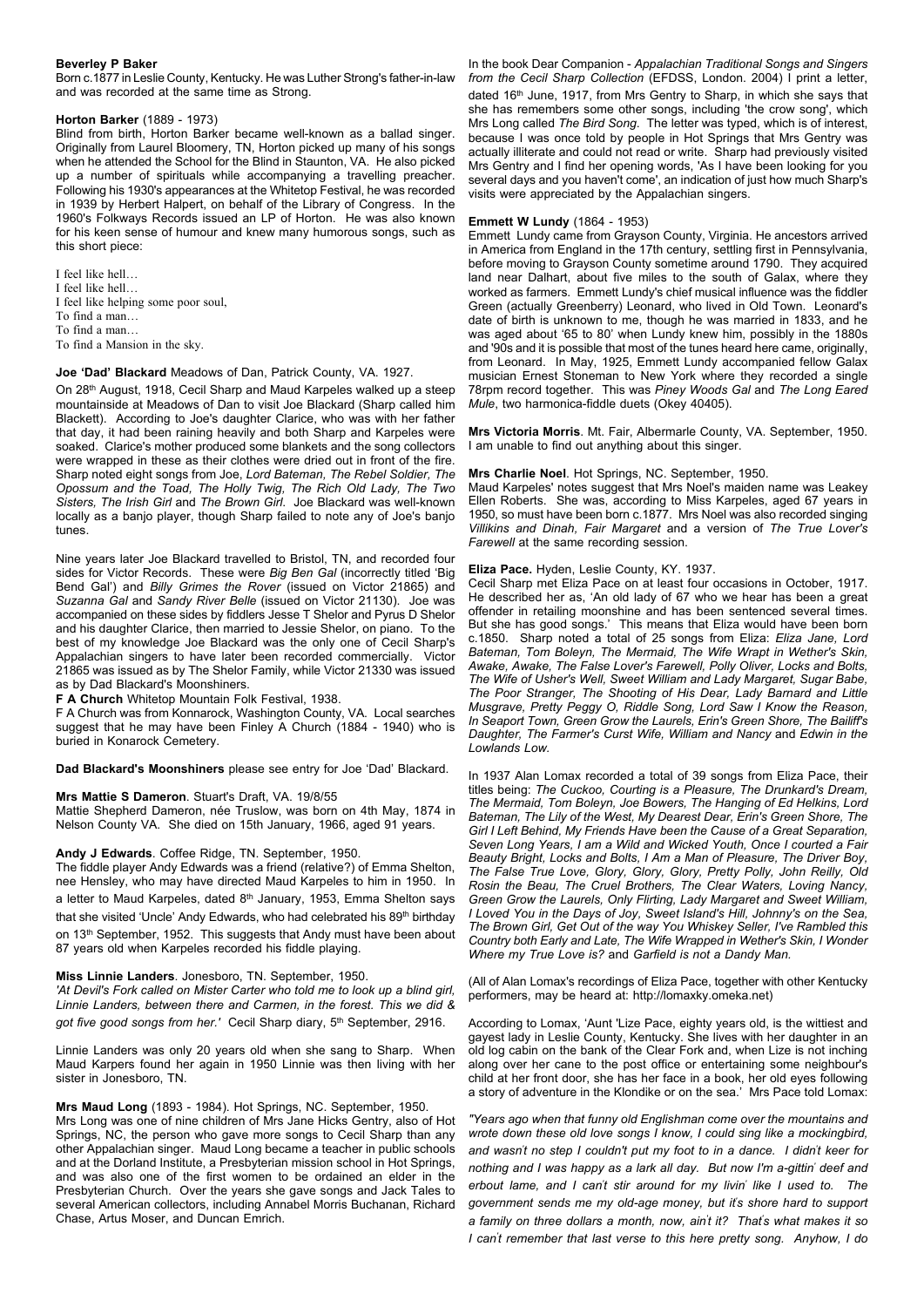#### *pretty well for sich an old woman don' t I, now?"*

#### **Mrs J (Florence) Puckett**. Afton, VA. September, 1950

Mrs Puckett was the daughter of Florence Fitzgerald who gave song to Cecil Sharp in 1918. There is a photograph of Florence Fitzgerald with her husband, Clinton, and a young daughter (Mrs J Florence Puckett?) in the book *Dear Companion* (2004, p.55).

**The Shelor Family:** please see entry for Joe 'Dad' Blackard.

# **Mrs Donald (Emma) Shelton**. Flag Pond, TN. September, 1950.

Emma was the daughter of the fiddler Rueben Hensley and was thirteen years old when Sharp called to collect songs and tunes from the family in 1916. Over a three day period Sharp collected some thirty or so songs from the family, including a version of *Barbara Allen* from Emma. Mr and Mrs Hensley wanted Emma to go to school in Hot Springs, about twenty miles away from their home, so Cecil Sharp and Maud Karpeles gave Mr Hensley some money to help pay Emma's school fees. Emma quickly became homesick and she returned home after a couple of days. According to Karpeles, 'Cecil … was secretly pleased, because he felt that school might easily have ruined her character'.

#### **Mrs Ella Shelton.** Alleghany, NC. 18.8.55

Ella Hensley Shelton was Emma Shelton's older sister. She was married to William Shelton. When Sharp visited her parents in 1916 they said that Ella was married, at age 15 years, to her first husband (William being the second). According to Joe Penland (personal correspondence), 'There is a marked difference in the voices of the sisters. Maude Karpeles wrote that Emma visited Boston in 1917 or '18 and I think she must have spent more time away from Carmen during her life as her diction and accent is different from most other folk from these parts.'

#### **The Sugarloaf Sheltons**. Alleghany, NC. 12/8/55

This trio of musicians was probably led on the fiddle by Emma Shelton's husband, Donald Shelton. The banjo player is Domina (or Demina) Shelton, but the guitarist remains unknown. Maud Karpeles once wrote to say that musical traditions were changing in the Appalachians, though I wonder if she was aware that these musicians were playing in the bluegrass, rather than the old-timey style that she would have heard earlier when she was in the Mountains with Cecil Sharp.

#### **Adolphus 'Dol' Glenroy Small**. Nellysford, Nelson County, VA. September, 1950.

*'After supper went with Dol Small, a most delightful family. Dol and his wife and 12 children, all smiling. They sang to us and then adjourned to the next house where there was a new and quite good piano upon which I operated greatly to the delight of the family who smiled more than ever! They are really a delightful and happy lot and it was a great pleasure to be able to return them something,'* Cecil Sharp diary, 23 May, 1918.

Dol Small (1869 - 1956) ran a store in his home town of Nellysford, VA. When I visited the small settlement of Nellysford in 1980 I met a number of people who remembered Dol Small. Dol had apparently run a local store and was well known locally, though some people could not understand why I knew of him, because, as one person said, "He was just an ordinary sort of guy". I am sure that both Sharp and Karpeles did not view Dol Small as being 'ordinary', but rather as being a person imbued with extraordinary talents. Maud Karpeles returned to Nellysford in 1950, where she met up with Dol again. She then described him as being 'a delightful old man with a lovely twinkle in his eye'. When she returned five years later she found that, following an accident, he had given up singing, saying, 'I can't tune it. Children and television and old folks don't go together.'

#### **William Hamilton Stepp** (1875 - 1957)

Bill Stepp was born at Proctor in Lee County, Kentucky, but later, sometime around 1900, he moved to Magoffin County, where he met, and became friendly with, several fiddlers, including Patrick Rosner, born 1857, who also taught tunes to John Salyer. Salyer and Stepp were good friends and it is quite possible that they taught tunes to each other.

Other recordings by W M Stepp:

*Rounder CD 1518: Bonaparte's Retreat/The Drunken Hiccups/Run Nigger Run/The Ways of the World/The Hog-Eyed Man/Grub Strings/Old Joe Clark*.

*Yazoo 2013: The Way of the World/Bonaparte's Retreat/Callahan/The Old Hen She Cackled* (with Mae Pucket*)/Mud Fence* (with Walter Williams*)/Silver Strand*.

*Yazoo 2020: Wild Horse* (with Walter Williams).

**Mr W H Stockton.** Flag Pond, TNessee. September, 1950. On Monday 4th September, 1916, Cecil Sharp and Maud Karpeles were in the small settlement of Flag Pond in Unicoi County, TN, and that was the day when they 'went off early in search of Jeff Stockton on Hogskin Creek'. Jeff turned out to be 'a very fine singer' who gave Sharp quite a crop of songs. There were a number of Child ballads, including versions of *Fair Margaret and Sweet William, The Maid Freed from the Gallows, The Suffolk Miracle, The Wife of Ushers Well, The Cruel Mother, The Trooper and the Maid, Little Musgrave and Lady Barnard*, as well as a tune for *Lord Thomas and Fair Ellinor*. And there were AngloAmerican songs aplenty, such as *The Lady and the Dragoon, The Warfare is Raging, The Cruel Ship's Carpenter, The Old Grey Mare, Skewball, Edwin in the Lowlands Low, Once I Courted (Don't You Remember), Katie Morey, The False Lover's Farewell* and a tune for the song *Brother Green*. When Maud Karpeles returned to Flag Pond she met up with one of Jeff Stockton's sons, William Henry Stockton (1881 - 1968), who gave her an abridged version of his father's song *Fair Margaret and Sweet William.*

#### **Luther Strong.** Kentucky, October, 1937.

Luther Strong was born on 2nd April, 1892 in Breathitt County, KY, and died in Scott County, Indiana in October, 1963. His repertoire and musical style reminds us of Bill Stepp, who at one time lived only 35 miles away from him - as the crow flies - the road distance was far greater. And it is possible that the two fiddlers had never actually met. We know little about Stong's early life or musical influences. He appeared to travel around and lived variously in Breathitt, Perry and Leslie Counties. In the 1920's he travelled to Hamilton, Indiana, but returned to Hazard KY prior to 1931.

# Other recordings by Luther Strong:

*Yazoo 2014: Glory in the Meeting House/The Hog Eyed Man/The Last of Sizemore/The Hog Went Through the Fence Yoke and All/Bonaparte's Retreat/Hickory Jack/Nig Inch Along*.

# **Emory Stroop/Stoop.** Whitetop Mountain Folk Festival, 1938.

Emory Stroop was from Harrisonburg, Rockingham County, VA. It may be that his name was actually Emery Stoop and, if so, then he was born in 1902 and died in 1955. He is buried in the Woodbine Cemetery in Rockingham County, VA. In 1940 Stoop, then playing fiddle, was recorded by Alan Lomax. He was accompanied at the Lomax session by Herb Smoke on banjo and an unidentified guitar player.

#### **Mrs Clyde Sturgill** Whitetop Folk Festival, 1938.

Mrs Sturgill was from Konnarock , Washington County, VA. She may have been an aunt of Kate Peters Sturgill and Archie Sturgill, of Wise County, VA, who sang to collectors in the 1960's. (Kate Peters Sturgill sings the ballad *Queen Sally* on the Blue Ridge Institute CD *Virginia Traditions: Ballads from British Tradition.* Archie Sturgill sings the same ballad on the Smithsonian-Folkways CD *Close to Home* (SF CD 40097), while Kate Peters Sturgill also sings *Poor Orphan* on the same CD.

# **Mr C B Wohlford**. Marion, VA. September, 1950.

According to David E Whisnant (see the 'Additional Reading' section at the end of the Introduction) C B Wohlford was a regular performer at the Whitetop Folk Music Festival. Although the family name 'Wohlford' appears to be quite common in the Marion area of Virginia, I am unable to identify this specific person. Was he, for example, the 'Bill Wohlford' who travelled to perform before President Roosevelt at the White House in 1934? This performer was one of three singers and musicians from the Whitetop Mountain Festival who travelled together to Washington that year. (The others were Sailor Dad Hunt and Horton Barker.)

**Mrs J L Leila Yowell**. Charlottesville, Albermarle County, VA. 5/8/55 I am unable to find any reference to this singer.

# **The Songs and Music:**

**Please note** that these recordings were made using early portable recording technology which, compared with today's equipment, produced recordings that are of relatively low technical quality. We hope that listeners will understand and respect this. Secondly, it should be noted that tune titles can be extremely flexible when used by traditional musicians. For example, Emmett Lundy's tune *Belle of Lexington*, which began life as an Irish tune, *Kitty's Wedding*, has turned up in other parts of America under many different titles. We know of another Virginia version, one was played by a performer who probably knew Emmett Lundy, and this performer called it *Bells of Election*. Somebody probably misheard Lundy's title which then morphed into the second title. Another version, this time from Texas, was simply called *Smith's Reel*.

Roud numbers quoted are from the databases, *The Folk Song Index* and *The Broadside Index*, continually updated, compiled by Steve Roud. Currently containing more than 452,000 records between them, they are described by him as "extensive, but not yet exhaustive". Copies are held at: The Vaughan Williams Memorial Library, London; Taisce Ceol Duchais Eireann, Dublin; and The School of Scottish Studies, Edinburgh. The Folk Song Index is also accessible on-line at:http://library.efdss.org They can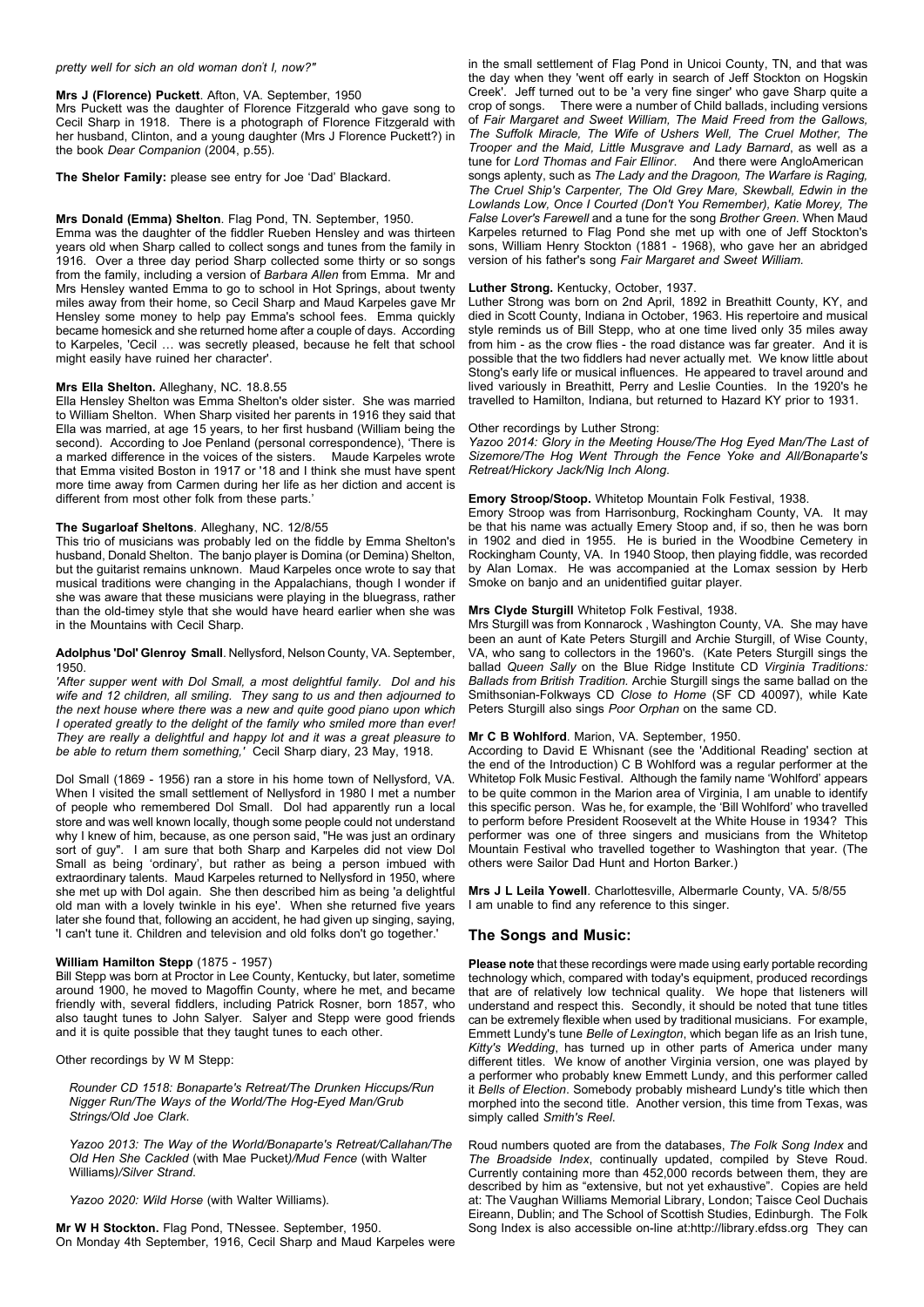also be purchased direct from Steve at: 38 King Street, Somersham, I never can forgive you until my dying day Cambs PE28 3EJ, UK. E-mail: sroud@btinternet.com

Child numbers, where quoted, refer to entries in *The English and Scottish Popular Ballads* by Francis James Child, Boston, 1882-98. Laws numbers, where quoted, refer to entries in *American Balladry from British Broadsides* by G Malcolm Laws Jr, Philadelphia, 1957.

In the following Song Notes, all Musical Traditions Records' CDs are referred to only by their Catalogue Numbers (i.e. MTCDxxx), as are all Topic Records' CDs (i.e. TSCDxxx) and Veteran CDs (i.e. VTxxx). The names of all other CD publishers are given in full.

# **CD1**

**1 - 1. Hares on the Mountain** (Roud 329) Sung by Horton Barker. Chilhowie, Smyth County. VA. September, 1950.

Young women they'll run like hares on the mountain (x2) If I were but a young man I'd go and run after To my right-fol-the-diddle-dee-ro, to my right-fol-diddle-dee. Young women they'll swim like ducks in the water (x2) If I were but a young man I'd go and swim after Young women they'll sing like birds in the bushes  $(x2)$ If I were but a young man I'd go bang those bushes

Once a highly popular song in England, where Cecil Sharp collected no less than nine separate versions. It has sometimes been attributed to Samuel Lover (1797 - 1865) who included it in his novel *Rory o' More*. However, it probably predates Lover's book and, according to Professor Bertrand Bronson, it could be related to the ballad *The Two Magicians* (Roud 1350. Child 44). I believe that Horton Barker may have learnt this song from a visiting academic.

*Other recordings*: Ray Driscoll (Shropshire /London) - Artension 703; Jeff Wesley (Northamptonshire) - VTC7CD.

**1 - 2. Pretty Sally (The Brown Girl)** (Roud 180) Sung by Horton Barker. Chilhowie, Smyth County. VA. September, 1950.

There was a rich lady from London she came She was called Pretty Sally, Pretty Sally by name Her wealth it was more than the king he possessed Her beauty was more than her wealth at the best

There was a young doctor was living hard by Who on this fair maiden in love cast his eye He courted her nightly, a year and a day But still she refused him and ever said 'Nay'

'Oh Sally, dear Sally, pretty Sally' says he 'Can you tell me the reason our love cannot be? You're cruel and (un)kindness my ruin will prove Unless all your hatred will turn into love'

'I bear you no hatred , nor no other man But truly to marry you I never can Give over your (coldness?) I pray you be still For you I'll ne'er marry, of my own free will

Was soon at the (?) ere a year had gone by Pretty Sally grew sick and she feared she would die She (?) was in love and herself she accused So sent for the doctor she once had refused

'Oh am I the doctor whose skill you would try? Or am I the young man you once did deny' 'Yes, you are the doctor can kill or can cure Unless you will help me I'm dying I'm sure'

'Oh Sally, dear Sally, pretty Sally' says he 'Don't you remember how you slighted me? You treated me coldly, my love you dis-scorned So now you must suffer for things past and gone'

'Yet they are past and gone dear, forget and forgive For upsetting me longer in this world to live

But on your grave I'll dance when you're laid in cold clay'

She took from her fingers the diamond rings three Saying, 'Take these and wear them while dancing for me I'll freely forgive you though me you disdain So now you must leave me in sorrow and pain'

Often linked (erroneously!) to the Child ballad *The Brown Girl* (Child 295),

this is actually a version of the 19<sup>th</sup> century broadside Sally and her True Love Billy. In so many folksongs we find that parted lovers return and find love again. But this is not the case here and the callousness of the story line comes as something of a shock to the listener. For some reason or other the song has turned up repeatedly in the Appalachians.

Other readily available versions include those by: Gracie Baker (VA) - MTCD505-6; Cas Wallin (NC) - Smithsonian-Folkways SFW CD 40150; Archie Sturgill (VA) - Smithsonian-Folkways SF-CD 40097; Mabs Hall (Sussex) - Veteran VTC5CD; and, with her son Gordon Hall, Veteran VT115CD.

# **1 - 3. Belle of Lexington**

Played by Emmett Lundy (fd) & Kelly Lundy (gtr). Galax, Grayson & Carroll Counties, VA. August, 1941.

Originally a tune found in O'Neill's collection *Dance Music of Ireland* (tune 846 as *Kitty's Wedding*). So how come that it was retitled *Belle of Lexington*? One possibility is that the title refers to a specific girl, namely Belle Brezing (1860 -1940, Photo above, right), an extremely well-known madam who worked in Lexington KY at the end of the 19th century and into the beginning of the 20th. Such was her fame that some people have suggested that she was the model for Belle Watling in the novel *Gone With the Wind*, and, at one time, the Lexington City Brewery actually produced a beer named after her.



# **1 - 4. Highlander's Farewell**

Emmett Lundy (speech and fd). Galax, Grayson & Carroll Counties, VA. August, 1941.

According to Emmett Lundy this tune is a dialogue between a Scottish highlander and his lowland girl. Compare it with tunes such as *Elzic's Farewell* (Wilson Douglas, WVA - Field Recorder's Collective FRC202), *Growling Old Man, Fussing Old Woman* (Roger Cooper, KY - Rounder CD 0380) or *Growling Old Man and Growling Old Woman* (Simon St. Pierre, Maine - Field Recorder's Collective FRC206. In all of these tunes the high part of the tune represents the woman, while the man is represented by the low part of the tune.

#### **1 - 5. Chapel Hill March**

Emmett Lundy (fd) & Kelly Lundy (gtr). Galax, Grayson & Carroll Counties, VA. August, 1941.

A version of the British jig tune *The New Rigged Ship*, here played as a march. Lundy's title may refer to an event which occurred in Chapel Hill, Orange County, NC, during the American Civil war.

**1 - 6. The Bird Song** (Roud 247) Sung by Maud Long. Hot Springs, Madison County, NC. S**e**ptember, 1950.

Said the robin as he flew 'When I was a young man I'd choose two If one didn't love me the other one would And don't you think that notion's good?'

Said the blackbird to the crow 'What makes white folks hate us so?

For ever since old Adam was born It's been our trade for to pull up corn'

'Hoot' said the owl with his head so white A lonesome day and a lonesome night Thought I heard some pretty girl say She'd court all night and sleep next day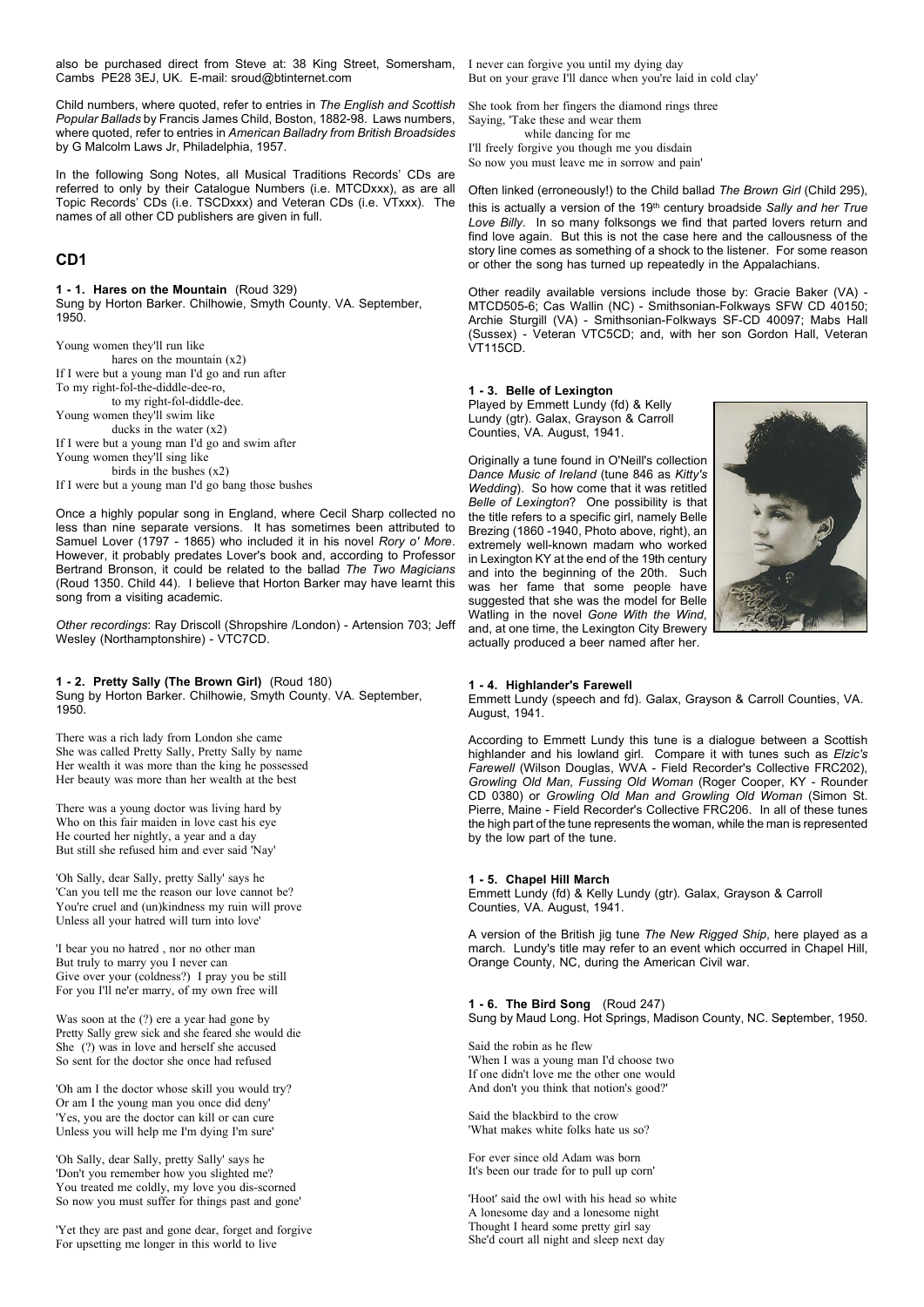'No, no, no,' says the turtle dove 'That's no way for to gain her love If you want to gain her heat's delight Keep her awake both day and night'

One for the money and two for to go And I want another string to my bow, bow, bow One for the money and two for to go And I want another string to my bow, bow, bow

Talking birds feature in a number of songs and ballads. Maud Long's song is related to at least two 17<sup>th</sup> century songs, *The Birds Harmony* (Oh! Says the cuckoo, loud and stout), also called *The Woody Queresters*, and *The Bird's Lamentation*, both of which were also printed in the 18<sup>th</sup> century. The verse about the Blackbird and the Crow ("What makes the white folk hate us so?") probably comes from the Minstrel Stage of the mid 1800's. Maud Long's tune is associated with one which is often used for the song *The Young Man Who Wouldn't Hoe Corn* (Roud 438).

Other recordings: Clint Howard (TN). Smithsonian-Folkways SF 40029/30, as *The Old Man at the Mill*. Virgil Sandage (Indiana) - Dust-to-Digital DTD-12.

# **1 - 7. A Frog Went a-Courting** (Roud 16)

Sung by Maud Long. Hot Springs, Madison County, NC. S**e**ptember, 1950.

Froggy went a-courting, he did ride, hmm-hmm Froggy went a-courting he did ride Sword and a pistol by his side, hmm-hmm

Rode right up to Miss Mouse's door, hmm-hmm Rode right up to Miss Mouse's door Where he never had been before, hmm-hmm

Said,' Miss Mousy won't you marry me, hmm-hmm' Said,' Miss Mousy won't you marry me' 'Not unless Uncle Rat will agree, hmm-hmm'

Uncle rat went a-riding down to town. Hmm-hmm Uncle rat went a-riding down to town To buy his niece a wedding gown, hmm-hmm 'Oh where shall the wedding supper be, hmm-hmm Oh where shall the wedding supper be Way down yonder in a holler tree, hmm-hmm'

'Oh what shall the wedding supper be, hmm-hmm Oh what shall the wedding supper be Two green beans and a black-eyed pea, hmm-hmm'

The first come in was a bumble bee, hmm-hmm The first come in was a bumble bee He raised his fiddle on his knee, hmm-hmm

The next come in was an old fat goose, hmm-hmm The next come in was an old fat goose (?) fiddle and she cut loose, hmm-hmm

The next come in was an old fat cat, hmm-hmm The next come in was an old fat cat He said 'I'll put a stop to that'

Chased Miss Mousey up the wall, hmm-hmm Chased Miss Mousey up the wall Her foot slipped and she got a fall, hmm-hmm

Mr Frog went a-hopping down to the lake, hmm-hmm Mr Frog went a-hopping down to the lake And he was swallowed by a big black snake, hmm-hmmm

A text for this song can be found in Wedderbiurn's *Complaynt of Scotland* in 1548, where it was titled *The frog came to the myl dur.* In 1580 the Stationer's Company in London listed it as *A Moste Strange Weddinge of the Frogge and the Mouse,* but it was not until 1611 that we find a musical version - in Thomas Ravenscroft's *Melismata*. It is one of those songs which has provoked suggestions that there may be more to it than first meets the eye, could the 'mouse' be no other than Mary Queen of Scots, for example? Unfortunately such suggestions are often speculative and, in this case, there is little actual evidence to confirm such ideas.

Other recordings: Cecilia Costello (Birmingham) - MTCD363-4; Freda Palmer (Oxon) - forthcoming Musical Traditions CD; Seamus Ennis (Ireland) & Jean Ritchie (KY) - Greenhays GR726; Clyde Davenport (KY) - Field Recorders Collective 104; Chubby Parker (KY) - Nehi NEH3X1; John

Alexander Brown (MISS) - Document DOCD-8071; Almeda Riddle (VA) - Atlantic 7 82496-2. Martha Hall (KY) - Smithsonian-Folkways SF CD 40077.

**1 - 8. I Fed My Horse** (Roud 7499) Sung by Maud Long. Hot Springs, Madison County, NC. S**e**ptember, 1950.

I fed my horse in a poplar trough (x3) And there he caught the whooping cough

Kor-in-my-lingo, kil-ko, kil-ko Kor-in-my-lingo, kil-ko-me

I fed my horse with a silver spoon (x3) And then he kicked it over the moon

My old horse is dead and gone (x3) But he left his jaw-bone ploughing the corn

Cecil Sharp collected this song in 1916 from Maud's mother, Mrs Jane Gentry, who had an additional opening verse:

I whipped my horse till I cut the blood (x3) And then I made him tread the mud

I can find no reference to any other version.

**1 - 9. The Tree in the Wood** (Roud 129) Sung by Maud Long. Hot Springs, Madison County, NC. S**e**ptember, 1950.

The tree in the woods and the wood's Away down in the valley Away down in the valley And on that tree there was a limb Very nice and a handsome limb Limb on the tree and the tree in the woods And the wood's away down in the valley Away down in the valley

And on that limb there was a nest etc. And in that nest there was an egg etc. And in that egg there was a bird etc. And on that bird there was a feather etc. (sung twice) And on that feather there was some down etc.

*The Tree in the Wood* has often been collected from folksingers, not only in Britain, but in France, Denmark and Switzerland as well. The song is also called *The Everlasting Circle* and, in this form, the feather becomes a bed, a maiden lies on the bed, a youth sleeps with the maiden, a child is born who grows to plant an acorn which becomes a tree, thus completing the circle. Another Appalachian singer, Martha Wiseman Aldridge, can be heard singing her version of the song on CD2 of this set.

Other recordings: Tom Newman (Oxon) - MTCD311-2; Cyril Poacher (Suffolk) - MTCD303; Seamus Ennis (Ireland) & Jean Ritchie (KY) - Greenhays GR726.

### **1 - 10. Mississippi Sawyer**

Mr C B Wohlford (bjo). Marion, Wythe Coiunty, VA. 16th September, 1950.

A 'Mississippi sawyer' is the name given to a submerged log in the Mississippi River, such logs having the capacity to rip out the bottom of a passing boat. (Although very few musicians today seem to know this!) One tune, titled either The Downfall of Paris or Love From the Heart, was printed in the 1830's and many writers cite it as an early form of Mississippi Sawyer, although it is not actually that close to our present tune. Just about every American fiddler of note has it in his, or her, repertoire. especially like Earl Johnson's wild 1929 recording that is reissued on Document DOCD-8006 and Charlie Acuff's version on Cleff'd Ear CD 114. There is a recording from WV by Ernie Carpenter on Field Recorders Collective FRC 204 and one from Ohio by Jimmy Wheeler on Field Recorders Collective FRC 401.

Other recordings: Ed Haley (KY) - Rounder CD 1133/1134; Hardy C Sharp, W E Claunch & Stephen B Tucker (MS) - all three on Document DOCD-8071.

# **1 - 11. Cumberland Gap** (Roud 3413)

Mr C B Wohlford (bjo). Marion, Wythe County, VA. 16th September, 1950.

Cumberland Gap in eastern Kentucky, one of the main openings to the west, is the subject for this sprightly tune. According to Bascom Lamar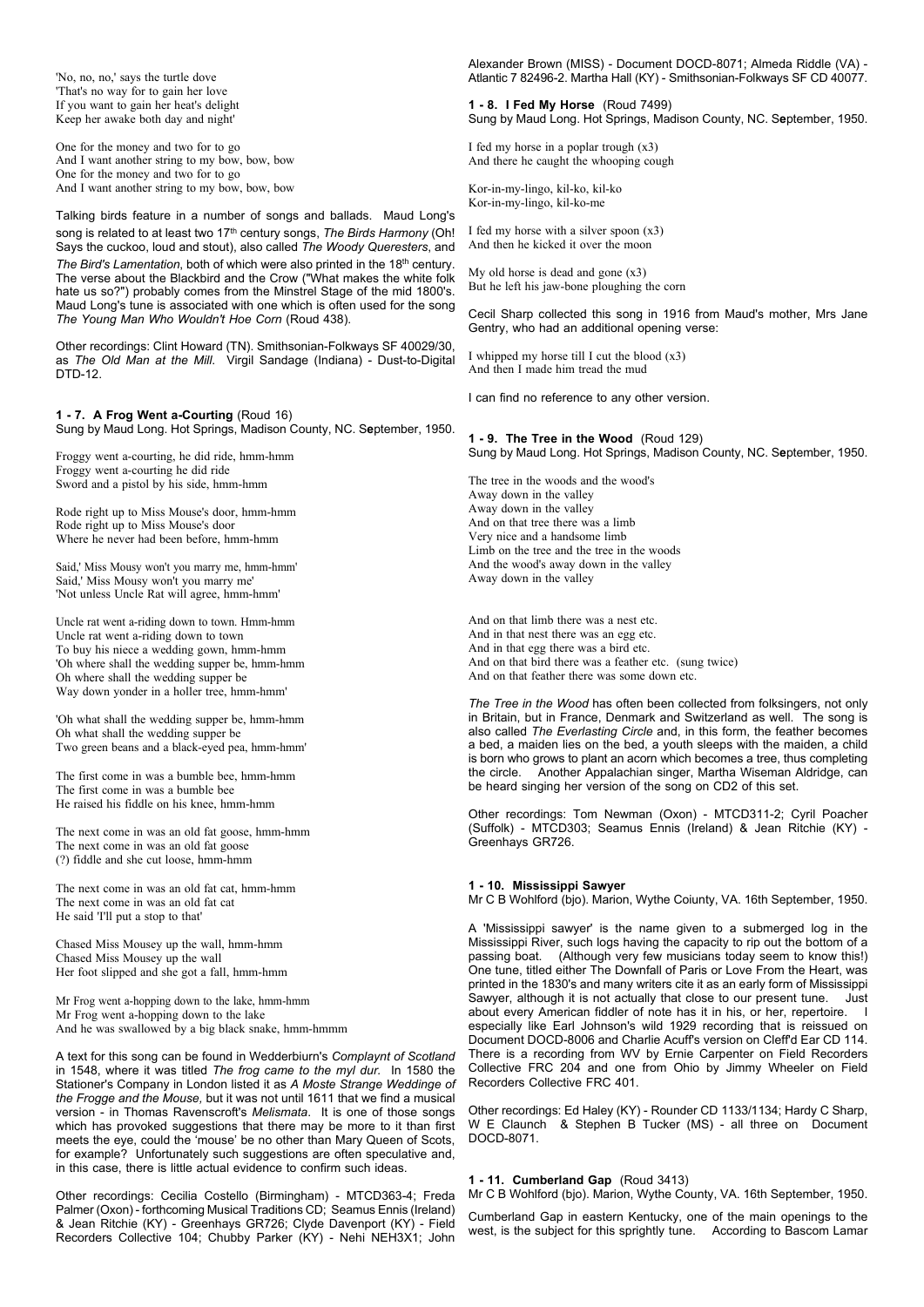Lunsford, *Cumberland Gap* is a speeded up version of the tune normally associated with the ballad *Bonny James Campbell* (see Smithsonian Folkways SF CD 40082). There seem to be no early printings of the tune, although Neil Gow's *Skye Air* (Gow 559) carries a faint suggestion. In 1773 Daniel Boone led a band of pioneers into Kentucky along the so-called Wilderness Road, which passed through Cumberland Gap, and the story of Boone's journey may have helped to popularise the tune, which must have been known in the early 19th century. An early Edison Bell cylinder recording by Allen Sisson certainly sets the tune in a 19th century sounding context.

Other Recordings: Banjo Bill Cornett (KY) - Field Recorders Collective FRC 304; Arnold Sharp (Ohio) - Field Recorders Collective FRC 406; Dock Boggs (VA) - Field Recorders Collective FRC 305.

There are two reissues available of 1928 recordings. The Skillet Lickers are on Document DOCD-8057 and Burnett & Rutherford can be heard on Document DOCD8025. A slightly earlier recording, made in 1926 by the Hill Billies, has also been reissued, this time on Document DOCD-8040. Kentucky fiddleplayer Luther Strong can be heard on Rounder CD 1518, and two later North Carolina recordings, sung by George Landers and Frank Proffitt, can be found on Rounder CD 0028.

# **1 - 12. Jimmy Randal** (Roud 166)

Mrs J (Florence) Puckett. Afton, Albermarle & Nelson Counties, VA. 3rd August, 1955.

Jimmy Randal went a-hunting All alone in the dark He shot Molly Vaughan And he missed not her heart

He ran up to her And he found she was dead And over her bosom A-many a tear he shed

'I've shot that fair damsel O the joy of my life I always intended To make her my wife'

Up stepped Jimmy's father Whose locks were turning grey Says, 'Jimmy, dear Jimmy Do not run away'

'Stay with your own country Till your trial comes on You will never be punished For shooting Molly Vaughan'

The day of Jimmy's trial Molly's ghost did appear Says gentlemen of the jury 'Jimmy Randal goes clear'

All of the city girls Were placed in a row Molly Vaughan shone among them Like a mountain of snow

An American version of the 'Swan Maiden' theme, so beloved by romantic poets. It is a version of the Greek myth of Cephalus and Procris in which Procris, suspecting that her husband Cephalus is about to visit a mistress, hides in a thicket to watch his progress. In fact Cephalus was out hunting and, mistaking Procris for a deer, he killed her with a magic dart. However, some scholars, including Hugh Shields, believe that this specific song may, in fact, be based on an actual event that occurred in Kilwarlin, Co. Down in the early 1800's. (See Hugh's Ulster Folklife article *Some Songs and Ballads in use in the Province of Ulster...1845*.

There are two versions of the ballad on Topic's *Voice of the People* series, *Molly Vaughan* sung by Phoebe Smith (TSCD 653) and *Molly Bawn* sung by Packie Manus Byrne (TSCD 656), as well as recordings from: Maggie Murphy - *Molly Bawn* (VT134CD); Walter Pardon - *Polly Vaughan* (MTCD305-6); Harry Cox - *The Fowler* (TSCD512D); Dan Tate, from Virginia, sings another American version, using the same tune and similar words, on MTCD500-1; Seamus Ennis (Ireland) - Rounder CD 1742; Joe Heaney (Seosamh Ó hÉanaí) (Ireland) - TSCD518D) as *Amhrán na hEascainne* (The Song of the Eel). Surprisingly, there seem to be no recordings from Scotland.

# **1 - 13. The Two Brothers** (Roud 38)

Mrs J (Florence) Puckett. Afton, Albermarle & Nelson Counties, VA. 3rd August, 1955.

There was two brothers a-going to school A-going to the very same school The young one said to the youngest one 'Let's have a wrass-el-ing fall'

The very first fall the young one give He threw the young one down And he drew a knife from his pocket And give him a deathly wound

'Pick me up, pick me up, all in your arms And carry me yonder's church ground And dig my grave both wide and deep And gently lie me down'

He picked him up all in his arms And he carried him yonder church ground And dug his grave both wide and deep And gently lie him down

'What must I tell your mother dear This evening as I go home?' 'Just tell her I'm going from the old church school My books are all to bring home'

'What must I tell your sweetheart dear This evening as I go home 'Just tell her I'm in the old green woods A-lea(r)ning yon hounds to run'

Child 49. A brother asks if his sibling will see who can throw a stone the furthest. The sibling refuses, but agrees to a wrestling match. One child is stabbed and dies, but not before a list of questions and answers are given between them. It sounds like a rather simple ballad, though it may have its roots in ancient Greece myth - such as the story of Telamon and Peleus - or perhaps to the Biblical Cain and Able. Alternately, as the ballad seems to have been especially popular in Scotland, it may be that its origins lie in the system of inheritance that once existed amongst the aristocracy of that country.

Other recordings: Lucy Stewart & Nellie McGregor (Scotland) - Rounder CD 1775; Lucy Stewart (Scotland), a fuller version than that heard on the previous, CD - TSCD673T; Elizabeth Stewart (Scotland) - Elphinstone Institute EICD002; Sheila MacGregor (Scotland) - Greentrax CDTRAX9005; Hobart Smith (VA) - Rounder CD 1799; Texas Gladden (VA) - Rounder CD1800.

# **1 - 14. The Cuckoo** (Roud 413)

Mrs J (Florence) Puckett. Afton, Albermarle & Nelson Counties, VA. 3rd August, 1955.

Cuckoo is a pretty bird She sings as she flies **\*** She brings us good tidings And tells us no lies She sucks the sweet bowers For to make her voice clear Though she never hollers 'Cuckoo' Till spring-time of the year

Now spring-time is an opening And the birds they are gay Likewise is pretty Betsy She's as cold as the clay

Clay will dissolve you And turn you to dust But not one man in a hundred That a young girl can trust

They'll hug you, they'll kiss you They'll tell you more lies Than the green leaves on a willer (willow) Or the stars in the sky

**\*** Virtually all singers of this song ignore the fact that it is the male cuckoo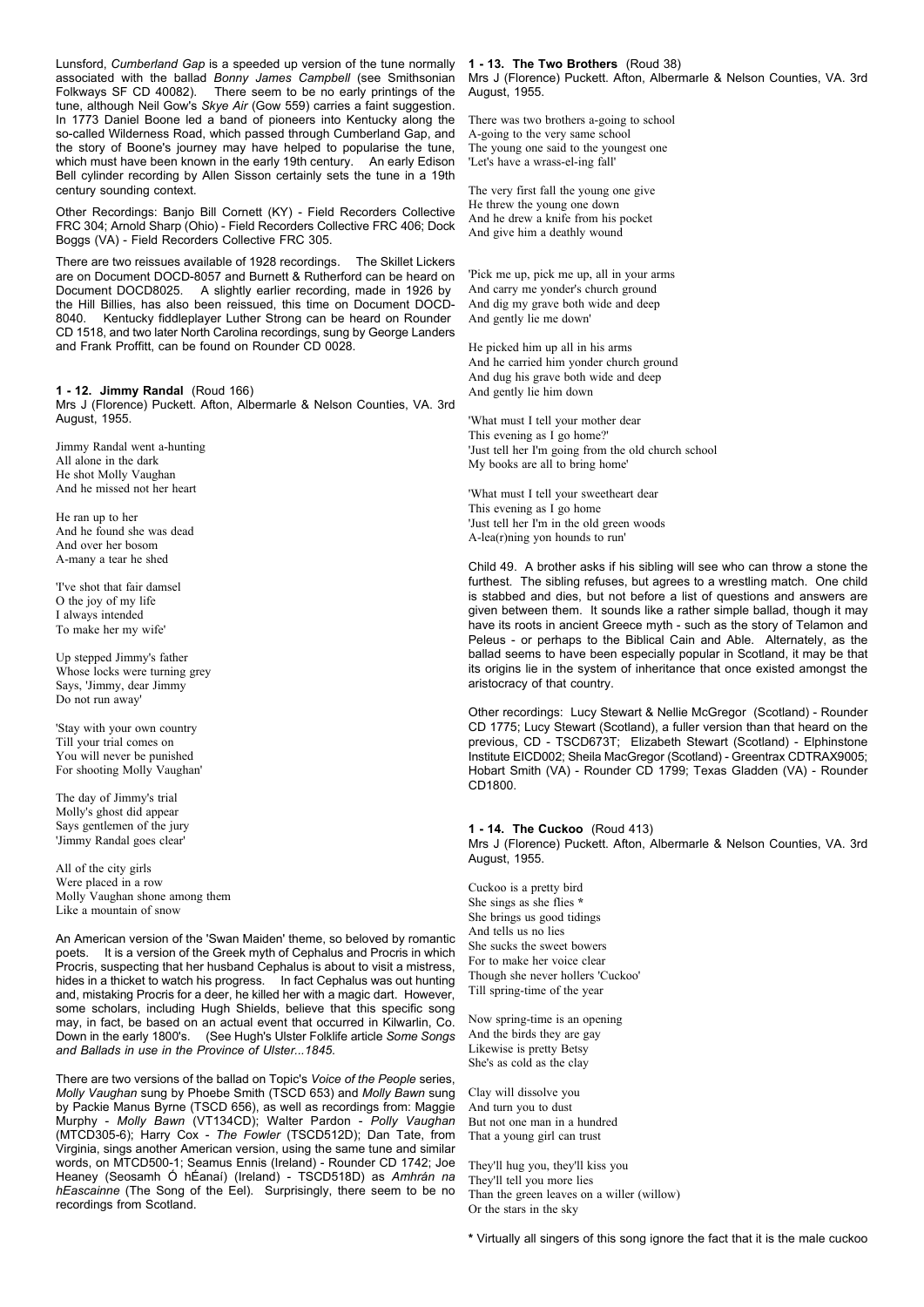who sings - the female is mute.

Singer Caroline Hughes called this "the oldest song in the world" when, actually, it is a piece comprised of so-called 'floating verses', rather than

being a song in its own right. It was printed on a handful of late 18<sup>th</sup>/early 19<sup>th</sup> century broadsides, but became highly popular in North America. Perhaps the line "He never sings 'cuckoo' 'til the fourth day of July" (i.e. American Independence Day) may have something to do with that, though. Some listeners may note a similarity between this version and with verses found in the American song *On Top of Old Smokey* (Roud 414).

Other recordings: Minty Smith (Surrey) - MTCD320; Walter Pardon (Norfolk) - MTCD305-6; Caroline Hughes (Dorset) - TSCD672D; Bob Lewis (Sussex) - VTC1CD; Doc Watson (NC) - Smithsonian-Folkways SF CD 40012; Clarence Ashley (TN) - Nehi 3X1; Hobart Smith (VA) - Smithsonian-Folkways SFW CD 40141; Jean Ritchie (KY) - Greenhays GR726; Kelly Harrell (VA) - JSP JSP7743C. Mr & Mrs Sams (KY) - Smithsonian-Folkways SF CD 40077.

# **1 - 15. Pat Do This** (Roud 7503)

Mrs J (Florence) Puckett. Afton, Albermarle & Nelson Counties, VA. 3rd August, 1955.

Pat do this and Pat do that Without our coat, without our hat, Nothing in the world but an old straw hat To work all on the railroad.

Ruga shugaroo, shugarugaroo, Sugar in the cream (pot?), how do you do? I'm just on the railroad, folla folla roo Johnny comes a-pickin' on the banjo

The railroad (down?) and we'll take a ride And here we go, side by side Here we go, side by side Johnny comes picking on the banjo

I have heard it suggested that this is a fragment of the song *Paddy Works on the Railroad* (Roud 208), although this idea may only be based on the final line of the first stanza.

**1 - 16. The Cruel Ship's Carpenter** (Roud 15) Mrs Charlie Noel, Hot Springs, NC. September, 1950.

'Molly, Oh Molly, Oh Molly' said he 'Will you agree, Molly, get married to me?'

'William, oh William, oh William' said she 'I am too young, William, too young to marry you'

*'Molly, O Molly, dear darling' said he 'I have a good old friend, Molly, come, love, let's go and see'*

*We travelled over hills and through hollows so deep At last pretty little Molly so bitter-lie did weep*

*'William, O darling, O William' said she 'I'm afraid my sweet William is leading me astray'*

*'Molly, my darling, I guess you're 'bout right I was digging your grave the best part of last night'*

*'William, O darling, O William' said she 'How can you kill the poor girl that loves you like me?' 'Molly. O Molly, I have no time to waste I've no time to tarry, no time to tarry here'*

*Then out of his pocket drew sharp knife in his hand Then out of his pocket drew sharp knife in his hand*

*He opened her bosom as white as any snow He pierced the knife into her heart,*

*O how the blood did flow He laid her in her grave and away he did go He left nothing but the small birds to hear her sad moan*

*He laid her in her grave and away he did go He swore by his Maker he'd sail to another shore*

*He was sailing all on in his own heart's delight The ship began to sink and was fairly out of sight*

*'William, oh William, oh William' said she 'The death you owe the devil you'll shortly have to pay'*

Maud Karpeles was delighted to find this version of *The Cruel Ship's Carpenter*, especially as the tune has a sharpened fourth, which is characteristic of the Lydian mode. This mode has seldom been noted in England. Cecil Sharp, for example, only noted one such tune from two Gypsies, named Holland, on Exmoor, who used it for the song *James MacDonald*. Verses 3 to 14 (shown in italics) were dictated to Maud Karpeles by Mrs Noel at a later time. Mrs Noel's version is fascinating, in that it can be seen how verses from the British ballad probably evolved into the American version, *Pretty Polly*.

Other recordings: Sam Larner (Norfolk) - MTCD369-0; both Weenie and Danny Brazil - (Gloucestershire) - MTCD 345-7; Wiggy, Denny and Biggun Smith (Gloucestershire) - MTCD307; George Dunn (Staffordshire) - MTCD317-8; Harry Cox (Norfolk) - TSCD667; Francis Gillum and Alva Greene (KY) - MTCD501-2); Dock Boggs (VA) - County COCD3523 & Smithsonian-Folkways SF 40108; Estil C Ball (VA) - Rounder CD1701; Bill Cornett and Lee Sexton (KY) - Smithsonian-Folkways SF CD40077; Jack Wallin (NC) - Smithsonian-Folkways SF CD 40013; B F Shelton (KY) - Yazoo2013; John Hammond (KY) - Yazoo 2014; Jack Wallin (NC) - Smithsonian-Folkways SF CD 40013.

**1 - 17. Man of Constant Sorrow (In Old Virginy)** (Roud 499 ) Mrs Charlie Noel, Hot Springs, NC. September, 1950.

I am a man of constant sorrow I've seen trouble all my days I'll bid farewell to my native country The place where I was borned and raised

I always thought that I'd seen trouble But now I know it's coming on Hang down my head like a humble servant And to my journey I'll pass on

Cecil Sharp collected four versions of this song in Virginia and Kentucky during the period 1917-18. Singers, such as Mrs Frances Richards of Callaway, Franklin Cty., VA, mixed similar verses - from the song *I Am a Man of Constant Sorrow* - with verses from the song *Old Virginny*, and Sharp titled the song *In Old Virginny* in his Appalachian book. Over the years various people have claimed authorship to *I Am a Man of Constant* Sorrow but, in truth, it is probably based on various early or mid-19<sup>th</sup> century American Hymns.

Other recordings: Roscoe Holcomb (KY) - Smithsonian-Folkways SFW CD 40144; Emry Arthur (KY) - JSP JSP7761C; Buell Kazee (KY) - JSP JSP77100 (as "East Virginia").

**1 - 18. Sally Gooden** (Roud 739) Luther Strong (fd). Hazard, Perry County, KY. 18th October, 1937.

*Sally Gooden* turns up all over the upland south of America. According to North Carolina fiddler Bruce Green, the tune was originally called *Boatin' Up Sandy* (referring to the Big Sandy River in eastern Kentucky) and was renamed by Civil War Confederate soldiers in Morgan's Raiders while they were camped on the Big Sandy in Pike County, Kentucky. Sally Goodin ran a boarding house there and allowed the soldiers to camp and play music. To show their appreciation of her kindness, Morgan's men renamed the tune in her honour.

It should, perhaps, be pointed out that there are several other tunes which are today also titled *Boatin' Up Sandy*. There is also another Kentucky tune, played with the fiddle tuned ADAD, called *Red Top Boots, Pocket Full of Money* which is similar to *Sally Gooden*.

There are a couple of good early recordings available on Document DOCD-8011 (The Kessinger Brothers) and Document DOCD-8043 (Fiddlin' Doc Roberts), although it was Eck Robertson's 1922 recording (reissued on County CO CD 5515) that really popularized the tune across America.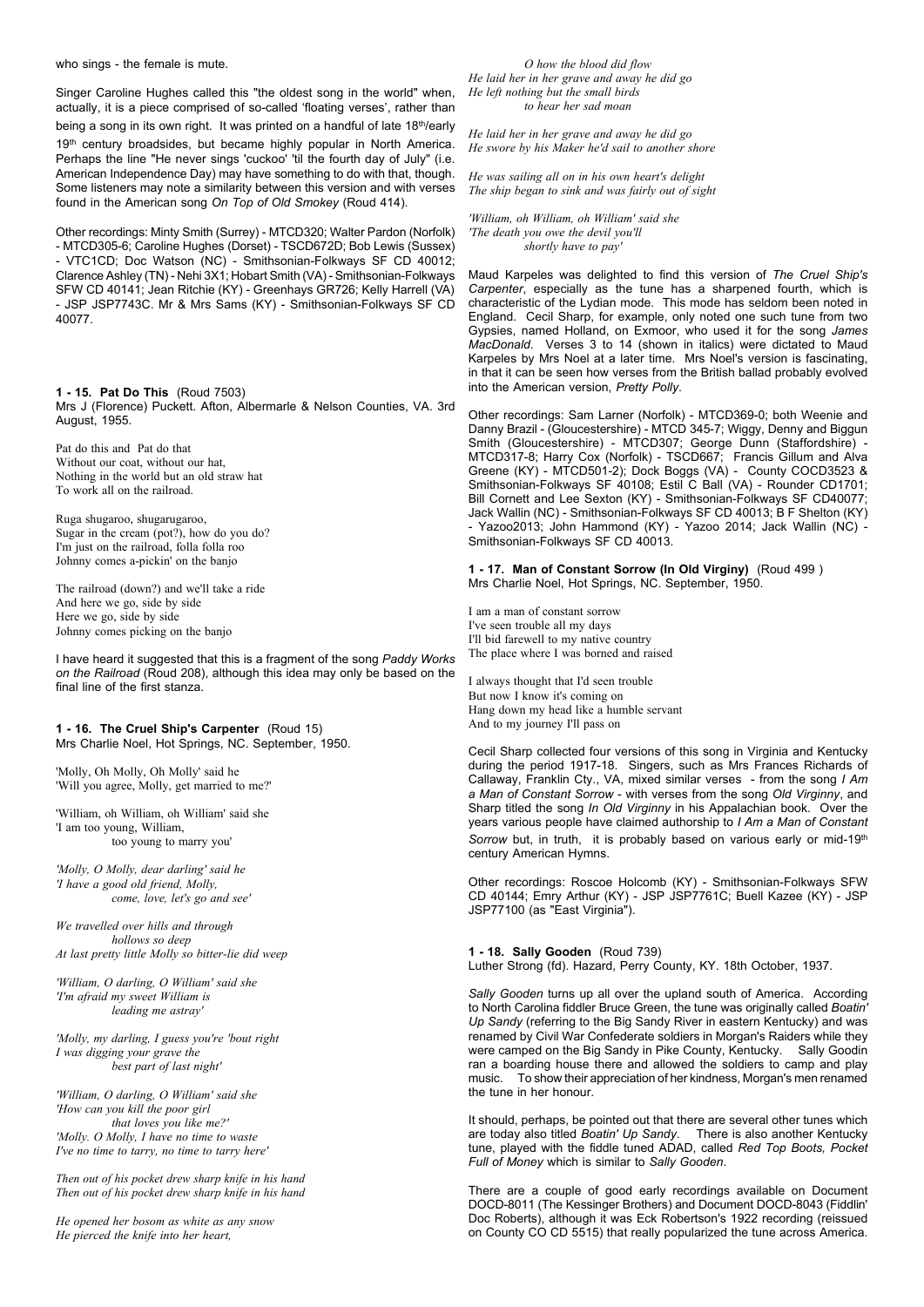For some reason Earl Johnson & His Clodhoppers recorded it in 1928 as *Nigger in the Cotton Patch* (Document DOCD-8006), while Fiddlin' John Carson called it *Old Sallie Goodman* on his 7th November, 1923, recording (OK 40095, reissued on Document DOCD-8014).

Other recordings: Ted Boyd (VA) - MTCD 501 - 2; Ernest V Stoneman & family (VA) - Document DOCD-1102; John Alexander Brown & W E Claunch (MISS) - both on Document DOCD-8071; W M Smith - MTCD101.

# **1 - 19. Adeline**

Luther Strong (fd). Hazard, Perry County, KY. 18th October, 1937.

Also known as *Yearling's in the Canebreak*. Captain M Bonner of Texas made a spirited recording of the tune in 1925 (re-issued on Document DOCD-8038).

#### **1 - 20. Slidin' Jenny**

Luther Strong (fd). Hazard, Perry County, KY. 18th October, 1937.

A tune which, though sounding familiar, I have been unable to trace.

1 - 21. Liza Jane (Roud 825) Luther Strong (fd). Hazard, Perry County, KY. 18th October, 1937.

Nobody seems certain if *Liza Jane* was originally from black or white musical tradition, although the early blues singer Henry 'Ragtime Tex' Thomas included verses from the song in his '20s recording *Run, Mollie, Run* (reissued on Yazoo 1080/1), while a version by the black Texan singer Pete Harris - recorded by John Lomax on behalf of the Library of Congress in 1934 has been issued on Rounder CD 1821. Bradley Kincaid used a version of the song as a 'signature tune' for many of his radio shows, and there is a good version on Yazoo CD 2051.

Suffice it to say that it is a highly popular piece today and can be heard on numerous recordings, including: Clark Kessinger's influential 1929 recording reissued on Document DOCD-8011; Doug Wallin, of Madison County, NC, can be heard playing the tune on his fiddle while simultaneously singing a number of verses (MTCD 503-4) - Doug leant the piece from Mitchell Wallin, a singer who had given songs to Cecil Sharp in 1916; Uncle 'Am' Stuart (TN) - MTCD101; Ernie Carpenter, from WV, gives us his version on Field Recorders Collective FRC 204; Hardy C Sharp, Hardy Kinaid & Thaddeus C Willingham (MISS) - all three on Document DOCD-8071.

**1 - 22. Katie Moray** (Roud 674 Sung by F A Church. Whitetop Folk Festival, VA. 1938.

Come all you girls from far and near I'll tell you of a story I'll tell you of a plan I laid Of poor Miss Katie Moray

Chorus: Too raddle-in Too i-a, too-i-o

I went up to her father's house Just like some clever fellow I told her that the grapes and plumbs Was a-getting ripe and mellow

I told her that my sister Nan Was down in yonder's valley And sent for her to come down there And spend one half an hour

She gripped my hand and seemed well pleased And nothing there could (fear?) her '(But, Oh my mother has come this way?) And she will catch us here, sir'

'Now you go climb yonder's tree And see when she's away, sir Then we'll go to yon shady grove And there we'll sport and play, sir'

(I asked her?) to climb that tree And nothing there offended Oh Kate she stood and gazed on me To see how high I ascended

'Your ugly looks I do despise You look just like a mouse, sir Now you scratch down like you scratched up For I'm a-going to the house, sir'

As she heeled-it through the fields She left me half distracted I ripped, I tore, I cussed, I swore To see how Kate had acted

My song is rough, I've sung enough It's time to sing a-rhyming Every time I see old Kate It makes me think of climbing

Cecil Sharp collected two Appalachian versions of this song in September, 1916; the first from T Jeff Stockton of Flag Pond, TN, (whose son can be heard singing on Track 25 of this CD), the second from Mrs Hester House of Hot Springs, NC. Some people have tried to link the song to the ballad of *The Baffled Knight* (Child 112), but there is no real evidence for this. So far as I know, all of the collected versions of the song have come from American singers. Another recording, this time from the singer Ted Ashlaw, appeared on a long out-of-print LP *Adirondack Woods Singer* (Philo 1022).

# **1 - 23. Groundhog** (Roud 3125)

Jim Howard (vocal & fd). Hazard, Perry County, KY. 7th September, 1937.

Shoulder up my gun and a-whistle to my dog  $(x2)$ Away to the (bank?) for to get a groundhog - groundhog

Two on a bush and one on a log (x2) Two for me and one for my dog - groundhog

Run here Sal with a ten-footed pole (x2) Push that groundhog out of its hole - groundhog

Old Aunt Dinah came a hopping on her cane (x2) 'I'm going to have that whistle-pig's brain' - groundhog

Took him home and tanned his hide (x2) Made the best shoe strings I've ever tried - groundhog

Meat in the cupboard, hide in the churn  $(x2)$ If that ain't groundhog I'll be durned - groundhog

Groundhogs are large burrowing mammals that can often be seen warming themselves in the early morning sunshine at the side of country roads in Appalachia. Many people call them 'whistlepigs', because of the sound that they make, while in the northern American woods they are known as woodchucks. Cecil Sharp noted a version of the song in Burnsville, NC, in 1918, and subsequent sets have turned up all over the place. Currently available recordings include those by Doc Watson (Smithsonian Folkways CD SF 40012) and Frank Proffitt Jr (Appleseed APR CD 1036), both from North Carolina, while a version recorded in 1928 by Jack Reedy and His Walker Mountain String Band (Brunswick 221) has been reissued on both Old Hat CD -1001 and Yazoo CD 2052.

Other recordings: Tommy Jarrell (NC) - County CO-CD-2735; Stanley Hicks (NC) - MTCD501-2; Wash Nelson (KY) - MTCD505-6; North Carolina singer Obray Ramsey can be seen singing the song on the DVD *Bluegrass Roots - Music Makers of (the) Blue Ridge* - MRA DVD DO566. (There is also film of him shooting a groundhog, which may upset some people.)

**1 - 24. Turly Yurly** (Roud 731) Sung by Mrs Matty S. Dameron. Stuarts Draft, Augusta County, VA. 19th August, 1955.

I will not wear my brown, anymore, anymore I will not wear my brown, It's the colour of the ground I will buy me a turly yurly yur, I will buy me a turly yurly double wuby, Sooky-jooky, green ground Cotton jinki hi ki yo

Red/It's the colour of my head ... Green/It's the colour of the sheen ... Blue/It's the colour of my shoe ...

Usually known by the name Jennie Jenkins, versions of this children's song have turned up all over America. Bascom Lamar Lunsford, the well-known North Carolina singer and banjo-player sang it, as did Frank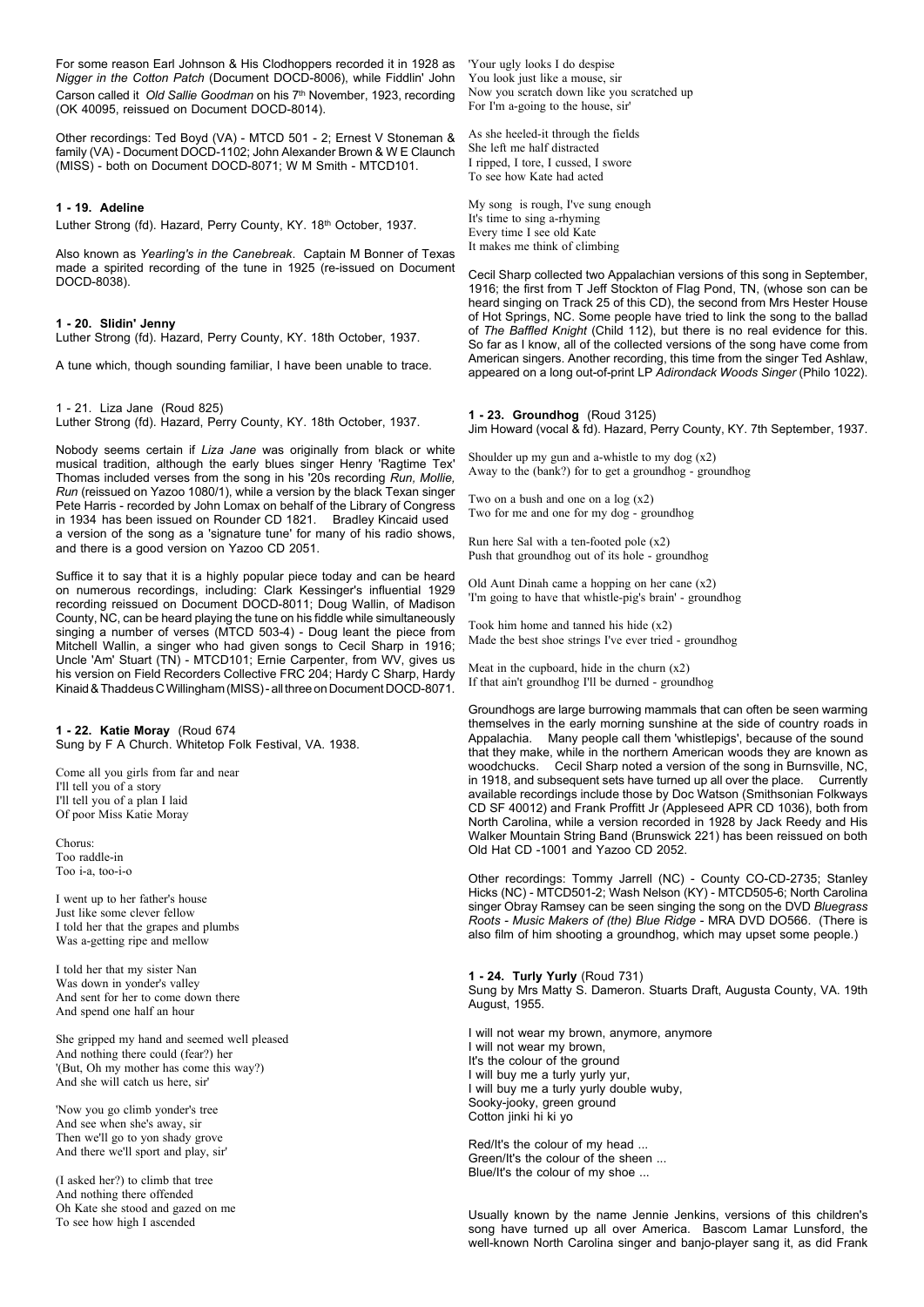Proffitt (NC) - Folkways FA2360, Dolly Greer (NC) - Rounder CD0129 and E C Ball (VA) - Atlantic SD1347. A set can also be found in Talley's Negro Folk Rhymes, first published in 1922.

1 - 25. Paper of Pins (Roud 573) Sung by Mrs Matty S Dameron. Stuarts Draft, Augusta County, VA. 19th August, 1955.

'Now I'll give to you a paper of pins That is the way our love begins If you will marry, marry, marry If you will marry me'

'I won't accept the paper of pins If that is the way our love begins For I won't marry, marry, marry For I won't marry you' 'Then I'll give you the keys of my heart For our love will never part If you will marry, marry, marry If you will marry me'

'Then I won't accept the keys of your heart 'Cause our love will never part For I won't marry, marry you For I won't marry you'

'Then I'll give you the keys of my desk Gold and silver by the best If you will marry, marry, marry If you will marry me'

'I will accept the keys of your desk Gold and silver by the best For I will marry, marry, marry If you will marry you'

'Ah, ah, ah, that is all I will not marry you at all For I won't marry, marry, marry For I won't marry you'.

First sighted as *The Keys of Canterbury* in Halliwell's *Popular Rhymes and Nursey Tales* of 1849, though it may be slightly older. It is sometimes titled *Madam, Will You Walk*?

Other recordings: Lottie Chapman (Sussex) - TSCD671; Bradley Kincaid (KY) - JSP JSP77158; Estil & Orna Ball (VA) - Atlantic 7 82496-2.

**1 - 26. I Had a Little Sweetheart** (Roud 7505) Sung by Mrs Matty S Dameron. Stuarts Draft, Augusta County, VA. 19th August, 1955.

I had a little sweetheart, I was shamed to call his name First time he set down by me, I thought he was a shame And there he sat the livelong night, without a word to say Now and then he's sigh and moan, and wished it could be day

I'm wearied, I'm wearied, I'm wearied of my life If this is the fruit of courting, I'll never get a wife

You naughty head, you silly head, you naughty-headed fool If you do call that courting set (?) on a stool For if you do I'll tell you true, a wife you'll never get Unless you grow some older and learn a little wit

Come all you young men and let me tell you now Don't never go a-courting unless you do know how For if you do I'll tell you true, the girls will laugh and sport Saying 'Here sits a young man and don't know how to court'

This sounds as though it could be a printed song from the late 1800's, or early 1900's. This appears to be the only reference in Roud.

# **1 - 27. Talks about learning songs**

Mrs Matty S Dameron. Stuarts Draft, Augusta County, VA. 19th August, 1955.

# **1 - 28. Old Christmas**

Boyd Asher (fd). Hyden, Leslie County, KY. 13<sup>th</sup> October, 1937.

*Old Christmas* was once a relatively well-known piece in Kentucky. Fiddler Jim Bowles (1903 - 1993) of Monroe County called it *Christmas Eve* while Boyd Asher and Manon Campbell, who was born in 1890, of Line Fork, Letcher County, KY. , called it *Old Christmas*. Bruce Green of NC learnt the tune from Manon and he also mentions another version, this time from a Library of Congress recording of George Nicholson of Providence, a small community near London, KY. You can hear Bruce playing it on his own CD *Five Miles of Ellum Wood* (BG-CD1).

**1 - 29. Pretty Little Girl with a Blue Dress On** (Roud 7498) Sung by Emma Shelton, Flag Pond, TN. September, 1950.

Pretty little girl with a blue dress on (x 3) Stole my mule and away she's gone.

Eyes are black, cheeks are red Her darn'd big mouth is always spread

Sheep in the meadow, cows in the corn Swing that girl with a blue dress on

Steve Roud links this short piece to others which contain a similar, though not identical, verse ("Who's been here since I been gone/Pretty little girl with a red/blue coat on"). Personally I don't see the connection with this and, say, Leadbelly's song *Poor Howard* or the song *Oh, White Folks I Will Sing to You*, which was included in Christie's *100 Negro and American Songs* (1857), both of which are also listed by Steve under his number 7498.

Other recordings: Doug Wallin (NC) - Smithsonian-Folkways SF CD 40013. Doug, who had the song from his father, had an additional verse: Play that fiddle and play it slow (x3)/I'd take a walk with calico.

**1 - 30. Gypsy Davy (The Gypsy Laddie)** (Roud 1) Sung by Emma Shelton, Flag Pond, TN. September, 1950.

It was late last night when the squire came home Enquiring for his lady The answer that they gave to him '(S)he's gone with the Gypsy Davy'

Rattle tum a gypsum, gypsum Rattle tum a Gypsy Davy-o 'Go catch up my old grey mare The black he ain't so speedy I'll ride all night and I'll ride all day Till I overtake my lady'

He rode and he rode till he came to the town And he rode till he came to Barley The tears came rolling down his cheeks And there he spied his lady

'Oh come back my own truelove' Oh come back my honey I lock you up in the chamber high Where the gypsums cain't come round you'

'I won't come back your own truelove Nor I won't come back your honey I wouldn't give a kiss from a gypsum's lips For all your land and money'

She soon ran through her gay clothing And her velvet shoes and stockings Her gold ring off her finger gone And the gold plate from her bosom

'Oh once I had a house and lands Feather-bed and money But now I've come to an old straw pad With the gypsums all around me'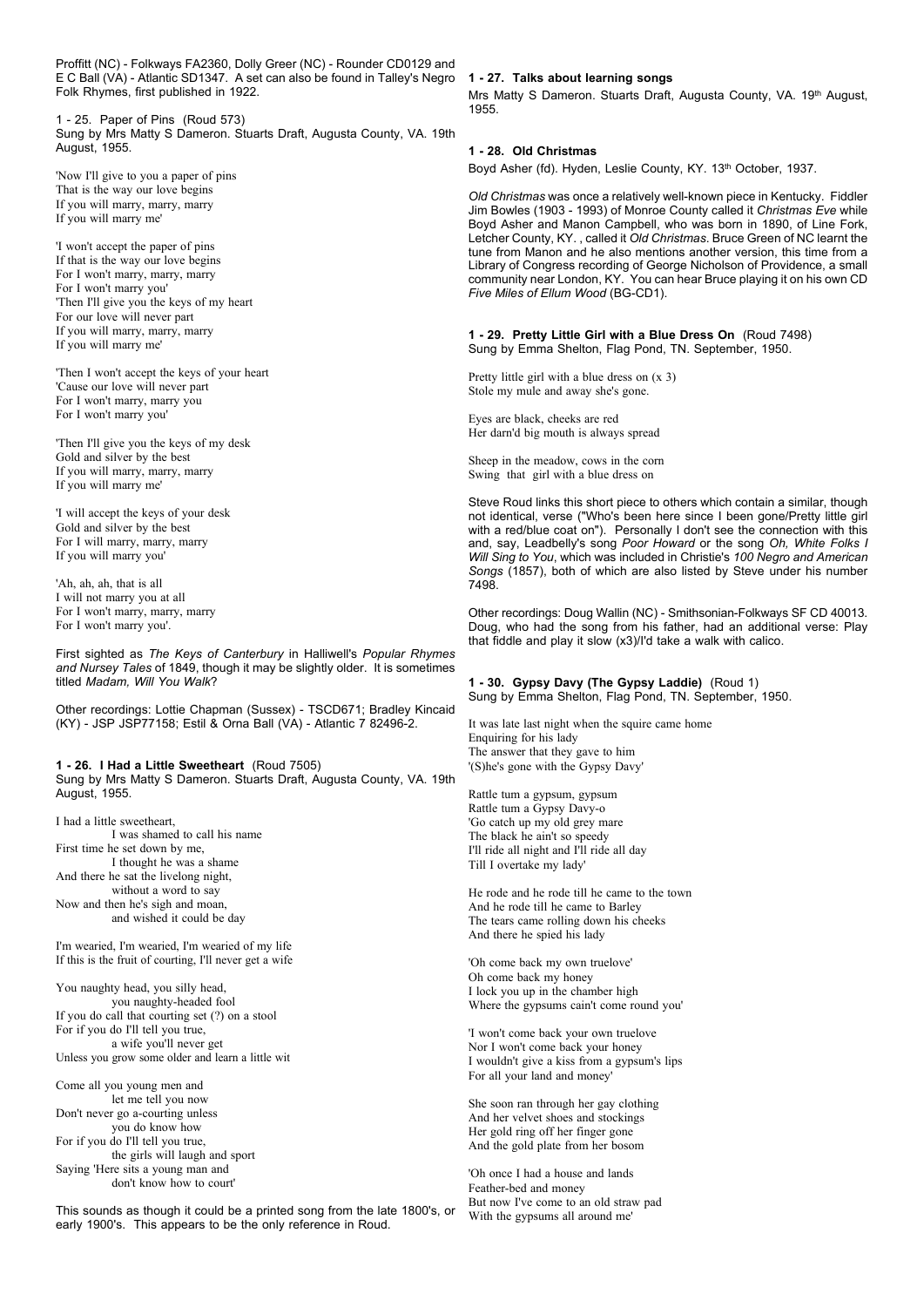Child 200. One of the most popular of the Child ballads. Many recently collected American versions of the ballad seem to be based on the recordings made in 1939 by Cliff Carlisle and in 1940 by the Carter Family, though Emma Shelton's version is clearly distinct from these two recordings. According to Maud Karpeles, this version is 'similar to one which was noted by Cecil Sharp in the same district (on the border of North Carolina and Tenessee), but it is more economical in the use of passing notes and is a pure pentatonic tune.' Maud also added that the final two verses were taken from a version collected in 1916 by Cecil Sharp from Mrs J G Coates of Flag Pond, TN, which Mrs Shelton had seen in Sharp's Appalachian book. Interestingly, Mrs Coates also used the name 'Barley' in her version (as did Emma Shelton). I have not come across this place-name, if that is what it is, in any other Appalachian set.

Other recordings: Walter Pardon (Norfolk) - TSCD656; Harry Cox (Norfolk) - TSCD512D; Jean Orchard (Devon) - VT151CD; Paddy Doran (Ireland) - TSCD673T; Elizabeth Stewart (Scotland) - Elphinstone Institute EICD002; Jeannie Robertson (Scotland) - Greentrax CDTRAX 9005; Jean Ritchie (KY) - Smithsonian Folkways SFW CD 40145. Early recordings by Cliff Carlisle and The Carter Family are both included in the three CD set Nehi NEH3X1.

# **1 - 31. Sweet William and Lady Marget** (Roud 253)

Sung by Mr William Henry Stockton. Flag Pond, Unicoi County, TN. September, 1950.

Sweet William he arose in the month of May And a-deck-ed himself in blue Saying 'I long for to know that long, long love Been betwixt Lady Marget and me'

'No harm, no harm, Lady Marget Nor she knows none by me But before tomorrow morning at eight, eight o'clock Lady Marget a bride shall see'

Lady Marget was sitting in her own bowing room Combing back her yellow hair And she saw Sweet William and his new wedded bride It's to church they did draw near

*And it's down she stood her ivory comb And back she threw her hair. And it's you may suppose and be very well assured Lady Marget was heard no more.*

*The time has passed away and gone For all men to be asleep, And something appeared to Sweet William and his new wedded bride And stood up at their bed feet.*

*Saying : How do you like your bed making? Or how do you like your sheets ? Or how do you like that new wedded bride That lies in your arms and sleeps ?*

*Very well do I like my bed making, Much better do I like my sheets; But the best of all is the gay lady That stands at my bed feet.*

*The time was passed away and gone For all men to be awake. Sweet William he said he was troubled in his head By the dreams that he dreamed last night.*

*Such dreams, such dreams cannot be true, I'm afraid they're of no good, For I dreamed that my chamber was full of wild swine And my bride's bed a-floating in blood.*

*He called down his waiting-men, One, by two, by three, Saying: Go and ask leave of my new wedded bride If Lady Marget I mayn't go and see*

*It's he rode up to Lady Marget's own bowing room, And he knocked so clear at the ring ; And who was so ready as her own born brother For to rise and let him in*

*Is Lady Marget in her own bowing room ? Or is she in her hall ? Or is she high in her chambry Amongst her merry maids all ?*

*Lady Marget's not in her bowing room, Nor neither is she in her hall; But she is in her long coffin, Lies pale against yon wall.*

*Unroll, unroll the winding-sheets, Although they're very fine, And let me kiss them cold pale lips Just as often as they've kissed mine.*

*Three times he kissed her ivory cheeks, And then he kissed her chin, And when he kissed them cold pale lips There was no breath within.*

*Lady Marget she died like it might be to-day, Sweet William he died on tomorrow; Lady Marget she died for pure, true love, Sweet William he died for sorrow.*

*Lady Marget were buried in yons churchyard, Sweet William was buried by her ; From her there sprung a red, red rose, From his there sprung a briar.*

*They both growed up the old church wall Till, of course, could grow no higher, And they met and they tied in a true love's knot, For the rose rolled round the briar.* (Verses 4 - 18, shown in italics, are as collected by Cecil Sharp from William Henry Stockton's father, Geoff Stockton in 1916.)

Child 74. Versions of the Old-world ballad *Fair Margaret and Sweet William* have turned up repeatedly in the American South. Cecil Sharp collected three English versions, and seventeen Appalachian ones. Early versions appear in Rimbault's *Musical Illustrations of Bishop Percy's Reliques* (1850) and Chappell's *Popular Music of the Olden Time* (1855 59). version and the one sung by Emma Shelton (CD2, track 20) contain verses which also occur in other ballads, such as *Little Musgrave and Lady Barnard* (Child 81), *Barbara Allen* (Child 84) and *Lord Lovel* (Child 75).

Other recordings: Evelyn Ramsey (Madison County, NC.) - MTCD501-2; Daw Henson (KY) - Nehi NEH3X1.

**1 - 32. Dolly** Bill Stepp (fd). Salyersville, Magoffin County, KY. October, 1937.

This oddly-titled tune bears more than a passing resemblance to the tune *Run Nigger Run*, a tune that Stepp also played.

**1 - 33. Piney Ridge** Bill Stepp (fd). Salyersville, Magoffin County, KY. October, 1937.

I am unable to identity this tune.

.

**1 - 34. Sally Gooden** (Roud 739) Sung by Emma Shelton. Flag Pond, Unicoi County, TN. September, 1950.

Please see notes to CD 1, Track 18. **1 - 35. Cripple Creek** (Roud 3434) Sung by Emma Shelton. Flag Pond, Unicoi County, TN. September, 1950.

Going up Cripple Creek, going in a run Going up Cripple Creek, going in a run

Going up Cripple Creek, going in a run Going up Cripple Creek to see a little fun

Roll my britches right to my knees To wade old Cripple Creek where I please

Although some writers place *Cripple Creek* in Colorado - a spot made famous during a 19th century Goldrush - most Virginian musicians believe that it relates to a location in Wythe County, VA. An influential 1925 recording by the Hill Billies (OK 40336) is available on Document DOCD-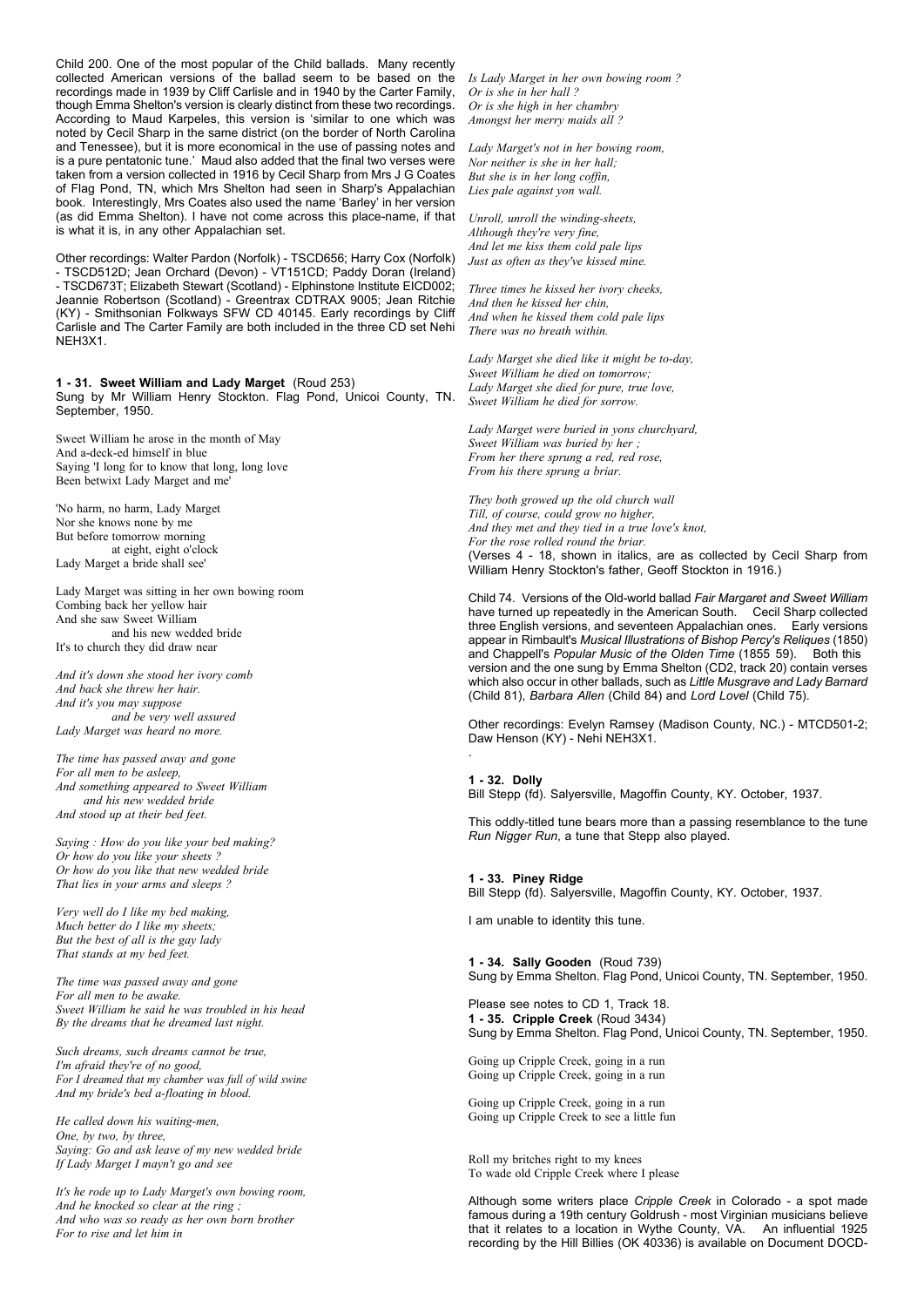8039. Kentucky banjoplayer Roscoe Holcomb has a set on Smithsonian Folkways SF CD 40077, Hobart Smith from Virginia can be heard playing a version on Smithsonian-Folkways SFW CD 40141, while Galax banjoplayer Wade Ward plays it on Rounder CD 1701.

# **1 - 36. Shortening Bread** (Roud 4209)

Sung by Emma Shelton. Flag Pond, Unicoi County, TN. September, 1950.

*Spoken:* Alright, this is Shortening Bread … Put on the skillet, put on the lead, Mamma's going to bake a little shortening bread

O my baby loves shortening, shortening O my baby loves shortening bread

A song which may have begun on the 19th century Minstrel Stage. Alan Lomax called it a 'plantation ring game', adding 'This old ring game tells of the longing of the slaves for the good things on their master's table. The children, of course, felt the sharpest pangs'. Lomax also suggested that the song became popular thanks to a recording made by the opera singer Lawrence Tibbett (*Folk Songs of North America*, 1960 p.492 &  $p.504$ ). During the early part pf the  $20<sup>th</sup>$  century versions were collected from both black and white singers and musicians.

Other recordings: Gid Tanner & His Skillet Lickers (1926 - Columbia 15123-D, reissued on Document DOCD-8056); Earl Johnson & His Dixie Entertainers (1927 - OK 45112, reissued on Document DOCD-8005); Fiddlin' Doc Roberts (1930 - Pe 12765, reissued on Document DOCD-8044); Reeves White County Ramblers (1928 - Vo 5218, reissued on County CD-3507); Dykes Magic City Trio (1927 - reissued on County CD-3523); Ira Mullins & Phoebe Parsons - Field Recorders Collective FRC202; Clyde Davenport (KY) - Field Recorders Collective FRC 104; The Kimble Family (VA) - Field Recorders Collective FRC 106; Vernon Sutphin (KY) - Smithsonian-Folkways SF CD 40097.

#### **1 - 37. Locks and Bolts** (Roud 406)

Sung by Emma Shelton. Flag Pond, Unicoi County, TN. September, 1950. Come in (away?) and tell me your name

I'm talking about my darling She's the little one I love so well She's almost the complete one

Her yellow hair's like glittering gold Comes jingling down her pillow She's the little one I love so well She's like a weeping willow

You've caused your parents to owe me a grudge And treat me most unkindly Because you're of some high degree And me so poor and needy

I went up to her uncle's house Enquiring for my darling And all they would say. 'There's no such here' And then, oh, what weeping

But when she heard my lonely voice She answered at the window Saying, 'I would be with you soon my love But locks and bolts still hinder'

I stood for a moment all in amaze I viewed her long and tenderly My spirit flew, my sword I drew I swore that house I'd enter

The blood was shed from every side Till I got her from among them And all you young men who get such wives Should fight 'til you overcome them

Scholars usually assign this ballad to the mid-17<sup>th</sup> century writer Martin Parker. As 'The lover's joy and grief, or, a Young mans relation, in a pittyful fashion' the ballad was printed in London by F Cole, T Vere, J Wright & J Clarke, sometime around 1674 - 79. It is also listed in William Thackeray's catalogue of song titles, printed c.1689. Again, it is a song which has survived well in North America.

Other recordings: Charles Spencer (Wisconsin) - on CD1 which accompanies James P Leary's book *Folksongs of Another America*

(University of Wisconsin Press & Dust to Digital DTD-43); Almeda Riddle (Arkansas) - Rounder CD 1707. A version sung by the Sussex singer George 'Pop' Maynard was available on an out-of-print Topic LP (*Ye Subjects of England* - 12T286), but this is not currently available on CD. **1 - 38. A Sailor's Trade (Sweet William)** (Roud 253) Sung by Emma Shelton. Alleghany, NC. August, 1955.

A sailor's trade is a cruel life It robs young ladies of their heart's delight It causes them for to weep and mourn The loss of a sailor-boy never to return

Yellow was the colour of my truelove's hair His cheeks was like a lily fair If he returns it will give me joy For I never loved any but my sweet sailor-boy

She run her boat against the main She spied three ships all sailing from Spain She hollered each captain as he pass by Oh there she enquired for her sweet sailor-boy

'Oh Captain, Captain, tell me true Does my sweet sailor-boy sail with you? Oh answer me quick and therefore give me joy For I never loved any like my sweet sailor-boy'

'Oh lady, lady, he's not here He got killed in the battle, my dear At the head of rocky islands (as) we passed by Oh there we saw your sailor-boy lie'

She wrung her hands all in her hair Just like a lady in despair She rode her boat against the rock I thought that lady's heart was broke

For some reason or other this British broadside ballad has proven especially popular with North American singers. Verses often mingle with another song, *Died for Love* (Roud 60), though this latter song lacks the part where the girl searches the ocean for her truelove. English Victorian broadside printers issued the words under various titles, such as *The Sailor Boy and His Faithful Mary* (Catnach of London and Harkness of Preston), *Sailor Boy* (Pitts of London), while Brereton of Dublin called it 'A new song call'd the Young lady's lamentation for the loss of her true love'.

Other recordings: Norman Perks (Gloucestershire) - VTC5CD; Maggie Murphy (Ireland) - VT134CD and MTCD329-0; Sheila Smith (Sussex) - TSCD672D; Viv Legg (Cornwall) - VT153CD. **1 - 39. Talk about meeting Cecil Sharp** Emma Shelton. Alleghany, NC. August, 1955.

# **1 - 40. Twin Sisters**

Emery Stroop (bjo). Whitetop Mountain Folk Festival, 1938.

I have not previously come across this tune. It is a different piece to the similarly titled tune that was in the repertoire of Sidna Myers of Hillsville, VA (available on Rounder CD 0028 - *High Atmosphere* and Field Recorders Collective FRC 504) and nor is it the English tune of the same name.

**1 - 41. Sir Hugh** (Roud 73) Sung by Dol Small. Nellysford, Nelson County, VA. September, 1950.

She tossed it high and she tossed it low She tossed it in yonder's hall Saying, 'Come along, my little boy Hugh And get your silken ball'

'I can't come in and I won't come in To get my silken ball For if my master knew it all He'd let my life's blood fall'

She took him by his lily-white hand She led him through the hall And in that silver basin clear She let his life's blood fall

She wound him up in a lily-white sheet Three or four times four And tossed him into her draw well 'Twas both deep and cold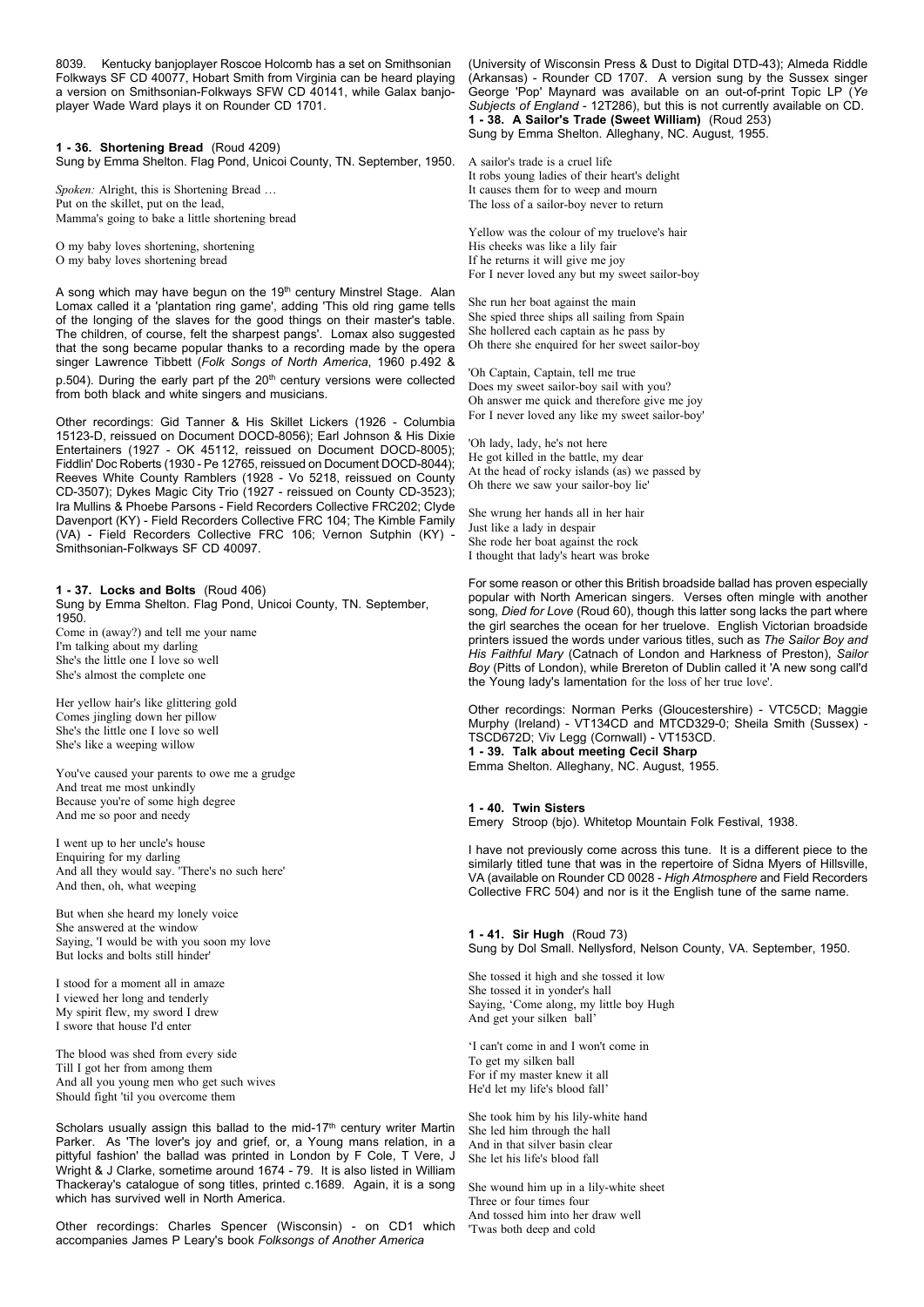The day had passed and the even' had come The scholars going home Every mother had a son Little Hugh's had none She broke a switch all off that birch Through the town she run

'I'm going to meet my little boy Hugh I'm sure for to whip him home'

She ran till she came to the old Jew's gate The old Jew's all so sleep She heard a voice in that draw well It were both cold and deep

'Cheer up, dear mother, it's here I've lain It's here I've lain so long With a little penknife pierced through my heart The stream did run so strong'

'Go take me out of this draw well Make me a coffin or birch O take me out of this draw well Bury me at yonder's church'.

Cecil Sharp collected this from Dol Small on 22nd May, 1918. The text and tune had hardly changed in thirty years when Maud Karpeles made this recording.

This once popular European ballad has survived well in the upland south of America. The abduction and murder of Christian children by the Jews was a wellknown idea in the Middle Ages. In England, the story of Hugh of Lincoln was included in the Annals of Waverly (1255), and Chaucer took the idea for *The Prioress's Tale.*

*O yonge Hugh of Lincoln - slayne also With cursed Jewes, as it is notable, For it is but a litel while ago - Praye eek for us, we synful folk unstable.*

But there are many other similar tales scattered throughout Europe. According to Professor Child, 'Murders like that of Hugh of Lincoln have been imputed to the Jews for at least seven hundred and fifty years, and the charge, which there is reason to suppose may still from time to time be renewed, has brought upon the accused every calamity that the hand of man can inflict, pillage, confiscation, banishment, torture, and death, and this in huge proportions'. Bernard Malamud's novel *The Fixer* is but a retelling of this very ancient theme and James Joyce incorporates the ballad (as a short song) in his novel *Ulysses*.

Other American recordings include those by Ollie Gilbert on Rounder CD 1707, Viola Cole (VA) - MTCD500-1, and the curiously named Nelstone's Hawaiians on Smithsonian Folkways *Anthology of American Folk Music* (SFW CD 40090), while there is a Scottish set sung by Margaret Stewart on Greentrax CDTRAX 9005 and an Irish version sung by John Byrne on An Goilin 007-8 (*Early Ballads in Ireland*) edited by Tom Munnelly and Hugh Shields. Another Irish version, sung by Cecilia Costello, a lady living in England, can be heard on MTCD363-4. Versions sung by English Gypsies can be heard on MTCD320 (Minty Smith) and MTCD345-7 (Lemmie Brazil).

**1 - 42. The Dear Companion** (Roud 411) Sung by Mrs Ella Shelton. Alleghany, NC. 18th August, 1955.

I once did have a dear companion Indeed I thought his love my own Until a black-eyed girl betrayed me Then he cares no more for me

Just go leave me if you wish to It will never trouble me For in your heart you love another And in my grave I'd rather be

Last night while you were sweetly sleeping Dreaming of some sweet repose While me a poor girl broken-hearted Listening to the wind that blows

When I see your babe a-laughing It makes me think of your sweet face But when I see your babe a-crying It makes me think of my disgrace

There's just three things that (?) my darling There's my coffin (shroud?) and grey And when I'm dead and long forgotten Pray kiss the girl you've not betrayed

In 1916 Cecil Sharp collected a very similar version (minus the final verse) of this song from Ella Shelton's mother, Rosie Hensley. The song comprises a number of floating verses, some of which can also be found in British folksongs, such as *Go And Leave Me If You Wish It* (Roud 459). The tune is also used for a number of other songs, including versions of *Once I Lived in Old Virginia*. Rosie Hensley's version came be seen in the book *Dear Companion* (EFDSS, 2004, pp. 68 - 9.)

#### **1 - 43. Ducks on the Millpond**

Emmett Lundy (fd), Kelly Lundy (gtr) & Geedy Lundy (bjo). Galax, Grayson & Carroll Counties, VA. August, 1941.

A tune that is vaguely similar to the well-known *Black-Eyed Susie* (Roud 3426). The late Tommy Jarrell had a particularly good version of this tune. He would sometimes sing: "Ducks on the millpond, Geese on the ocean/Tell those pretty gals I've got the notion".

#### **1 - 44. Sugar Hill** (Roud 3432)

Emmett Lundy (fd), Kelly Lundy (gtr & vcl) & Geedy Lundy (bjo). Galax, Grayson & Carroll Counties, VA. August, 1941.

I wish I was a jug of rum Sugar by the pound Great big bowl to pour me in My truelove to stir me around

Jaybird pulled a big plough Sparrow why not you? My legs so dog-gone little and thin I'm afraid they might break in two

A piece from the *Liza Jane* tune-family which, for some reason or other, was once especially popular in the Galax area of Virginia. Tommy Jarrell had the following verses, the first of which gives us some idea of what was Sugar Hill was all about! Tommy once told me that he had made up the final verse himself.

Five cents in my pocket change Two dollars in my bill If I had ten dollars more I'd climb old Sugar Hill

Jaybird and the sparrow hawk Had a little fight together They fought all around the briar patch And never jerked a feather

If I had no horse to ride I'd be found a-walking Up and down old Toenail Gap To hear my woman a-talking

One of the earliest versions known to me can be dated to 1912 and appears in JAF XXV p. 154, as *Tater Hill*, though E C Perrow had noted a fragmented version from Tennessee Mountain whites the year previously. Perrow's singers called it *Taterhill*, a corruption of 'Tate's Hill', according to Perrow. This is Perrow's text:

#### *Taterhill*

*Ef yer want ter git yer head knocked off, Ef yer want ter git yer fill; Ef yer want ter git yer head knocked off, Go back to Taterhill.*

The Ward family of Galax recorded the song in 1928 (OK 45179) and Ernest Stoneman, also of Galax, recorded it a year later (Gnt 6687). An Ozark version - *Sailing on the Ocean* - was recorded in 1930 by Luke Highnight & His Ozark Strutters. This has been reissued on County CD 3507. I would also suggest that the tune is related to one found in Kentucky, titled *Jenny Get Around* by the fiddler John Morgan Salyer. But this is not the full story. In 1827 George Washington Dixon began singing a song called *My Long Tail Blue*. The song was printed in *Christy's Negro Songster* (New York, 1855) pp. 149 - 50 and, as such has occasionally been collected - see the version in the Frank Brown Collection, volume 3 (p. 502). It seems that Dixon's tune was the origin of that used for *Sugar Hill* and, over the years, additional 'floating' verses were added. This happened as Dixon's verses began to be dropped. See, for example, the version printed in Roberts' *Sang Branch Settlers* (Austin, 1974. pp. 174 - 75 & 347, which still contains a couple of Dixon's verses. Incidentally, when I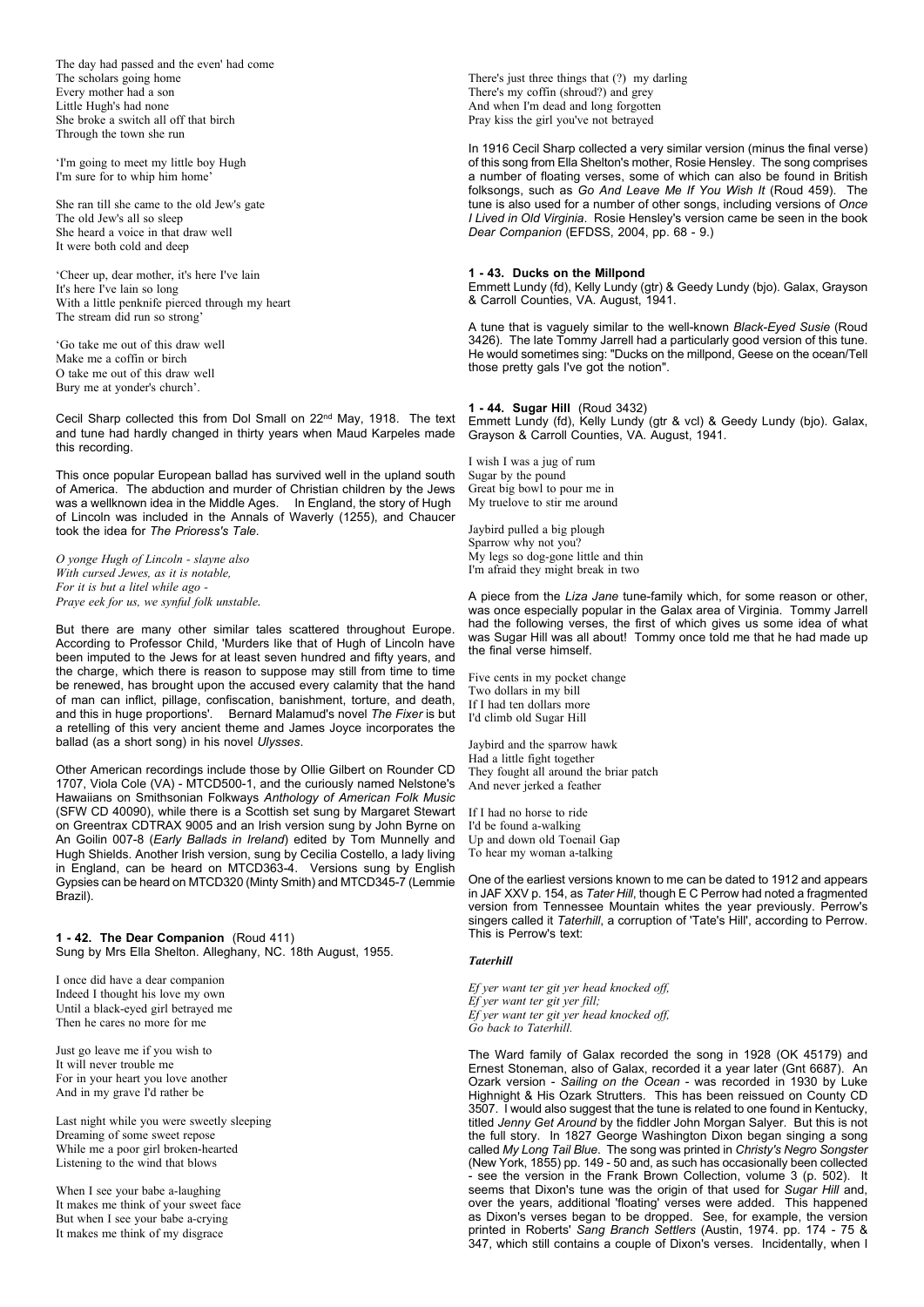visited Toe Nail Gap with Tommy Jarrell, I asked him about the verse which mentions the Gap. 'Where does that verse come from?' I asked. And Tommy replied 'I guess I made that one up myself' or words to that effect.

Other recordings: Dan Tate (VA) - MTCD-501-2; Tommy Jarrell & Fred Cockerham (NC) - County CD-2735; Dad Crockett (1929 - Br 372, reissued on JSP 4 CD set JSP77100.)

#### **1 - 45. There Was an Old Man (The Farmer's Curst Wife)** (Roud 160) Sung by Horton Barker. Chilhowie, Smyth County. VA. September, 1950.

There was an old man at the foot of the hill If he ain't moved away he's living there still

Sing(ing) Hi-diddle-I diddle-i fi Diddle-I diddle-I day

He hitched up his horse and he went out to plough But how to get around he didn't know how

The Devil came to his house one day Says 'One of your family I'm a-going to take away'

Then says the old man 'I am undone For I'm afraid you've come for my oldest son' 'It's neither your son or your daughter I crave But your old scolding woman I now must have

'Take her on, take her on, with the joy of my heart I hope, by gollies, you never part'

The Devil put her in a sack And slung her up across his back

When they got to the forks of the road He says, 'Old Lady, you're a terrible load'

He carried her down to the gates of hell And says, '(Stoke?) up the fire we'll scorch her well'

In come a little devil a driving his chains She up with a hatchet and split out his brains

Another little devil went climbing the wall Says, 'Take her back daddy, she'll murder us all'

The old man went a-peeping out of a crack And saw the poor Devil come a-wagging her back

She found the old man sick in the bed And up with a gutter-stick and paddled his head

The old woman went whistling over the hill The Devil wouldn't have her, so I wonder who will

Now this is what a woman can do She can out outlive the Devil and her old man too

Professor Child called this *The Farmer's Curst Wife* (Child 278) and noted that tales about such women chasing devils and demons can be found all over Europe and the East. Indeed, the story appears in the 6th century Indian collection of tales and fables known as *The Panchatantra*. Although the ballad was registered at the Stationer's Company in London on 24th June, 1630, where it was to be sung to the tune *The Seminary Priest*, it did not appear until 1844, in Dixon's *Ancient Poems, Ballads and Songs*. Some early British singers used to whistle the refrain, a means of summoning the Devil, though this practice now seems to have disappeared.

Other recordings: Walter Pardon (Norfork ) - TSCD514; Thomas Moran (Ireland) - Rounder 1776-2; Maggie Murphy (Ireland) - MTCD329-0; Bobby McMillon (North Carolina) - Dust-to-Digital DTD-12; Phoebe Parsons (WV) & Jenes Cottrell (WV) - Field Recorders Collective FRC202; Pete Steele (KY) - Yazoo 2200; Texas Gladden (VA) - Rounder CD 1800; Bill & Belle Reed (VA?) - Nehi - NEH3X1; Estil C Ball (VA) - Atlantic 7 82496-2; Hobert Stallard (KY) - MTCD505-6; Nimrod Workman (WVA) - MTCD512.

**1 - 46. There Was an Old Man (The Farmer's Curst Wife)** (Roud 160)

Sung by Mrs J L (Leila) Yowell. Charlottesville, Albemarle County, VA. 5th August, 1955.

There was an old man lived under the hill

Sing tie-row-rattling-day If he ain't moved away he's living there still Sing tie-row-rattling-day

This old man came up to his plough To see the old Devil, fly over his mares

The old man cried out 'I am undone For the Devil has come for my oldest son'

'It's not your oldest son I want But your damned old scolding wife I'll have

He took the old woman upon his back And off he went with a pack in his sack

He packed her back in one corner of hell Saying, 'I hope the old Devil will use you well'

Twelve little devils came walking by She up with her foot and kicked eleven in the fire

The odd little devil peeped over the wall Saying, 'Take her back daddy, or she will kill us all'

She was six months gone and eight coming back But she called for the mush that she'd left in the pot

Her poor old man lies sick in the bed With an old pewter pipe she battered his head

It's now you see what women can do They can govern their husbands and kill devils too

The old man cried out, 'I am to be cursed For she's been to hell and come back worse'

For notes, please see track 45 above.

# **CD 2:**

**2 - 1. Come In, Come In (Young Hunting)** (Roud 47). Sung by Linnie Landers. Jonesboro, Washington County, TN. September, 1950.

'Come in, come in, my old truelove And stay all night with me For I have a bed and a very fine bed I'll give it up to thee, thee I'll give it up to thee'

'I can't come in, nor not coming in To stay all night with you For I have a wife in the old Scotland This night she waits for me, me This night she waits for me'

Child 68. A ballad which first appeared in 18<sup>th</sup> century Scotland. Here we find Young Hunting telling a former lover that he is in love with another. He may have already fathered a child by the first, who later creeps into his room and, after giving him a farewell kiss, stabs him to death. She throws his body into a nearby river, but it is discovered and, having confessed to the murder, she is burnt at the stake. Cecil Sharp noted a number of Appalachian versions, including this one, collected on 25<sup>th</sup> August, 1916, from Mrs Jane Gentry of Hot Springs, NC. It tells more of the story than the short version heard here being sung by Linnie Landers.

Come in, come in, I won't come in And stay this night with thee For I have got of the very best And I will give it up to thee  $(x2)$ I can't come in, I won't come in And stay this night with thee For I have a wife in old Scotchee This night a-looking for me

She did have a little penknife It was both keen and sharp She gave him a deathlike blow And pierced him through the heart.

She picked him up all in her arms Being very active and strong, And she throwed him into an old dry well About sixty feet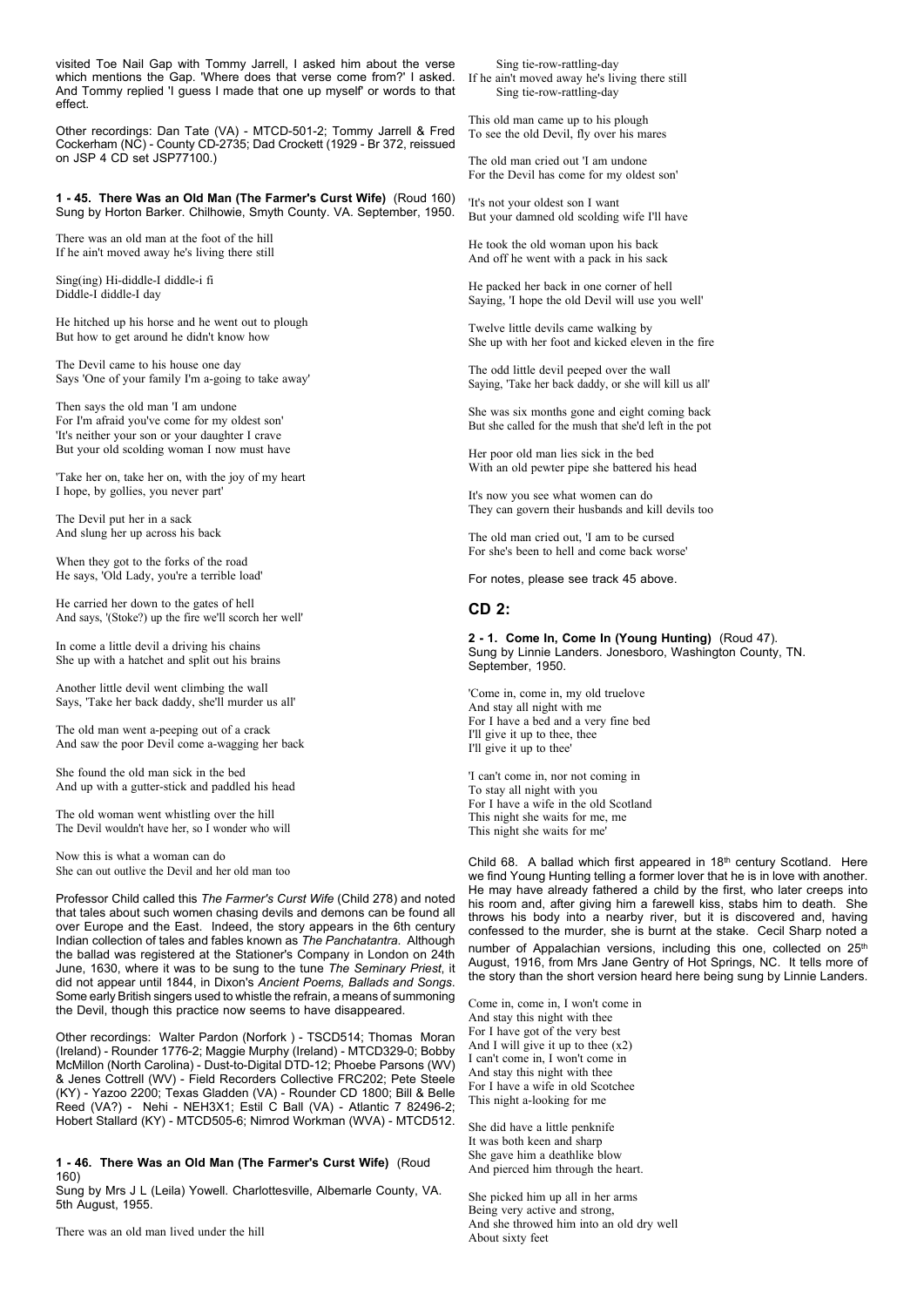One day she was sitting in her father's parlour door Thinking of no harm She saw a bird and a pretty little bird All among the leaves so green

Come down, come down, my pretty little bird And parley on my knee I'm afeard you'd rob me of my life Like you did the poor Scotchee

I wish I had my bow and arrow My arrow and my string; I'd shoot you through your tender little heart For you never no more could sing

I wish you had your bow and arrow Your arrow and your string I'd fly away to the heavens so high Where I could for evermore sing.

Other recordings: Martin McDonagh (Roscommon) - Pavee Point PPCD 004; Dick Justice (WVA) - Document DOCD-8004; Jimmy Tarlton (GA) - Nehi NEH3X1; Banjo Bill Cornett (KY) - Field Recorder's Collective FRC 304; Frank Proffitt (NC) - Folk-Legacy CD1; Nimrod Workman (WVA) - Musical Traditions MTCD512; An unnamed NC singer (Harold Winters?) performs part of the ballad on the DVD *Bluegrass Roots - Music Makers of (the) Blue Ridge* - MRA DVD DO566.

**2 - 2. The Three Little Babes (The Wife if Usher's Well)** (Roud 196) Sung by Linnie Landers. Jonesboro, Washington County, TN. September, 1950.

They hadn't been married, but a very short time Till children they had three

They sent them away to the North Country To learn their gramarie

They hadn't been there but a very short time Just six weeks and three days Till sickness came into their cold town And swept her babes away

She dreamed a dream when the nights were long When the nights were long and cold She dreamed she saw her three little babes Come walking down to her hall

She spread them a table on milk white cloth And on it she put cake and wine 'Come and eat, come and eat, my three little babes Come and eat and drink of mine' 'No mother, no mother, don't want your cake Nor either drink your wine For yonder stands our Saviour dear To take us in his arms'

She fixed them a bed all in the back side room And on it she put three sheets And one of the three was a golden sheet Under it the youngest might sleep

'Take it off, take it off, dear mother' they said 'We haven't got long to stay For yonder stands our Saviour dear Where we must shortly be'

'Dear mother, dear mother, it's the fruit of your poor pride heart Which caused us to lie in the clay Cold clods at our heads, green grass at our feet We are wrapped in our winding sheet'

(Child 79). Professor Child called this ancient piece *The Wife of Usher's Well*. It is still rather common in parts of America, although it seems to have faded from British tradition. The idea that excessive grief disturbs the dead is also to be found in the ballad of *The Unquiet Grave* (Child 78), and I am tempted to believe that, ultimately, the ballads are giving out sound advice on how to cope with bereavement - and this long before psychologists had been heard of! In other words, whilst excessive grief might harm the dead, it can certainly be as harmful, and probably more so, to those still living. David Atkinson, in a fascinating study *History, Symbol, and Meaning in 'The Cruel Mother'* (*Folk Music Journal* vol.6, no.3. 1992. pp.359 380) links *The Wife of Usher's Well* to a number of other ballads, including *The Cruel Mother* (Child 20), on the grounds that in these ballads the revenant children establish a connection between their respective mothers and Christ.

The final word in verse 1, 'gramarie', is often translated as meaning 'witchcraft'. It comes from the Scottish word 'glamourize', meaning the ancient world of *'*Glamoury', which comprises Celtic lore connected with the natural world of animals, plants, seasons, the weather etc. It can also imply the casting of spells, of charming the eye, and of making objects appear more beautiful than they really are (in the eighteenth century Alam Ramsay used the expression 'glamourit sicht') and it can mean 'witchcraft', but, in this case, probably refers more to sympathetic magic.

Cecil Sharp originally collected the ballad from Lizzie Landers on 5gth September, 1916, and this set can be found in the book *Dear Companion* (EFDSS, 2004, pp. 76 - 77 & 132).

Texas Gladden, a fine Appalachian singer, can be heard singing her versions on two Rounder albums (CD1702 & CD1800) and Buell Kazee's version is included on the Smithsonian Folkways *Anthology of American Folk Music* (SFW 40090) and on JSP JSP77100B. A version that I recorded from another Appalachian singer, Eunice Yeatts MacAlexander, of Virginia, can be heard on Musical Traditions MTCD501-2.

# **2 - 3. Candy Girls**

Andy Edwards (fd). Coffee Ridge, Unicoi County,TN. September, 1950.

*Candy Girls,* a tune which belongs to the *Leather Britches* family of tunes, is perhaps best known from the 1926 recording made in New York by 'Uncle Bunt' Stephens (Columbia 15085-D, coupled with *Sail Away Lady*). Stephens, a farmer by profession, was born 1879 in Bedford County, TN, and died in 1951. He made several guest appearances on the Grand Ole Opry in Nashville.

# **2 - 4. Bright Camp** (Roud 23929)

Andy Edwards (fd). Coffee Ridge, Unicoi County,TN. September, 1950.

A version of the well-known British tune 'Brighton Camp'. Other recordings: Harry Lee (Kent) and Jasper & Derby Smith (Surrey) - Musical Traditions MTCD373.

# **2 - 5. Jack He Went a-Sailing** (Roud 268)

Sung by Mrs Victoria Morris. Mt. Fair, Albermarle County, VA. September, 1950.

Jack he went a-sailing With a weak and troubled mind To leave his native country And his darling girl behind

*Row my lily o My darling you don't know (Oh) row my lily o My darling you don't know*

She dressed herself in a man's array And apparel she put on And to the field of battle She marched the men along

'Your cheeks are red and rosy Your fingers neat and small Your waist too slim and slender To face the cannon ball'

'My cheeks are red and rosy My fingers neat and small But I would not change my countenance To see ten thousand fall'

The battle being ended She rode the circle round And through the dead and dying Her darling boy she found

She picked him up all in her arms She carried him down to town She sent for a London doctor To heal his bleeding wound

This couple they got married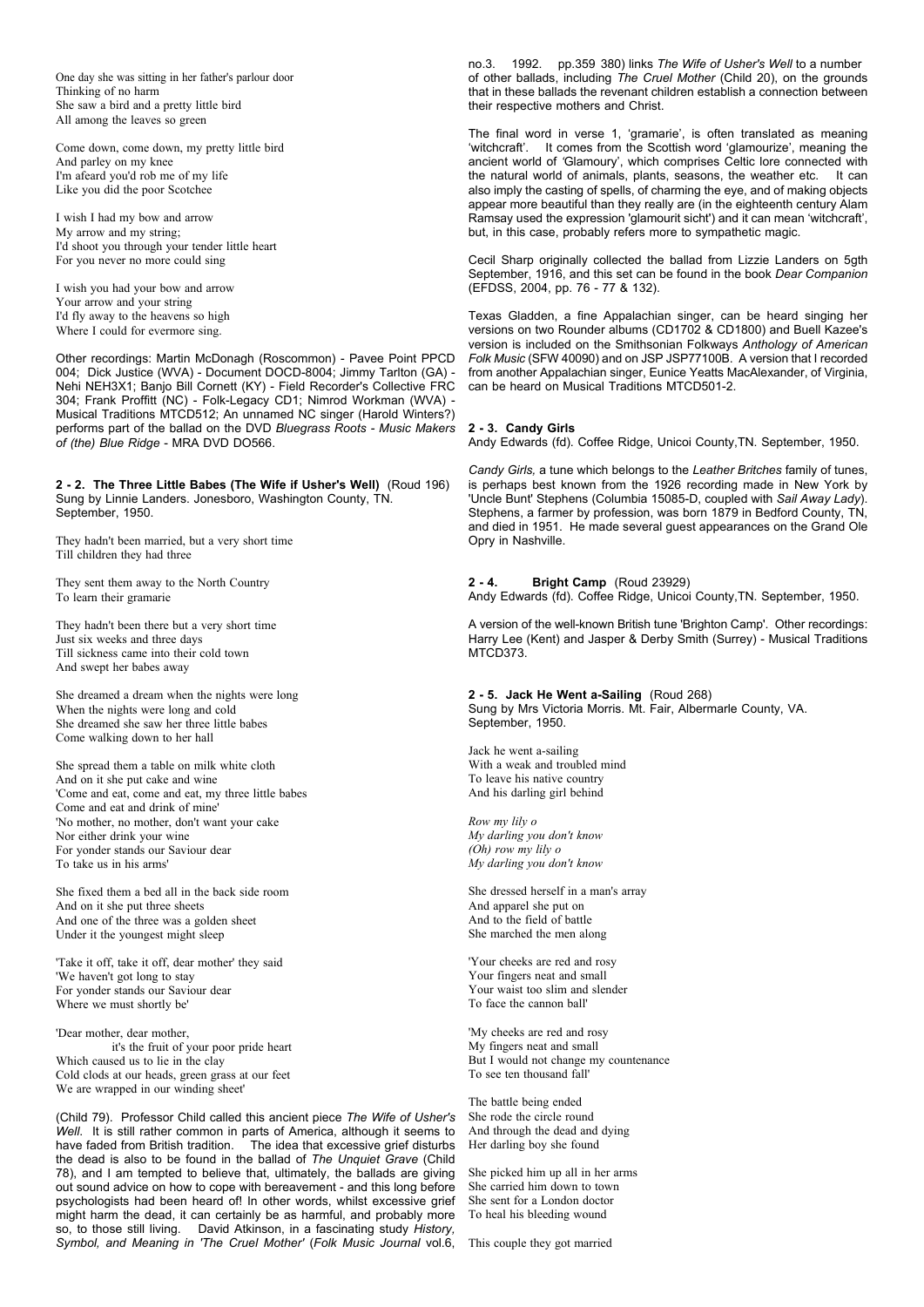So well they did agree This couple they got married And why not you and me?

A song which appears mainly in Scotland and North America, with only a couple of sightings in England. The Reverend Sabine Baring-Gould found it in Devon in 1893 as *The Maid of Chatham*, while Ralph Vaughan Williams found an Essex set, titled *Jacky Robinson*. It belongs to a large group of songs where the young girl dresses in man's clothing in order to follow her truelove, either onto a ship, or else, onto the field of battle, as happens here. When I was recording the Appalachian singer Dan Tate in 1979, Dan said that he would like to sing me a song which must originally have come from England, because "She sent for a London Doctor". This was, of course, a version of *Jack He Went a-Sailing*. Mrs Morris's tune is similar to one which Florence Reece used for her song *Which Side Are You On?* (Roud 15159).

Other recordings: Doug Wallin (NC) - Smithsonian-Folkways SF CD 40013. Roscoe Holcomb (KY) - Smithsonian-Folkways SF CD 40077 (As part of the song "Across the Rocky Mountain").

#### **2 - 6. Wake Up, Wake Up (Earl Brand)** (Roud 23) Sung by Mrs Victoria Morris. Mt. Fair, Albermarle County, VA. September, 1950.

'Wake up, wake up, you seven sleepers And it's to be warned of me You take you up your oldest daughter dear For the youngest's just a-going with me'

He mount(ed) her on a milk-white steed Himself upon the dapple grey He drew his broadsword down by his side And away went a-singing away

'Wake up, wake up, my seven sons bold And put on your armour so bright I will never have it said that a daughter of mine Shall stay with a lord all night'

Child 7. Earl Brand leaves home with his sweetheart. But they are betrayed by one Carl Hood and the girl's father and brothers (usually seven in number) chase after them. Earl Brand kills the brothers but, in doing so, is mortally wounded and dies. In true ballad form, the sweetheart then dies of a broken heart. It seems likely that the ballad comes originally from Scandinavia or the region that is now present-day Germany. In Denmark it was called *Ribold and Guldorg* or *Hildebrand and Hilde,* while in Germany it goes by the name *Waltharius*. It has been suggested that in Scandinavian versions either Odin or Woden takes on the role of Carl Hood.

Other recordings: Henry McGregor (Perth) - Rounder CD 1775-2.

**2 - 7. Give the Fiddler a Dram** (Roud 3657) Luther Strong (fd). Hazard, Perry County, KY. 18th October, 1937.

The title for this tune comes from the following couplet, sung, in this instance, to Cecil Sharp by Miss Susan Moberly of Oneida, KY: Dance all night with your bottle in your hand And long before day give the fiddler a dram

Other recordings: Doc Watson (NC) - Rounder CD 0129, James Crase (KY) - Smithsonian-Folkways SF CD 40077; The Carter Brothers and Son (MISS) - reissued on Document DOCD-8009; W E Claunch & John Hatcher (MISS) - both on Document DOCD-8071.

**2 - 8. Leather Britches** (Roud 15479) Luther Strong (fd). Hazard, Perry County, KY. 18th October, 1937.

This extremely popular tune, known as *Lord McDonald's Reel* in both Scotland and Ireland, was recorded commercially in the 1920s and '30s by numerous old-timey musicians, including The Carter Brothers and Son (reissued on Document DOCD-8009), Robert Cook's Old Time Fiddlers, Tommy Dandurand, Clifford Gross, W. A. Hinton, William B. Houchens, Earl Johnson (reissued on Document DOCD-8005), The Leake County Revellers (reissued on Document DOCD-8029), Doc Roberts (reissued on Document DOCD-8042), 'Uncle Bunt' Stephens, Uncle 'Am' Stuart, Gid Tanner (reissued on Document DOCD-8059) and The White Mountain Orchestra.

Other recordings: Michael Coleman (Ireland) - Gael-Linn CEFCD 161; Eck Dunford (Texas) - Smithsonian-Folkways SF CD 40097.

#### **2 - 9. Two Old Crows** (Roud 5) Sung by Mrs Oscar Allen. Lynchburg, VA. September, 1950.

Two old crows sat in a tree Lardy hip tie hardy ho ho Two old crows sat in a tree Were just as black as crows could be Lardy lardy hip tie hardy ho ho

One old crow said to his mate 'What shall we have today to eat?'

'Yonder lies a horse in yonders lane Whose body hasn't been very long slain'

'We'll press our feet on his breastbone And pick his eyes out one by one'

*Two Old Crows* began life as *The Three Ravens* and told the story of a slain knight whose bones were picked bare by birds, which also, incidentally, used the locks of the knight's hair to thicken their nests. The song appeared in *Melismata: Musical Phansies Fitting the Court, Cittie and Country Humours*, a book that was printed in London in 1611. Over the years the story lost some of its original content, so that we have ended up with a rather mundane conversation between a pair of crows on the lookout for something to eat. Luckily, Mrs Allen's splendid tune turns this into an extremely fine version.

Other recordings: Charlie Clissold / Bob Cross (Gloucestershire) - VTC4CD. George Withers (Somerset) - VT133. Bob Lewis (Sussex) - VT120. Fred Jordan (Shropshire) - VTD148CD.

**2 - 10. John Randal (Lord Rendall)** (Roud 10) Sung by Mrs Oscar Allen. Lynchburg, VA. September, 1950.

'What have you had for your supper, John Randal, my son? What have you had for your supper, pray tell me little one?'

'Had eel soup and bacon, mother make my bed soon, Mother, I'm sick to heart and I want to lie down'

Professor Child (Child 12) called this *Lord Randal* and gives over a dozen examples. Attempts have been made in the past to try to tie this ballad to an actual event, usually to the family of Ranulf, sixth Earl of Chester (d.1232), but as it is known in one form or other all over Europe (Italian sets are known from c.1630) this has never been successful. scholars, including the late Hamish Henderson, believed that the ballad was originally from Scotland.

Other recordings: John MacDonald (Morayshire) - TSCD653; Jeannie Robertson (Aberdeen); Elizabeth Cronin (Co Cork); Thomas Moran (Mohill); Colm McDonagh (Connemara) and Eirlys & Eddis Thomas (Wales) - Rounder CD 1775; Mary Delaney (Ireland) - TSCD667; Joe Heaney (Connemara) - TSCD518D; Paddy Reilly (Co. Tipperary) - MTCD325-6; Ray Driscoll (Shropshire) - EFDSS CD02; George Dunn (Staffordshire) - MTCD317-8; Gordon Hall (Sussex) - Country Branch CBCD095; Fred Jordan (Shropshire) - MTCD333; George Spicer (Sussex) - MTCD311-2; Sarah Cleveland (New York) - Folk-Legacy cassette C33; Laurence Older (New York) - Folk-Legacy CD-15; Frank Proffitt (North Carolina) - Folk-Legacy CD-1; Kathleen Behan (Dublin) - Kyloe Records CD 107; Mary Heekin (New York) - Dust-to-Digital DTD-08; Martha Reid (Perthshire) - Greentrax CDTRAX9024.

#### **2 - 11. Rock-a-Bye-Baby** (Roud 2768) Sung by Mrs Oscar Allen. Lynchburg, VA. September, 1950.

Rock-a-by-baby on the tree top When the wind blows the cradle will rock When the bough bends the cradle will fall Down come baby, cradle and all Rock-a-by lull-a-by, bees in the clover Rock-a-by lull-a-by, bees in the clover

Rock-a-by-baby on the tree top When the wind blows the cradle will rock When the bough bends the cradle will fall Down come baby, cradle and all

For some reason or other, nursery rhymes seem to attract all kinds of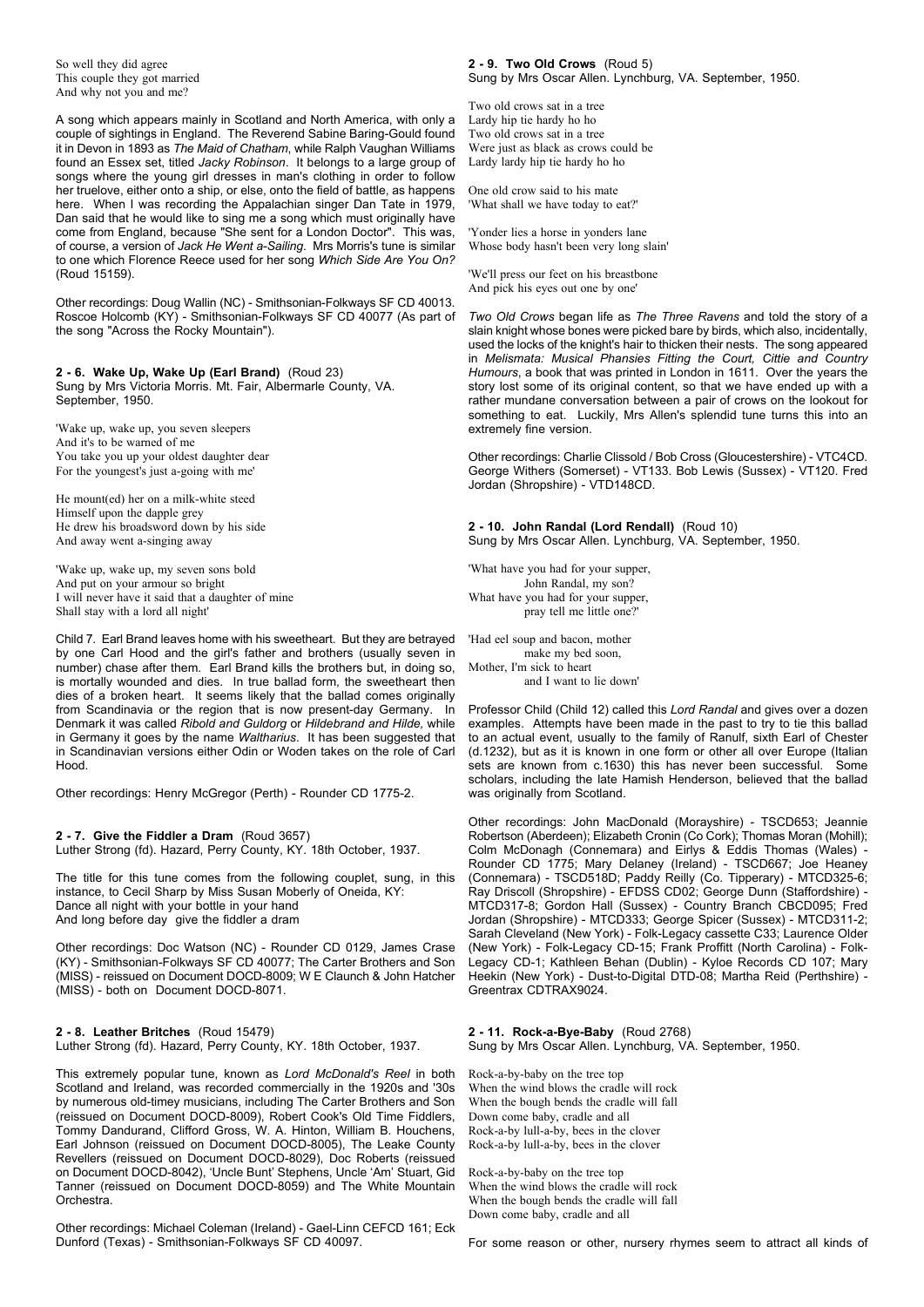stories surrounding their supposed origins. Let us, however, begin with what is actually known. It would appear that the words were first printed c.1765 in *Mother Goose's Melody*. Actually, no edition of this work has survived, though there is a reprint of c.1785 which has survived. It would seem that there was no tune associated with the rhyme until the 1880s, when it appeared in an American collection of songs, which credits the words and tune to one Effie I Canning (or Effie I Crockett).

Now for the speculation! Some Americans have suggested that the rhyme may have begun life in the early 17<sup>th</sup> century, when the Pilgrim Fathers first encountered Native Americans, who rocked their babies in birch-bark cradles, which were often hung from tree branches. Back in England, it has been noted that in 1706 the then Earl of Sandwich's son fell out of his cradle, or was possibly snatched from his cradle. The son was never seen again. Or there is the story that the baby was supposed to be the son of King James II of England. Popular belief had it that another child was smuggled into the birthing room, thus providing James with a Catholic heir. The 'wind' was the force blowing in from the Protestant Netherlands, and William of Orange did, indeed, depose James. Are any of the stories true? Probably not.

#### **2 - 12. Down in the Meadow** (Roud 7502) Sung by Mrs Oscar Allen. Lynchburg, VA. September, 1950.

Down in the meadow Hop-a-doodle, hop-a-doodle Down in the meadow Hop-a-doodle-do

Down in the meadow The colts begin to pine Sows begins to whistle And the pigs begin to dine

According to Roud, this appears to be the only appearance of this short play-party song. Maud Karpeles said that in the second verse lines two and four were sometimes sung as: 'The colts began to prance/And the pigs began to dance'.

# **2 - 13. The House-Carpenter (The Daemon Lover)** (Roud 14)

Sung by Mrs Oscar Allen. Lynchburg, VA. September, 1950. 'Well met, well met, my own true-love Well met, well met', says he 'I've just returned from the salt-water sea And was all for the sake of thee'

'I once could have married a King's daughter dear And she would have married me But I refused a crown of gold And was all for the sake of thee'

'If you could have married a King's daughter dear (?) married at your command For I have married a house-carpenter And I think he's a nice young man And I have married a house-carpenter And I think he's a nice young man'

'If you forsake your house-carpenter And come and go with me I'll take you where the grass grows green On the banks of sweet (Bellie?)'

She picked her up, her baby up And kisses gave it three Saying, 'Stay at home my darling little babe And keep your dad's company' Saying, 'Stay at home my darling little babe And keep your dad's company'

They had not been on the sea two weeks I'm sure it was not three Before the lady she began to weep And she wept most bitterly

'Are you weeping for your house-carpenter? Or are you weeping for your gold? Or are you weeping for your house-carpenter Whose face you'll see no more?'

'I am not weeping for my house-carpenter Or neither for my gold

I'm weeping for my darling little babe Whose face I'll see no more I'm weeping for my darling little babe Whose face I'll see no more'

They had not been on the sea three weeks I'm sure it was not four Before the ship it sprang a leak And it sank to rise no more

Child 243. Originally titled *James Harris*, or, *The Daemon Lover*, this 17th century broadside ballad has survived best in the southern uplands of America, although at least one version has been recorded from an Irish singer, and it was still being collected in England at the turn of the last century. Most versions end with the woman seeing Heaven as the ship sinks, but realising that she is actually heading for Hell. Early collectors made much of the ballad's supernatural elements, but later writers, such as Dave Harker, have paid more attention to the ballad's role as a vehicle for the social control of married women. (See Harkers article *A Warning* in *Folk Music Journal* volume 6, number 3, 1992, pp.299-338, for example).

 North Carolina singer Annie Watson has a good version on Smithsonian Folkways CD SF 40012, whilst the Ozark singer Almeda Riddle sings her version on Rounder CD 1706. Texas Gladden's version from Virginia can be heard on Rounder CD 1800 and a reissue of Tom Ashley's 78rpm version is available on the Smithsonian Folkways *Anthology of American Folk Music* (SFW CD 40090) or else on the Nehi box set NEH3X1. This latter set also includes a copy of the 1928 recording of *Can't You Remember When Your Heart Was Mine?,* a version of the ballad, sung by The Caroliona Tar Heels. Doug Wallin of North Carolina) can be heard on MTCD503-4.

# **2 - 14. Waggoner**

Beverley P. Baker (fd). Hazard, Perry County, KY. 18th October, 1937.

Some people seem to link this tune with the Waggoner Ranch in Texas. The Ranch was founded in 1851 by Dan Waggoner and some versions of the tune carry the title *Texas Waggoner*. However, a more popular theory is that it is named after a racehorse, called Wager, which beat another hose, Gray Eagle, in the Louisville race of 1838. There is also a story that Wager was ridden by a slave called Cato, who was awarded his freedom because of the result. Gray Eagle is also remembered in a tune which is often called *Tennessee Gray Eagle.*

This was obviously a popular tune in Kentucky. Other early Kentucky recordings include one made on March 5th 1931 by Fiddlin' Doc Roberts (Pe 12765), which was reissued on Document DOCD-8044, and another recorded on February 27<sup>th</sup> 1928 by J W Day (Vi 21353), reissued on Yazoo 2200. Other recordings include those by Arnold Sharp (Ohio) - Field Recorders Collective FRC 406 and Stephen B Tucker & W E Claunch (MS) - both on Document DOCD-8071.

# **2 - 15. Waynesborough**

Beverley P Baker (fd) &Norman Combs (gtr). Hazard, Perry County, KY. 18th October, 1937.

A tune possibly named after the Pennsyl-vanian home, Waynesborough, of Major General Anthony Wayne (1745 - 1796), who fought with George Washington and Lafayette and who led the Pennsylvania line in the battles of Brandywine and Germantown during the American Revolutionary War. Wayne, a hero of the War, was also at Valley Forge and Stony Point. Beverley P Baker may have picked this up from another of Fiddlin' Doc Robert's recordings, this one made c.August 26th 1927 (Genett 6257) and reissued on Document DOCD-8042.

**2 - 16. Sweet Jane** (Roud 3243) Sung by Mrs Clyde Sturgill. Whitetop Mountain Folk Festival, VA. 1938.

Now come Sweet Jane, for I must go Far 'cross the foaming sea My trunk's on board with Johnson's boat With all his company

I heard a loud, like thunder roar Out of some cannon's mouth I would be welcome safe at home In my sweet sunny south

I've laboured hard for seven years While working for my wealth I've lived on bread and salty meat But never lost my health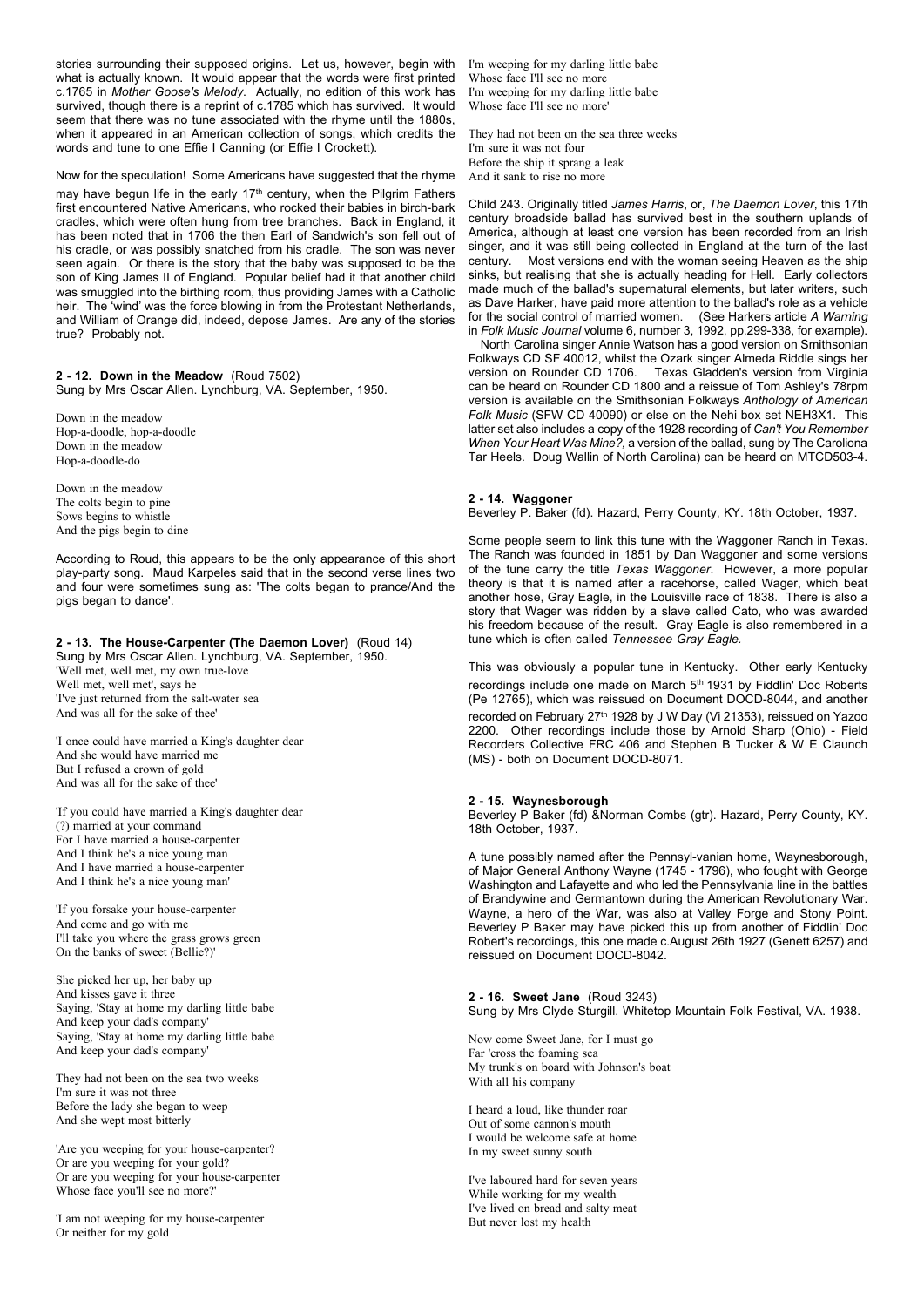I heard a loud, like thunder roar Out of some ship on board I've spied Sweet Jane in all her curls Come stepping to the shore

I spied Sweet Jane in all her curls Come stepping from the ship I spied Sweet Jane in all her curls Then I began to skip Into her father's door A gay young crowd was standing round All standing on the floor

The parson read the marriage vow(s) Which bounds us both for life Now Jane you're mine, without a doubt A kind and loving wife

This would appear to be an American song. Cecil Sharp noted Appalachian sets, as did Frank Brown in North Carolina and Vance Randolph in the Ozark Mountains. Jean Ritchie's family version of the song, from Kentucky, was recorded on a long out-of-print LP, *The Best of Jean Ritchie* (Prestige International INT 13003), while a version from Pound, VA, can be heard on MTCD505 6.

**2 - 17. Tom Boleyn** (Roud 294) Sung by Eliza Pace. Hyden, Leslie County, KY. 1937.

Tom Boleyn was a Scotsman born His shoes worn out and his stocking was torn The calf of his leg hung down to his shin 'I'm a hell of a fella' says Tom Boleyn

Tom Boleyn had no boots to wear He bought him a goat's skin to make him a pair The woolly side out and the fleecy side in 'Cool in the summer' says Tom Boleyn

Tom Boleyn bought him an old grey mare Her sides was worn, her feet was bare Away he went through thick and thin 'I'm going a-courting' says Tom Boleyn

He rode over to the Dutchman's hall There he got down amongst them all 'Come in, come in, I bid you come in' 'I've come here courting' says Tom Boleyn

'Come in. come in, you welcome guest Take which of my daughter's that you like best' 'I'll take one for love and the other for kin I'll marry them both' says Tom Boleyn

'After the wedding we must have a dinner' They had nothing to eat that was fit for a sinner Neither fish, flesh, nor no a such thing 'It's a hell of a dinner' says Tom Boleyn

'And after the dinner we must have a bed' The floor it was swept and the straw it was spread The blankets were short and the sides were thin 'Stick close to my back' says Tom Boleyn When Cecil Sharp noted the song from Mrs Pace she gave him the following three verses which follow on from the above:

*Tom Boleyn's wife and his wife's mother All went over the bridge together The bridge broke down, they all fell in 'Get out, if you can' says Tom Boleyn*

*Tom Boleyn crawled in an old hollow tree Very well content he seemed to be The wind blew hard and the rain beat in 'It's hell of a lodgings' says Tom Boleyn*

*Tom Boleyn's wife being of a low squat And out of the water she quickly got And away she went through thick and thin Enquiring for delicate Tom Boleyn.*

There are suggestions that this song may date from the mid-16th century and that it comes from a song sung by the fool in William Wager's play, *The Longer Thou Livest, the More Fool Thou Art*, which can be dated to about 1560-70. Some writers have suggested that it may also be found in *The Complaynt of Scotland*, dated 1548, though this reference may actually refer to another ballad or fiddle tune. The earliest definite sighting is in Ritson's *The North Country Chorister* of 1802. Irish versions usually go under the title of *Brian O'Lynn*, which could suggest an Irish origin, although a broadside printed c.1850-1870 by Moore of Ann Street, Belfast, and titled *Bryan O'Lynn*, has the opening line "Bryan O'Lynn was a Scotsman born", so perhaps it is a Scottish song after all. An American text, printed by Richard Marsh of New York in 1854 (*Marsh's Selection. Or Singing for the Million* volume 2) has a text which is very similar to that used by Eliza Pace.

Other recordings: Jack Fuller (Sussex) - TSCD672D.

**2 - 18. The Cruel Brothers** (Roud 18) Sung by Eliza Pace. Hyden, Leslie County, KY. 1937.

Near Bridgewater a rich man lived He had two sons and a daughter dear Whose life by death (?) arabian\* And filled his children's hearts with fear

These young men to the sea did venture To bring whatever was the gain He was a princess (sic) bound and strong indented They sent him factory (sic) over the main

This youth was neat, he was neat and comely Neat and complete in every limb Their sister placed her whole affections On this young man, unbeknownst to them

One day it chanced her youngest brother For to see them sport and play He told the secret to the other This to him then he did say

'O now he thinks he'll gain our sister Perhaps he thinks her for to have But their courtship will soon be ended We'll force him headlong to his grave'

Now for to end this cruel matter And fill their sister's heart with woe This poor young man they did flatter With them a-hunting for to go

In the backwoods where no one used The briars they were overgrown O there they made a bloody slaughter There they had him killed and thrown

They returned home to their sister She asked where was the servant man? 'I ask because you seem to whisper Tell me, brothers, if you can'

'We lost him at our game we hunted We never no more could him see I'll tell you plainly, I'm affronted What makes you examine me?'

The next night as she lies sleeping He comes to her bedside and stood All covered o'er in tears a-weeping All wallowed o'er in gores of blood

The next morning she got up With many a sigh and bitter groan To the place then she found him Where they had him killed and thrown

She said, 'My love, I will stay with you Until my heart doth burst with woe' She felt sharp hunger creeping on her Homewards she was obliged to go

She returned home to her brothers They asked her what made her look so orn (sic) 'O by the loss you've acted treason In killing your poor servant man'

\* Cecil Sharp transcribed this as 'arabian' when Mrs Pace sang the song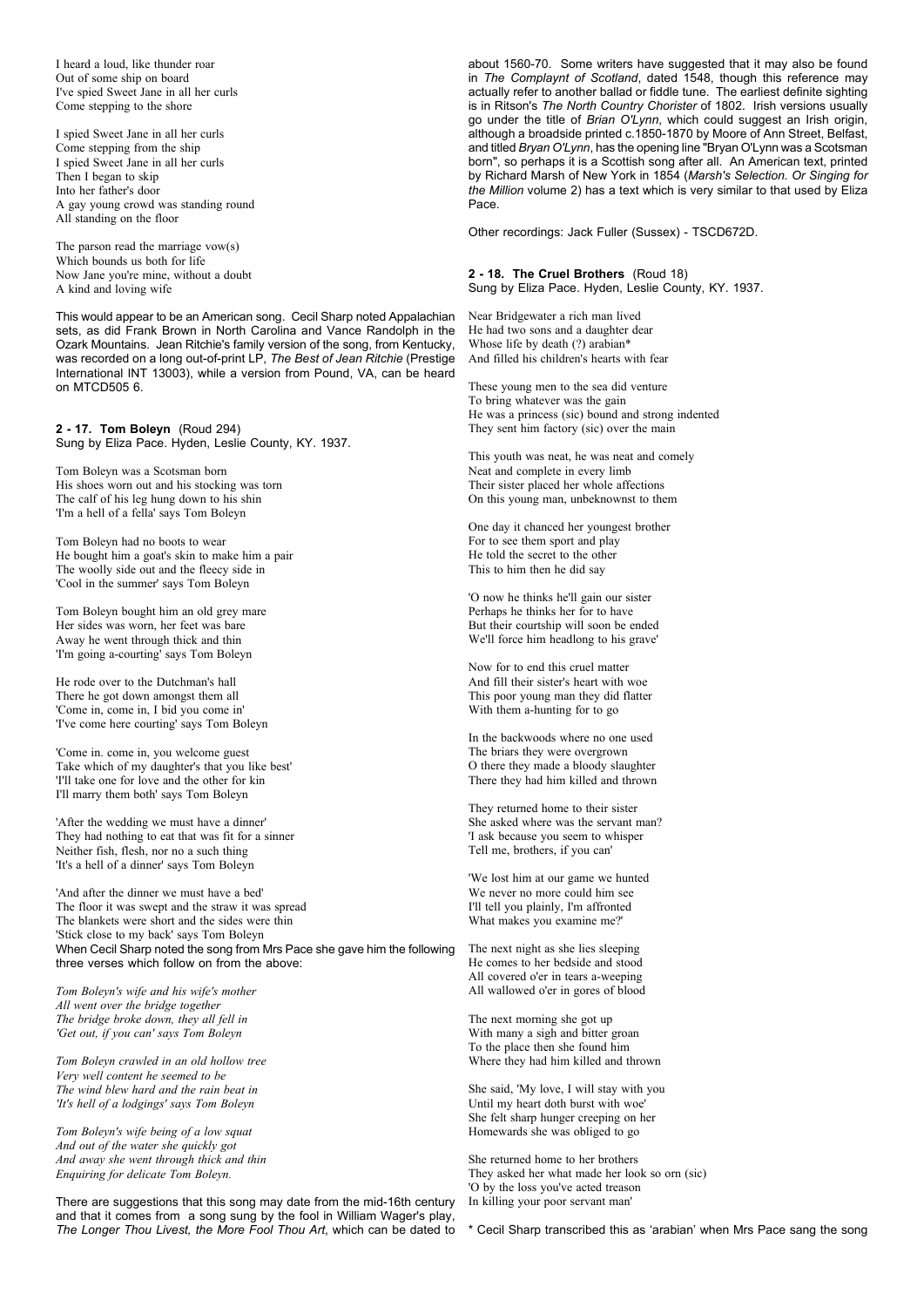to him. It is obviously a corruption, though I am unable to suggest an To arise and let him come in alternative. The terms 'princess' and 'factory' in verse 2 were also sung to Cecil Sharp, as was the word 'orn' in the final verse. In fact, Mrs Paces' two texts (to Cecil Sharp and to Alan Lomax) are very similar indeed.

Once Mrs Pace settled into the song, after the first two verses, she sang a story which was known to Boccaccio in the 14<sup>th</sup> century ("Decameron" IV 5). Two hundred years later Hans Sachs wrote it up as *Derermordete Lorenz*, while Keats later rewrote the tale as *Isabella and the Pot of Basil*. We don't know why Professor Child failed to include this in his monumental *English and Scottish Popular Ballads*, but singers and listeners have certainly enjoyed the tale. For some reason or other it has proven especially popular in America.

Other recordings: Lisha Shelton (NC) - Smithsonian-Folkways SFW CD 40150; Caroline Hughes (Dorset) - MTCD365-6.

# **2 - 19. Pretty Little Widow** (Roud 17586)

Bill Stepp (fd), & Mrs Mae Puckett ( gtr). Salyersville, KY. October, 1937.

According to the fiddler Clayton McMichen, who played with the well-known Skillet Lickers, this tune came from his father c.1910. Clayton and the Skillet Lickers recorded the tune on October 23rd, 1928 (issued on Columbia CO 15334-D & reissued on Document DOCD-8058). The tune may have served as the basis for a later piece, Hank Garlands' *Sugarfoot Rag*. Riley Puckett sings the following verses on the Skillet Lickers' version:

Lawd Lawd, what a pretty little widder, If I was a young man I'd go and git 'er.

Lawd - what a pretty little widder, Black my boots and I'll go and git 'er.

That little widder she's lookin' fine I'm a -gonna beat St. Lawrence's time.

Woah is me, she don't like me 'cause I'm rough and rowdy. Everytime I go see her she hardly tells me, "howdy."

#### **2 - 20. Lady Margaret (Fair Margaret & Sweet William)** (Roud 253) Sung by Emma Shelton. Alleghany, NC. 10th August, 1955.

Sweet William he arose one morning in May He dressed himself in blue 'And pray can you tell me, that long, long love Between Lady Margaret and you?'

'Oh I know nothing of Lady Margaret' he said 'Lady Margaret knows nothing of me Tomorrow morning, about eight o'clock Lady Margaret my bride shall see'

Lady Margaret was in her dower room Combing back her yellow hair She saw Sweet William and his new wedded wife As they drew near to her

Oh down she threw her ivory comb And back she threw her hair And running to her bed chamber To never no more appear

That very same night they were all in the bed They were all in the bed asleep Lady Margaret she arose and stood all alone And sung at Sweet William's bed feet

Saying, 'How do you like your bed, Sweet William? Or how do you like your sheet? Or how do you like your new-wedded wife That lies in your arms asleep?'

'Very well, very well, I like my bed Very well I like my sheet But ten thousand time better do I like the lady gay That stands at my bed feet'

Sweet William he arose and stood all alone He tingled at the ring There was none so ready as her dear old mother

'Oh where's Lady Margaret' he said 'Oh where's Lady Margaret?' he cried 'Lady Margaret is a girl I always adored She has stolen my heart away

'Or is she in her dower room? Or is she in her hall? Or is she in her bed chamber Among those merry maids all?'

'She is neither in her dower room Nor neither in her hall Lady Margaret she is in her cold coffin With her pale faced turned to the wall'

Oh down he pulled those milk-white sheets That was made of satins so fine 'Ten thousand times she has kissed my lips So lovely, I'll kiss thine'

Three times he kissed her cherry, cherry cheek Three times he kissed her chin And when he kissed her cold clay lips His heart it broke within

Saying 'What will you have at Lady Margaret's burying? Will you have some bread and wine?' 'Tomorrow morning, about eight o'clock The same may be had at mine'

They buried Lady Margaret in the old churchyard They buried Sweet William there Out of Lady Margaret's grave sprung a deep red rose And out of William's a briar

They grew to the top of the old church house They could not grow any higher They met and tied in a truelove's know And the rose hung on the briar

For notes, please see Volume 1, track 31.

**2 - 21. The Old Hen, She Cackled** (Roud 11058) Bill Stepp (fd), & Mrs Mae Puckett ( gtr). Salyersville, KY. October, 1937.

*The Old Hen Cackled and the Rooster's Going to Crow* was recorded c.14th June, 1923 by Fiddlin' John Carson (Okeh 4800, reissued on Document DOCD-8014). Several other early fiddlers and groups followed and these included Clayton McMichen, Deford Bailey, Chief Pontiac, The Short Creek Trio, Taylor's Kentucky Boys and Jess Young. Kilby Snow (VA) - Field Recorders Collective FRC205. However, Bill Stepp's tune seems to be more aligned to a different tune, namely *Little Rabbit*, for which see the 1931 version recorded by The Crockett Family Mountaineers - *Little Rabbit/Rabbit Where's Your Mummy* - which is reissued on Yazoo CD set *Kentucky Mountain Music* CD 2200.

# **2 - 22. Gilder Boy** (Roud 1486)

Bill Stepp (fd). Salyersville, Magoffin County, KY. October, 1937.

Versions of the Scottish ballad *Gilderoy, or, the Scotch Lover's Lamentation* (which begins "Gilderoy was a bonny boy/had roses on his shoes") can be traced back to the early part of the 18th century. A version appears in D'Urfey's *Wit and Mirth, or, Pills to Purge Melancholy* (1719 - 20) and another in Thomson's *Orpheus Caledonius* of 1733. Texts can be found on both black-letter and white-letter broadsides and in various 19th century song books. A number of English Edwardian song-collectors found version being sung in southern England at the beginning of the 20th century.

**2 - 23. The True Lover's Farewell** (Roud 422) Sung by Emma Shelton. Alleghany, NC. 10th August, 1955.

'Oh fare you well my own true-love So fare you well for awhile I'm going away, but I'm coming back If I go ten thousand miles

'If I prove false to you, my love The earth may melt and burn The sea may freeze and the earth may burn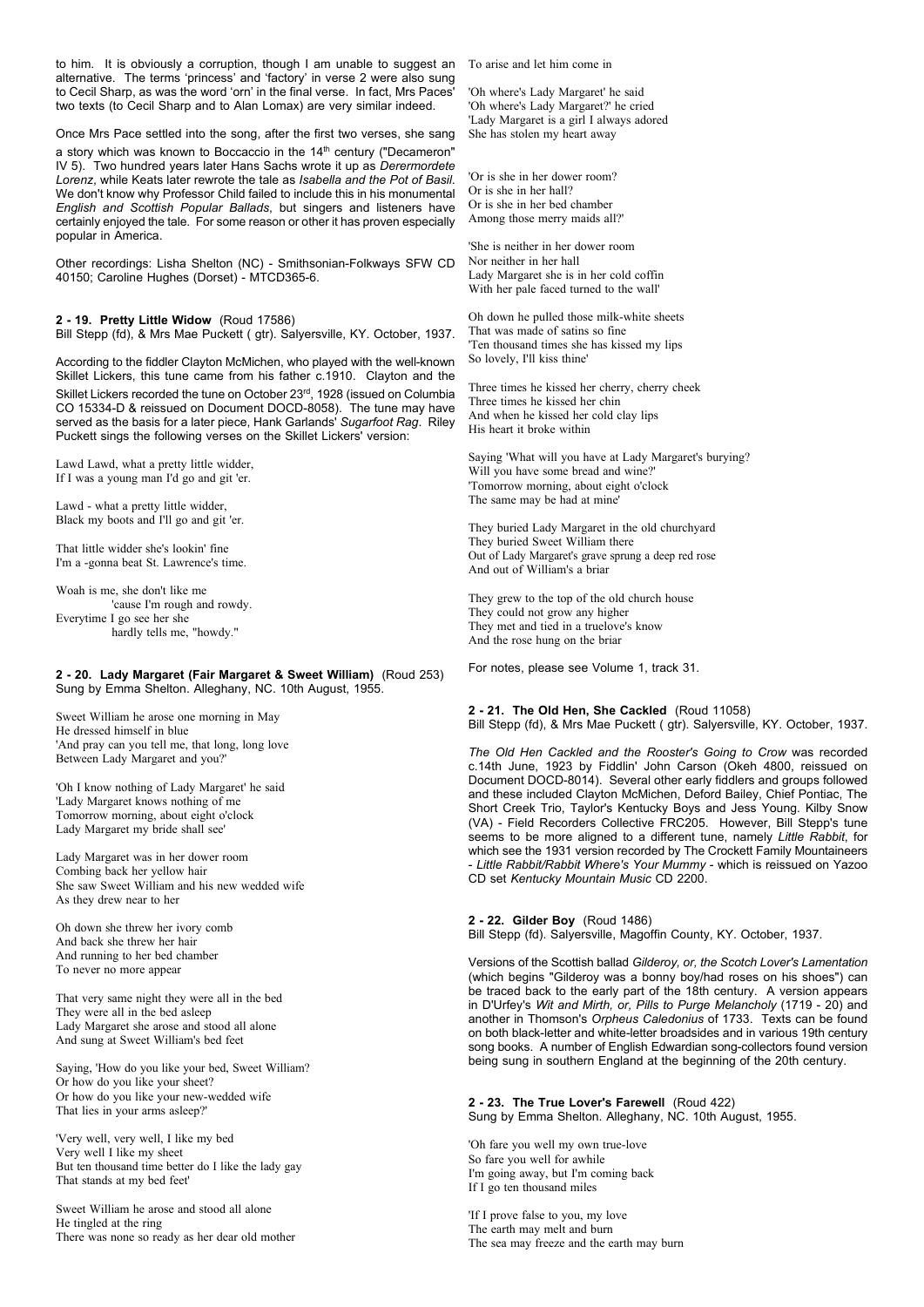#### If I no more return

'Ten thousand miles my own true-love Ten thousand miles or more The rocks may melt and the sea may burn If I never no more return

'Oh who will shoe your pretty little feet Or who will glove your hand Or who will kiss your red rosy cheek When I'm in a foreign land?'

'My father will shoe my pretty little feet My mother will glove my hand And you can kiss my red rosy cheeks When you return again'

'Oh don't you see yon little turtle dove A-skippin' from pine to pine Lamenting the loss of its own true-love Just like I lament for mine

'Don't you see yon pretty little girl A-spinning on yonder's wheel? Ten thousand gay gold guineas would I give To feel just like she feels'

A version titled *The Unkind Lovers, or, The Languishing Lament of Two Loyal Lovers,* is to be found in the *Osterley Park Ballads*, taken from a broadside printed by C Bates (1630 1712). the song, which he used as the basis for his well-known poem *My Love is Like a Red, Red Rose*. Cecil Sharp collected six versions in England, as well as a further nine sets from Appalachian singers. One of these versions came from a Mrs Sylvaney Ramsey of Hot Springs, who may have been related to Evelyn Ramsey, who can be heard singing her version of the song on MTCD 501-2.

#### **2 - 24. Cumberland Gap** (Roud 3413)

Played by The Sugarloaf Sheltons. (Banjo solo by Dominia Shelton) Alleghany, NC. 12th August, 1955. Please see notes to Volume 1, Track 11.

**2 - 25. Little Maggie** (Roud 5723) Played by The Sugarloaf Sheltons. (Banjo solo by Dominia Shelton) Alleghany, NC. 12th August, 1955.

Essentially the tune to a popular song, which begins: "Oh where is little Maggie/With her dram glass in her hand?"

Other recordings: B F Shelton (KY) - Yazoo 2013; Buell Kazee (KY) - JSP77100; Dick Justice (WVA) - as *Little Lulie* - DOCD-8004; Grayson & Whitter(TEN) - DOCD-8055; Shorty Ralph Reynolds (KY) - Dust-to-Digital DTD-08;Roscoe Holcomb (KY) - Smithsonian Folkways SF CD 40104; Fred Cockerham(NC) - Field Recorders' Collective FRC 101; Kilby Snow (NC) - FRC 205; Doug Wallin (NC) - MTCD513.

#### **2 - 26. Pike County Breakdown**

Played by The Sugarloaf Sheltons. Alleghany, NC. 12th August, 1955.

Originally an Anglo-American tune used to carry such songs as *The Girl I Left behind Me* and *Across the Rocky Mountains*, but here performed in the bluegrass style. Lester Flatt and Earl Scruggs recorded an influential bluegrass version, as *Pike County Breakdown*, but this was a couple of months after the Sugarloaf Sheltons, who also used the *Pike County Breakdown* title, when they recorded it for Maud Karpeles.

Other recordings: Spencer Moore (VA) - Rounder CD 1702. Roscoe Holcombe (KY) - Smithsonian-Folkways SF CD 40077. Flatt & Scruggs - JSP 7724 (4 CD set). Clyde Davenport (KY) - Field Recorders Collective FRC 103.

#### **2 - 27. Fire in the Mountains** (Roud 4618)

Played by The Sugarloaf Sheltons. Alleghany, NC. 12th August, 1955.

*Fire in the Mountains* is one of a broad family of early nineteenth century (or earlier) tunes that shade into one another and are as old as *Hey Betty Martin, Tip Toe*. It has been suggested that the tune originated from eastern European migrants, some of whom made commercial recordings in New York in the early part of the 20th century. There is also a Norwegian tune, printed in *Southern Folklore Quarterly* vol. vi, number 1 (March, 1942) p.9, that shows some similarity. A L 'Red' Steeley and J W 'Red' Graham

- known as the Red Headed Fiddlers - made a spirited fiddle/banjo recording in 1929 (reissued on Document DOCD-8038) that is well-worth hearing. For some reason, the engineers titled this recording *Far in the Mountain*. (Chances are they were Yankees from the North, unaccustomed to Steeley & Graham's accents). The Camp Creek Boys, from the area around Galax, VA, play a good version on County CD 2719, as did Theron Hale (reissued on County CD 3522). Fiddlin' John Carson's version, recorded in 1926, has been reissued on Document DOCD-8017.

# **2 - 28. The Lost Indian**

Played by The Sugarloaf Sheltons. Alleghany, NC. 12th August, 1955.

This title seems to apply to any number of tunes (maybe Indians once had a habit of getting lost!) and folklorist Samuel Bayard has suggested that there are more melodies attached to this title than any other. For example, both Ed Hayley of Kentucky and John Hannah of West Virginia play a *Lost Indian* tune which is different from that played by the Sugarloaf Sheltons. (Hayley on Rounder CD1131-2 & Hannah on Field Recorders' Collective FRC405). I would suggest that tunes such as the one played by Hayley or Hannah are earlier ones and that The Sugarloaf Shelton's tune is a more recent (1930s or '40s, perhaps) composition.

Other recordings: The Smokey Valley Boys (NC) - Field Recorders' Collective FRC102. The Camp Creek Boys (Benton Flippen) - Rounder CD 0326. . Marion Sumner (KY) - Smithsonian-Folkways SF CD 40077.

# **2 - 29. Boneyparte's Retreat** (sic)

Played by The Sugarloaf Sheltons. Alleghany, NC. 12th August, 1955.

Also known as *Bonaparte Crossing the Rockies*, this tune may be based on an Irish piece, *The Eagle's Whistle*. It is believed that the *Little Egypt* tune, which is incorporated into *Bonaparte's Retreat*, was first recorded by the Country performer Pee Wee King (1914 - 2000), who performed on the Grand Ole Opry.

Other recordings: John Pickering (Ireland) - Greenhays GR726; Doc Watson - Smithsonian Folkways CD SF 40012. John Hatcher (MISS) - Document DOCD-8071; Jean Ritchie (KY) - Greenhays GR726; W M Stepp (KY) - Yazoo 2013; Luther Strong (KY) - Yazoo 2014.

#### **2 - 30. Pretty Fair Field** (Roud 129)

Sung by Mrs Martha Wiseman Aldridge. Three Mile, Avery County, NC.

There was a pretty fair field, a pretty fair field, fair field What was in that field? A beautiful, beautiful tree Tree in the ground and the ground in the pretty fair field

There was a pretty fair field, a pretty fair field, fair field What was on that tree? A beautiful, beautiful limb Limb on the tree and the tree in the ground And the ground in the pretty fair field

There was a pretty fair field *etc.*

- A beautiful, beautiful nest
- A beautiful, beautiful egg
- A beautiful, beautiful bird
- A beautiful, beautiful tongue
- A beautiful, beautiful song
- A beautiful, beautiful head \*

\* Presumably this verse should follow the verse about the "beautiful, beautiful bird"

For further notes, please see CD 1, track

#### **2 - 31. Julie Ann Johnson**

Emmett Lundy (fd), Kelly Lundy (gtr) & Geedy Lundy (bjo). Galax, Grayson & Carroll Counties, VA. August, 1941.

The well-known singer Leadbelly had a song with the same title (Roud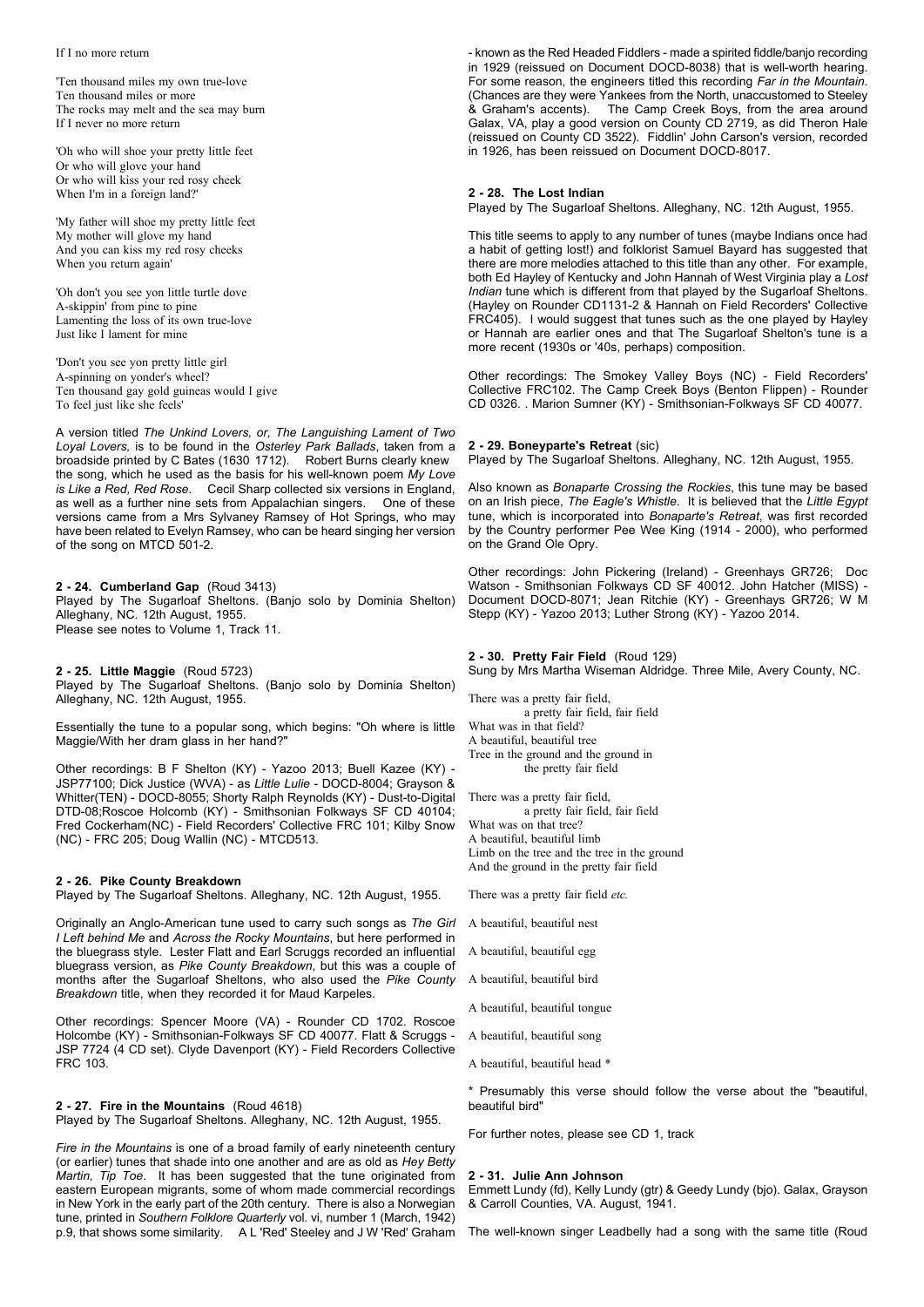11604) and it may just be that Emmett's tune is very distantly related to this song. The second part of Emmett Lundy's tune is, however, related to the well-known tune *Angeline the Baker,* for which, see Eck Dunford's version on JSP box set JSP77156C.

# **2 - 32. Big Ben Gal** (Roud 17689)

The Shelor Family - Jesse T Shelor, f.; Pyrus D Shelor, f.; Clarice Blackard, p/v; Joe 'Dad' Blackard, bj/v. August 3rd 1927. Bristol, TN.

There's no use in talking about the Big Ben Gal, That live on the county line; For Betsy Jane from the prairie plain Just leaves them way behind. You never would see such a likely woman, If you searched out all creation; She beats all the gals from the flat creek bottom, And she's the queen of the whole plantation.

She totes herself like a flying squirrel (?) and the niggers all around And lord how the dewdrops get off the grass When she puts her feet upon the ground. She's just as ripe as an apple on a tree, And she looks so pretty and snug; And her mouth's just as sweet as a corncob stopper That comes out of a molasses jug.

The calf comes a-loping when the old cow calls, And the possum dog comes to the horn; And the grape vine climbs up the tall oak tree, And the morning glory wraps around the corn. And a nigger will turn around and come mighty quick, When he hears that (yellow?) gal laugh; She hangs on his arm like a bird on a tree As they both go walking up the path.

Her eyes give light like a foxfire chunk, And her teeth all as white as snow; And the niggers in the cotton patch keep a- looking back When they see her come chopping down the row. She's gone crowd the hands where the crabgrass grows, And kill all the weeds as she goes; She skippers up the furrow in a cloud of dust, As she busts them clods with a hoe.

Although titled *Big Bend Gal* by Victor Records, Clarice Shelor told me that the title was actually *Big Ben Gal*. The song is full of Southern imagery, which suggests, to me at least, that the song began life as a composed 'Black-Faced' or 'Nigger' song, which was probably written by a white composer. I have heard it suggested that the term 'flying squirrel' in verse 2 may refer to a motorcycle, which was first produced in the early 1920's in America. The tune is also used for the well-known song *The Bald Headed End of the Broom* (Roud 2129).

Other recordings: The Shelor Family (VA) - Field Recorders Collective FRC 112.

#### **2 - 33. Suzanna Gal** (Roud 735/5720)

Dad Blackard's Moonshiners - Jesse T Shelor, f.; Pyrus D Shelor, f.; Clarice Blackard, p; Joe 'Dad' Blackard, bj/v. August 3rd 1927. Bristol, TN.

I am going away to leave you, Suzanna gal I am going away to leave you, Suzan-Anna gal

I am going to the western country, Suzan-Anna gal I am going to the western country,

Suzan-Anna gal

I'm going tomorrow to marry you, Suzan-Anna gal

I'm going tomorrow to marry you, Suzan-Anna gal

Fare thee well forever, Suzan-Anna gal Fare thee well forever, Suzan-Anna gal

I am going to the western country, Suzan-Anna gal I am going to the western country, Suzan-Anna gal

I'm going tomorrow to marry you,

Suzan-Anna gal I'm going tomorrow to marry you, Suzan-Anna gal

Probably, at one time, a Play-Party song. It comes under a variety of titles: *Suzanna Gal, Susan Anna Gal, Blue-Eyed Girl, Your Blue Eyes Run Me Crazy, Western Country* and *Fly Around My Pretty Little Girl, Pretty Little Pink* to name but a few.

Other recordings: Shelor Family (VA) - Field Recorders Collective FRC 112; Clint Howard & Doc Watson (NC) - Smithsonian Folkways CD SF 40029/30; Hobart Smith (VA) -Smithsonian Folkways SFW CD 40141; Bradley Kincaid (KY) - JSP JSP77158; The Hillbillies (VA) - reissued on Document DOCD-8039; Dent Wimmer & Sam Connor (VA) - MTCD501-2; West Virginia Coon Hunters (WVA) - JSP77156A.

#### **2 - 34. Sandy River Belle** (Roud 16603)

Dad Blackard's Moonshiners - Jesse T Shelor, f.; Pyrus D Shelor, f.; Clarice Blackard, p; Joe 'Dad' Blackard, bj/v. August 3rd 1927. Bristol, TN.

Sandy River belle, I'm a-going away to leave you (x3) All away to leave you now

On 22nd August, 1918, Cecil Sharp noted the following verse from Mrs Lucy Cannady of Endicott, VA.

Sandy River bells keep jingling, jingling (x3) I've got no use for Sandy River bells

Other recordings: Shelor Family (VA) - Field Recorders Collective FRC 112; Blue Ridge Highballers (VA) - JSP JSP7743D; The Dixie Ramblers (VA/NC) - Document DOCD-8062 (as 'Sandy River Bells'); Norman Edmonds (VA) - Field Recorder's Collective FRC301.

# **2 - 35. Billy Grimes the Rover** (Roud 468)

The Shelor Family - Jesse T Shelor, f.; Pyrus D Shelor, f.; Clarice Blackard, p; Joe 'Dad' Blackard, bj/v. August 3rd 1927. Bristol, TN.

'Tomorrow morn I'll be sixteen And Billy Grimes, the rover He's popped the question to me, Ma And he wants to be my lover

'And he'll be here in the morning, Ma And he'll be there quite early To take a pleasant walk with me Across yon fields of barley'

'Oh, daughter, dear, you shall not go There is no use in talking You shall not go with Billy Grimes Across yon fields a-walking

'Just think of such presumption too The dirty ugly rover I wonder where your pride has gone To think of such a lover?'

'Oh, Mama dear, I must confess That Billy isn't quite clever But a nicer beau could not be found In this wide world all over'

Oh, daughter dear, I am surprised At your infatuation To think of having Billy Grimes It would be ruination'

'Oh, Mama dear, old Grimes is dead And Billy is the only Surviving heir of all that's left About six thousand yearly'

'Oh, daughter dear, I did not hear Your last remarks quite clearly But Billy is a nice young man And no doubt loves you dearly'

"Billy Grimes the Rover" can be dated back to at least 1860, when Irwin P Beadle of New York published the words in two of his songsters, *A*